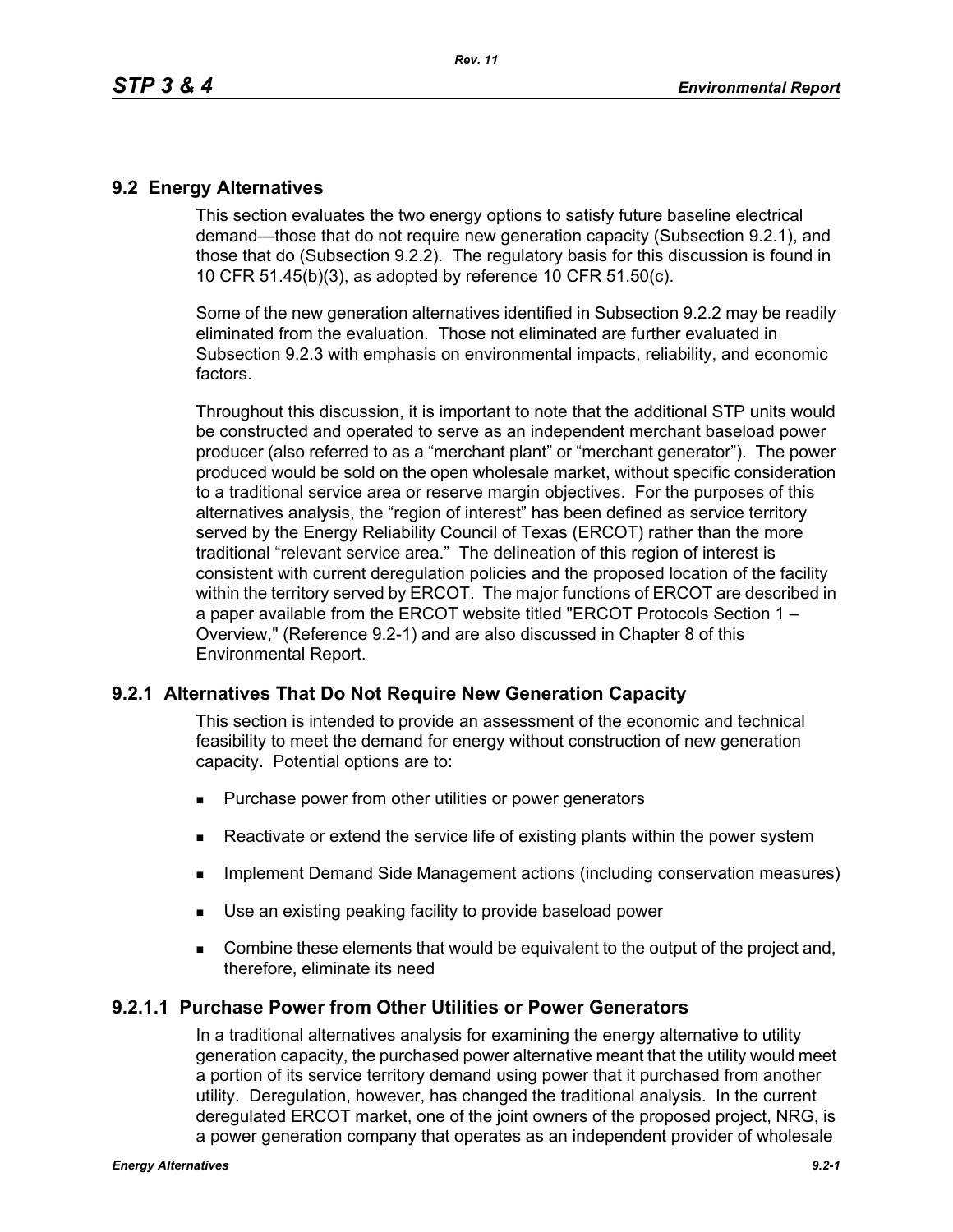electricity. As a power generation company, NRG would not be able to offer competitively priced power if it had to purchase electricity for resale in the wholesale market.

The other joint owner of the proposed project, CPS Energy, continues to operate as a traditional utility. As a traditional utility, one of CPS Energy's goals is to provide the lowest cost-reliable power supply to its customers. In some instances, when the price is right, CPS Energy makes short-term purchases of power on the wholesale market for the benefit of customers. However, to maintain an adequate reserve of generating capacity for reliability and wholesale market risk reduction, CPS Energy has determined that the proposed nuclear project is the lowest cost option. CPS Energy has and continues to evaluate power markets for opportunities to supplement its generation portfolio. However, power supply agreements are too costly to be a viable alternative to the proposed nuclear project.

Finally, as discussed in Chapter 8, the region of interest for the need for power analysis is ERCOT. Chapter 8 demonstrates that within ERCOT there is a need for power from STP 3 & 4 plus other new generating facilities. Chapter 8 also demonstrates that there are very limited interconnections between ERCOT and outside areas. Given the limited interconnections, it would not be possible to supply the need for power within ERCOT with power purchased from outside of ERCOT.

### **9.2.1.2 Reactivate or Extend Service Life of Existing Plants**

Reactivating or extending the service life of existing plants could reduce the need for a new nuclear power station. STPNOC has no plans to retire either of the existing STP units. Fossil plants that have been retired or that are slated for retirement tend to be ones that are old enough to have difficulty in meeting current restrictions on air contaminant emissions. In the face of increasingly stringent restrictions, delaying retirement, or reactivating plants to avoid development of large baseloaded plant would be unreasonable. To meet regulatory requirements, major construction to retrofit emission control devices, upgrade, or replace plant components would likely be required. STPNOC concluded that the environmental impacts of such a scenario are bounded by the coal- and gas-fired alternatives. Consequently, reactivation or extended service life for existing plants are not considered reasonable or environmentally preferable alternative energy sources for the owners of the proposed project.

### **9.2.1.3 Demand Side Management**

Historically, state regulatory bodies have required regulated utilities to institute programs designed to reduce demand for electricity; however, the capacity of the proposed baseload unit could not reasonably be replaced with conservation. Demand Side Management programs included energy conservation and load modification measures. In the current deregulated ERCOT market, NRG anticipates it would not be able to offer competitively priced power if it had to retain an extensive conservation and load modification incentive program.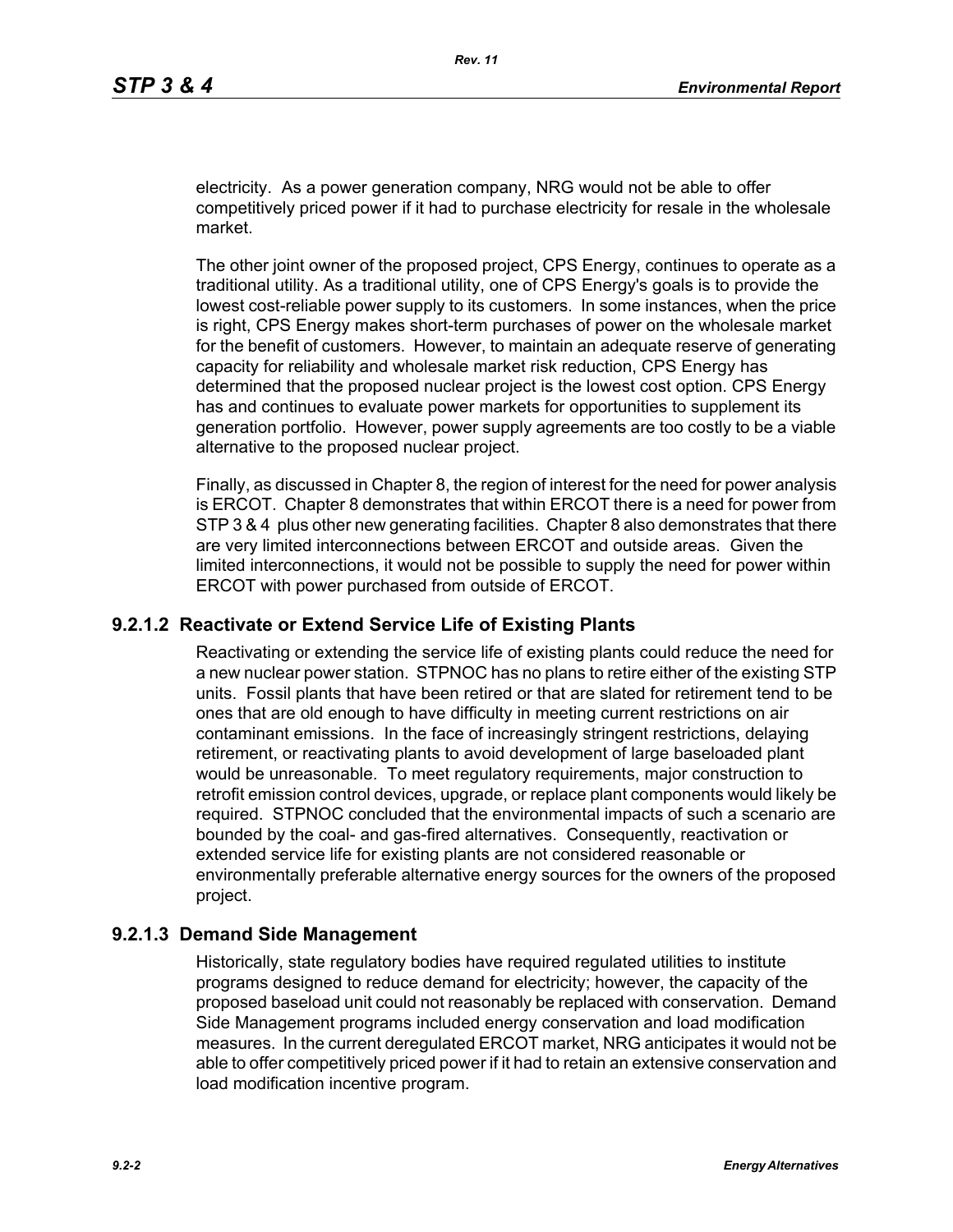*Rev. 11*

As discussed in Subsection 8.4.1, ERCOT does have a Demand Side Working Group to promote demand side management. ERCOT's determination of the need for power accounts for efforts to reduce demand. Therefore, even factoring in demand side management, there will be a need for power in ERCOT at the time STP 3 & 4 is scheduled to begin operation, and demand side management is not a reasonable alternative to new generating facilities.

[Finally, the purpose of STP 3 & 4 is to generate baseload power, and NRG's purpose](http://www.eere.energy.gov/windandhydro/windpoweringamerica/pdfs/power_supply_guidebook.pdf)  for the project is to sell baseload power on the wholesale market. Demand side management does not generate baseload power, and therefore does not serve the purpose of the project. Therefore, demand side management is not a reasonable alternative.

## **9.2.1.4 Use an Existing Peaking Facility to Provide Baseload Power**

Baseload facilities are normally used to satisfy all or part of the minimum or baseload of the system and, as a consequence, operate at full power continuously throughout the year. Peaking facilities usually run for short periods when demand on the grid exceeds baseload generation capacity in the region. Continuously running a peaking facility to provide baseload power could reduce the need for a new nuclear power station. Peaking facilities are small facilities, generally fueled by oil or natural gas, that quickly can be turned on and off according to swings in demand. Because they have a relatively low installed capital cost, simple cycle combustion turbines and diesel generators are the most prevalent peaking technologies. Peaking technologies are generally less fuel-efficient than baseload technologies using similar fuels. Consequently, peaking technologies are more expensive to operate and their impact on the environment per unit of generation is greater than the impact from baseload technologies using similar fuels. Therefore, using existing peaking facilities to provide baseload power is not considered a reasonable and/or environmentally preferable alternative energy source for the owners of the proposed project.

## **9.2.2 Alternatives That Require New Generation Capacity**

### **9.2.2.1 Introduction**

This section discusses potential alternatives that require new generation capacity and could reasonably be expected to meet the additional generation capacity expected from the proposed project at the STP site. The STPNOC COL application is premised on the construction and operation of a facility that would serve as a large baseload generator. Any feasible alternative would also need to be able to provide baseload power. For this evaluation, STPNOC determined that NUREG-1437, "Generic Environmental Impact Statement for License Renewal of Nuclear Plants" (Reference 9.2-2), identifies a useful set of alternative technologies. To generate the reasonable set of alternatives in NUREG-1437, NRC included commonly known generation technologies and consulted various state energy plans to identify alternative generation sources that are typically considered by state authorities across the country. From this review, NRC established a reasonable set of alternative technologies for power generation. This section considers those same alternatives.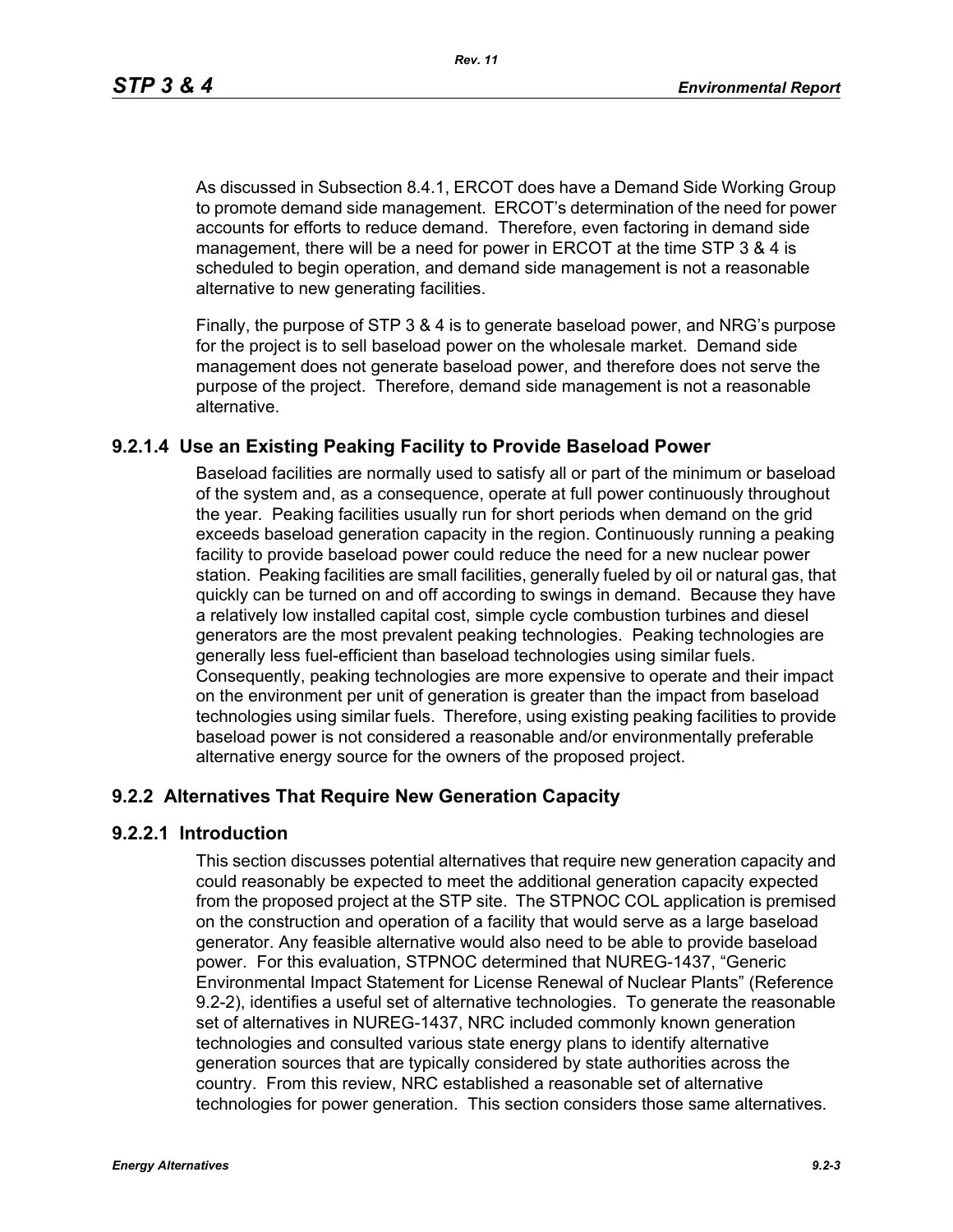Over the lifetime of the proposed project, technology is expected to continue to improve operational and environmental performances. Thus, any analyses of future relative competitiveness or impacts are subject to these uncertainties. However, in the case of alternatives evaluated in Subsection 9.2.2, STPNOC believes that sufficient knowledge is available to make a reasonable assessment.

Energy alternatives identified for consideration in NUREG-1437 include coal, natural gas, petroleum fuels, wind, geothermal, hydroelectric, wood waste, and municipal solid waste, energy crops, and solar. Although NUREG-1437 is specific to license renewal, the alternatives analysis therein is generic and independent of license renewal and can be compared to the proposed action to determine if the alternative technology represents a reasonable alternative and satisfies the intent and requirements of the proposed action.

The alternative technologies considered in this analysis are consistent with national policy goals for energy use and are not prohibited by federal, state, or local regulations. Each of the alternatives are assessed and discussed in the subsequent sections relative to the following criteria:

- **The alternative energy conversion technology is developed, proven, and available** in the region of interest at the start of commercial operation of the proposed project.
- The alternative energy source provides baseload generation capacity equivalent to the level in the proposed action (i.e., STP 3 & 4).
- The alternative energy source does not result in environmental impacts in excess of a nuclear plant.
- The costs of an alternative energy source do not exceed the costs that make it economically impractical.

Several of the alternative energy sources were considered technically or economically infeasible after a preliminary review and were not considered further. Alternatives that were considered to be technically and economically feasible are assessed in further detail in Subsection 9.2.3.

STPNOC proposed a two-unit plant for the STP site based on General Electric's Advanced Boiling Water Reactor (ABWR) configuration. For the purpose of analysis, STPNOC assumed a target value of 2700 MWe for the net electrical output from the proposed STP units. This is considered a reasonable value and is the basis for the alternatives analysis in the following subsections.

### **9.2.2.2 Wind**

As of December 2006, 2508 MWe of wind generation has been in service in the ERCOT region (Reference 9.2-3). Wind power systems produce power intermittently because they are only operational when the wind blows at sufficient velocity and duration. Although recent advances in technology have improved wind turbine reliability, the capacity factors for wind power systems generally range from 25% to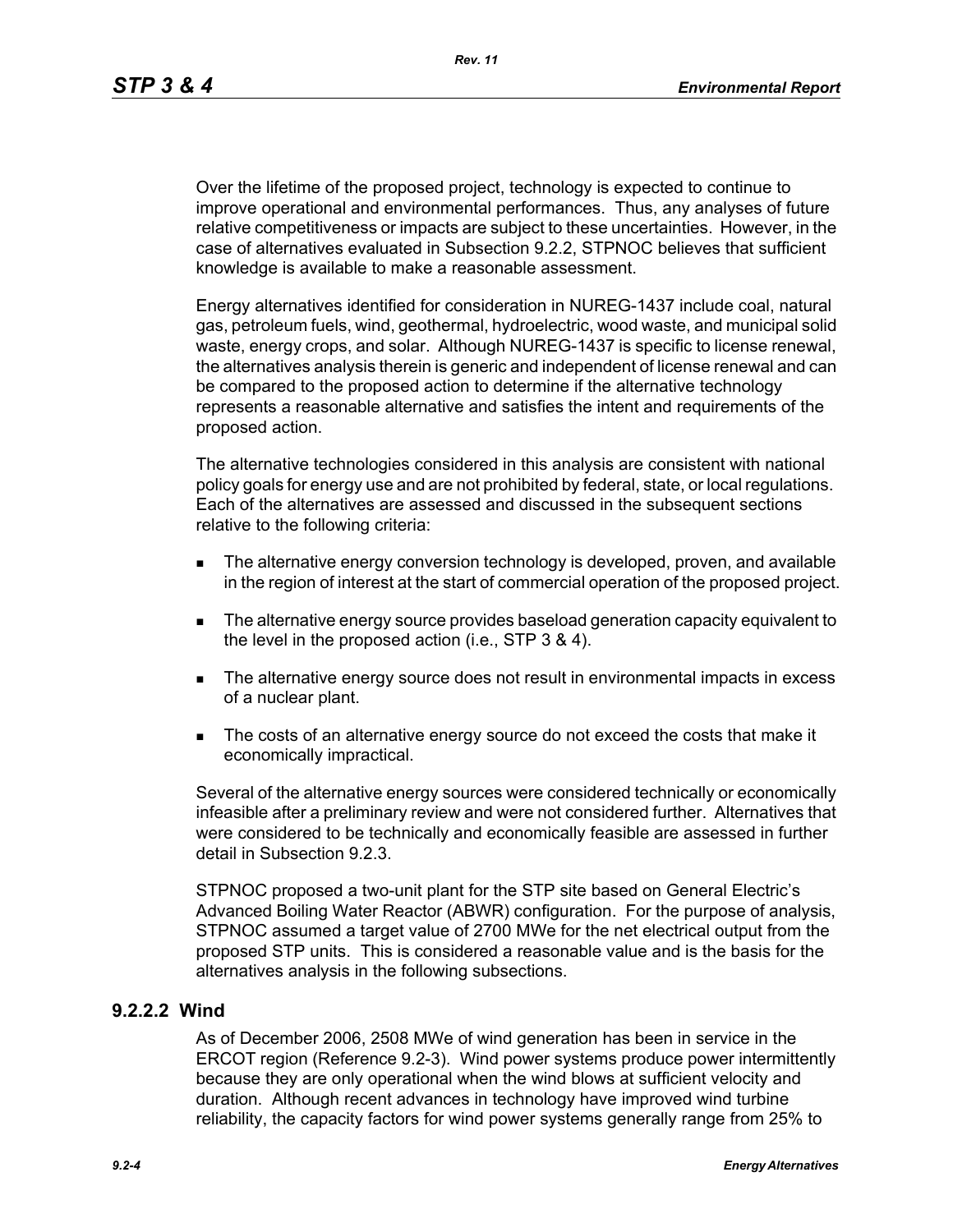40% (Reference 9.2-4) and the National Regulatory Research Institute reports an average capacity factor of around 30% (Reference 9.2-5).

The energy potential in the wind is expressed by wind generation classes that range from 1 (least energetic) to 7 (most energetic). In a Class 1 region, for a wind measurement height of 164 feet, the average wind speed is less than 12.5 mph and offers a wind power of less than 200 watts per square meter. A Class 7 region has an average of more than 19.7 mph and offers a wind power of more than 800 watts per square meter. These speed ranges are based on wind speeds measured at 164 feet above ground surface (Reference 9.2-6). Wind regimes of Class 4 or higher are potentially economical for the advanced utility-scale wind turbine technology currently under development. Class 3 wind regimes may be potentially economical for future utility-scale technology (Reference 9.2-7).

Within the ERCOT region, mountainous parts of west Texas, and perhaps even the lower Gulf Coast, contain areas with winds presently suitable for electric power generation from wind energy (Reference 9.2-8). Wind resource studies indicate that within the United States, the potential wind resources in Texas are second only to those in North Dakota (Reference 9.2-9). AWS Truewind submitted a Wind Generation Assessment to ERCOT in January 2007 that identifies 25 viable Competitive Renewable Energy Zones distributed across the state with an estimated 1200 potential wind project sites. The estimated wind energy potential exceeds 130,000 MWe in a typical historic year. Most of these are located in the north, west, and central areas of the ERCOT region, although viable areas are also present near the coast southwest of Galveston (Reference 9.2-10). However, STPNOC would have to acquire land rights to build wind generation facilities in the more favorable regions within ERCOT.

In open, flat terrain, a utility-scale wind plant requires about 60 acres per megawatt of installed capacity. However, 5% (3 acres) or less of this area is actually occupied by turbines, access roads, and other equipment. The other 95% can be used for compatible activities such as farming or ranching (Reference 9.2-11). Based on this data, to generate a net output of 2700 MWe, a wind farm that operates with 30% capacity factor (an average value) would require as much as 540,000 acres (844 square miles), with about 27,000 acres (42 square miles) occupied by turbines and support facilities (Reference 9.2-11). Based on the amount of land needed, the wind alternative would require a large greenfield site, which would result in a large environmental impact.

Wind resources off the coast of Texas also offer potential for wind-based energy production (Reference 9.2-12). Offshore wind turbines have several advantages over onshore turbines. At a sufficient distance from the coast, visual intrusion is minimized and wind turbines can be larger, which increases the overall installed capacity per unit area. In addition, studies have shown that very high tip-speed designs and reduced blade chord can reduce loads throughout a wind turbine structure and reduce costs; however, these designs have been restricted on land because of increased aeroacoustics noise emissions, but offshore installations would not be subject to the same limitations. These improvements can reduce the cost of energy by as much as 15%. Design modifications such as downwind operation and the use of high-tip speed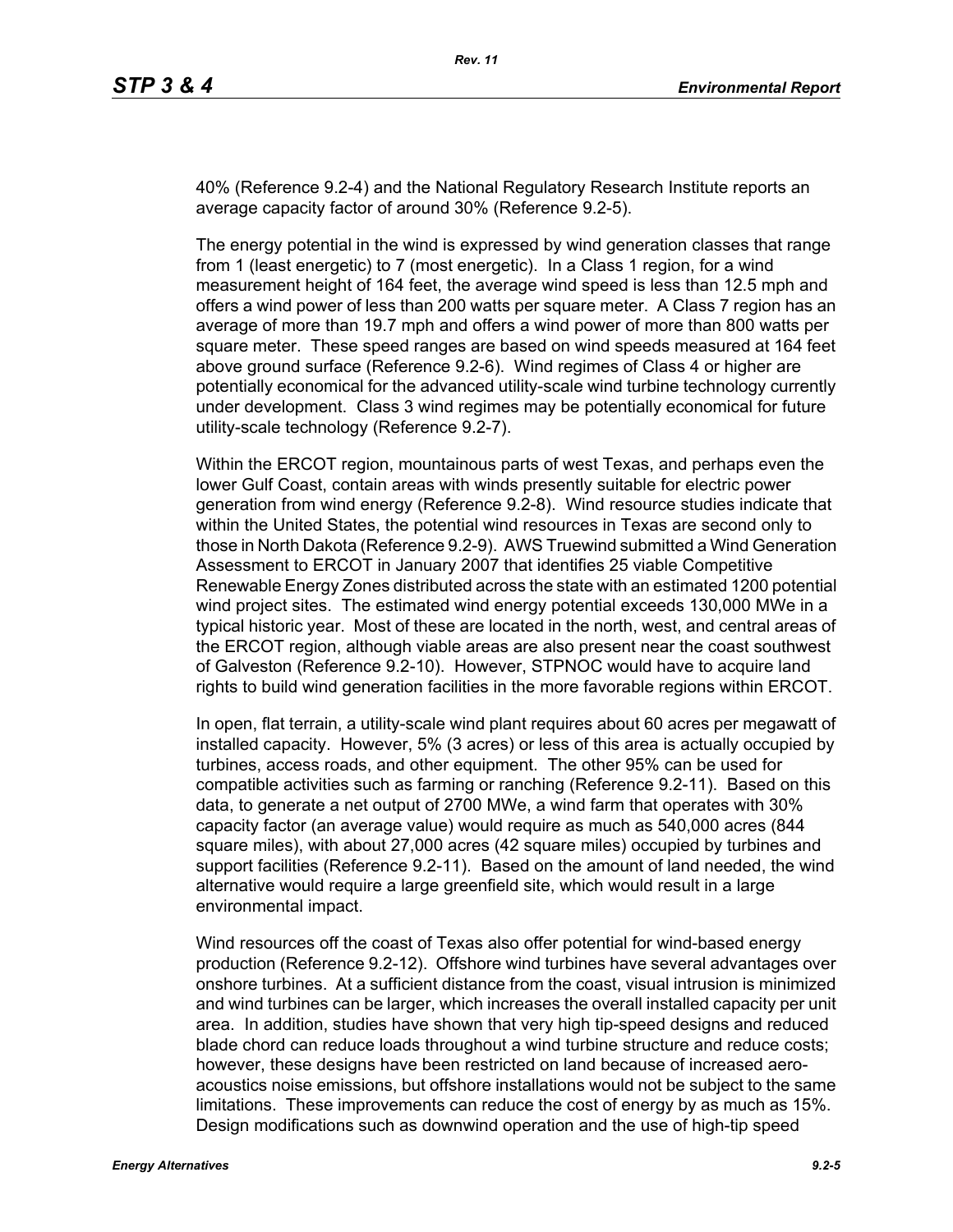flexible designs could further reduce capital cost. In addition, offshore winds tend to be faster and more uniform than onshore winds. A higher, steadier wind means less wear on the turbine components and more electricity generated per square meter of swept rotor area. Onshore turbines are often located in remote areas, where the electricity must be transmitted by relatively long power lines to densely populated regions, but offshore turbines can be located relatively close to urban load centers which can simplify transmission issues (Reference 9.2-13).

[Despite these advantages, however, significant challenges associated with offshore](http://www.nrri.ohio-state.edu/)  [wind power development exist. Environmental conditions at sea are more severe than](http://www.nrri.ohio-state.edu/)  on land, and the sea poses saltwater corrosion concerns and additional loads from waves. To date, turbine manufacturers have taken conventional land-based turbine designs, upgraded their electrical and corrosion-control systems to facilitate a marine service environment, and placed them on concrete bases or steel monopiles to anchor them to the seabed. Experience with offshore wind power development in Europe [indicates that the use of conventional land-based turbine designs in a marine](http://www.nrri.ohio-state.edu/)  [environment leads to reliability issues and increased maintenance costs. New turbine](http://www.nrri.ohio-state.edu/)  designs would be needed to withstand harsh offshore conditions. In addition, investment costs are higher and accessibility is more difficult, and these factors pose increased capital and maintenance costs (Reference 9.2-13).

Installation of wind power equipment can pose aesthetic concerns, particularly on mountaintops. Scenic vistas are important and considerable public resistance to the use of mountain ridges for the location of wind farms is likely. Public resistance to the use of coastal areas for wind farms is also likely for similar reasons (Reference 9.2-5).

The National Regulatory Research Institute estimates that the current overnight construction cost (in 2006 dollars) for an onshore 50 MW wind facility would range from \$1150 to \$1200 per kilowatt. A large wind facility could generate power at a cost of between \$0.04 and \$0.06 per kilowatt-hour (Reference 9.2-5).

Based on this analysis, STPNOC has determined that wind energy is developed, proven, and available in the ERCOT region at the start of commercial operation of the [proposed project; however, the capacity factor for wind energy is inadequate to provide](http://www.infinitepower.org/resgeothermal.htm)  baseload power. In addition, wind energy has large land use requirements and the associated construction and ecological impacts. For these reasons, wind power alone is not a feasible alternative for baseload power in the ERCOT region. However, wind power could be included in a combination of alternatives to the proposed project. Combinations of alternatives are discussed in Subsection 9.2.2.12.

### **9.2.2.3 Solar Technologies**

There are two basic types of solar technologies that produce electrical power—photovoltaic cells (PVs), and concentrated solar power (CSP). For concentrated solar technologies to be effective, the average ground-level insolation rate must be a minimum of 6.0 kWh/m2/day (Reference 9.2-14). The ERCOT region receives 3.5 to 7.0 kWh/m2/day. The western portions of the ERCOT region receive considerably more direct solar radiation than the eastern ERCOT regions. Based on solar radiation maps, numerous areas in the western portion of the ERCOT region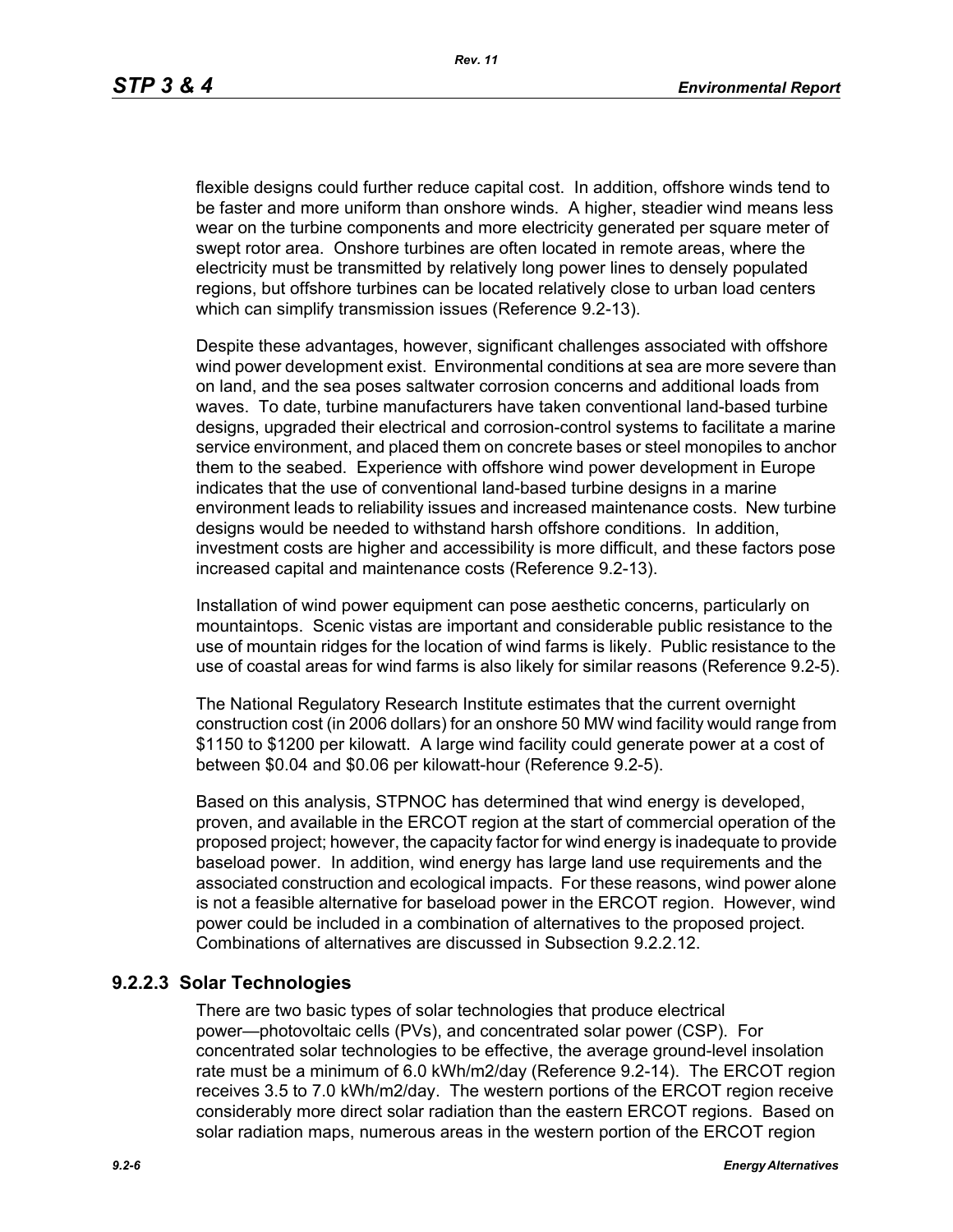would meet or exceed the 6.0 kWh/m2/day minimum insolation standard, especially in the far western portion of the ERCOT region (Reference 9.2-15). Environmental advantages shared by both solar technologies are near-zero emissions and an unlimited supply of fuel (sunlight). Environmental disadvantages shared by both solar technologies are sizeable land use requirements, aesthetic intrusion, and potential use of hazardous materials (lead) to store energy. Additional discussion of CSP and PV technologies is provided below.

## **9.2.2.3.1 Photovoltaic Cells**

In PVs, light particles called photons penetrate the solar cell and knock electrons free from a semiconductor material to create an electric current. As long as an adequate amount of light flows into the cell, electrons flow out of the cell. The cell does not consume its electrons and lose power like a battery. Instead, it operates as a converter that turns one kind of energy (sunlight) into another (electrical current). Individual photovoltaic cells are typically combined into modules that hold about 40 cells, and modules are then mounted into photovoltaic arrays. A large number of arrays can be combined to create a power generation plant (Reference 9.2-16).

Land use requirements (and associated construction and ecological impacts) are larger for a PV plant than for a nuclear plant. The land area required depends on the available solar insolation and type of plant, but based on the data from a 2002 report from the National Renewable Energy Laboratory (NREL), the minimum land area required is 3.8 acres per megawatt (Reference 9.2-14). Because of the land area requirements, a large PV facility could pose aesthetic concerns.

The capacity factor for PV technology ranges from 16% to 30% (Reference 9.2-17). For a solar voltaic system with a midrange capacity factor (24%), the estimated land required to provide 2700 MW of net power to the ERCOT grid is nearly 42,750 acres.

The current estimated overnight capital cost for a PV system (in 2006 dollars) is about \$4222 per kilowatt (Reference 9.2-5), and current levelized cost is between \$0.20 and \$0.25 per kilowatt-hour (Reference 9.2-16). In addition, retired PV system components (e.g., batteries) would likely require disposal as hazardous waste.

Based on this analysis, STPNOC has determined that PV technology is developed and proven, and that viable sites with adequate insolation levels are available in the ERCOT region at the start of commercial operation of the proposed project; however, the capacity factor for PV technology is inadequate to provide baseload power. In addition, PV systems have large land use requirements along with the associated environmental impacts. Furthermore, the cost to generate electrical power from PV systems is several times greater than the cost to generate nuclear power. For these reasons, PV systems are not a feasible or reasonable alternative for baseload power in the ERCOT region.

### **9.2.2.3.2 Concentrated Solar Power**

CSP systems include mirrors that concentrate the sunlight on a fluid system to induce motion. The fluid is then routed through a turbine to generate electricity. This is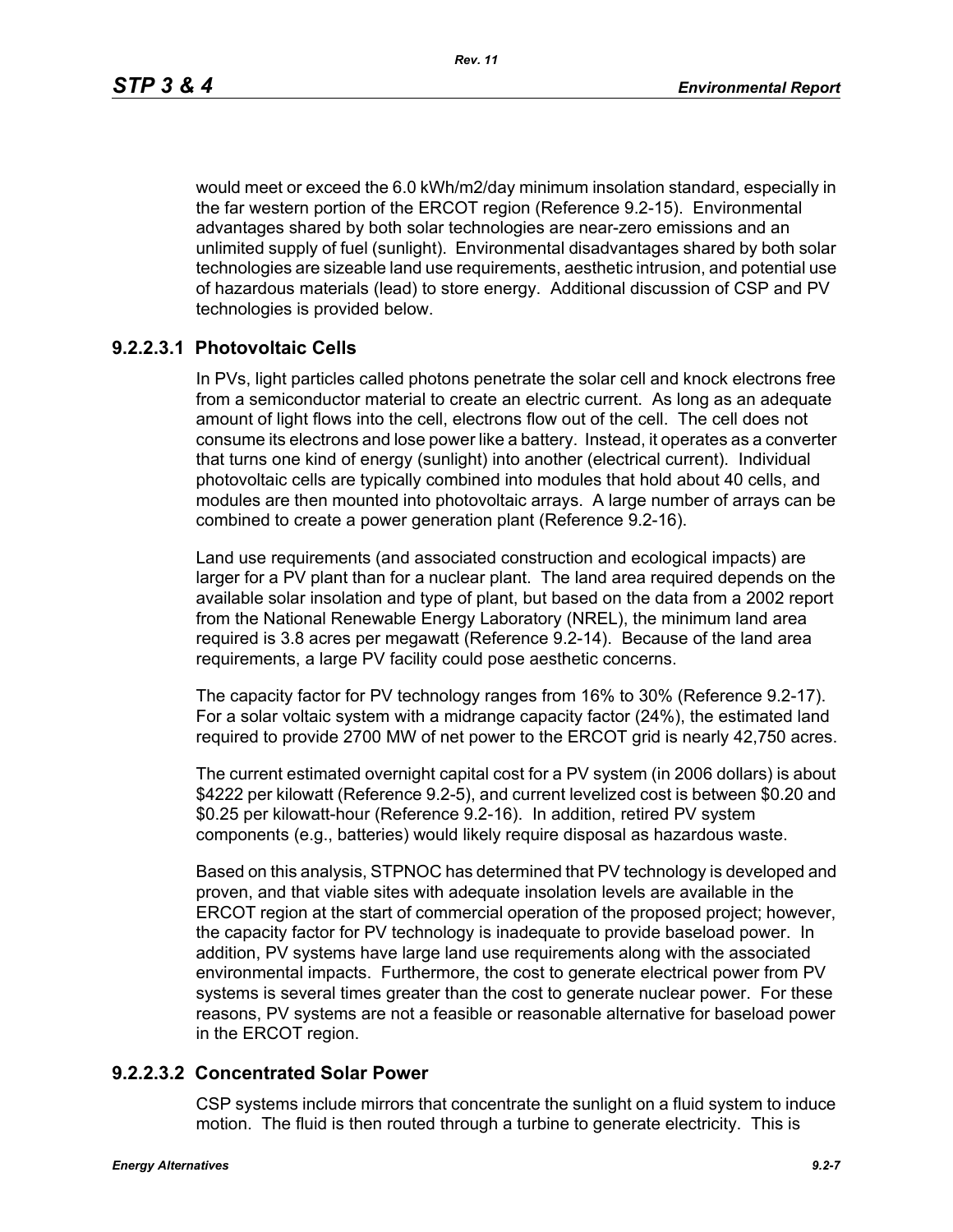basically the same type of system that is used to generate electricity from combustion of coal, except the thermal energy comes from the sun instead of from coal combustion. For this reason, CSP systems provide easy integration into the transmission grid. Solar thermal systems can also be equipped with a thermal storage tank to store the energy in the heat transfer fluid. This allows a solar thermal plant to provide dispatchable electric power (Reference 9.2-18). Current CSP systems are as large as 200 MW, with capacity factors that range from 30% to 50% (Reference 9.2-5).

The land area required depends on the available solar insolation and type of plant; however, based on a report from the Western Governors Association, the nominal land area required for a CSP system in a favorable solar region is around 5.0 acres per megawatt (Reference 9.2-18). Because of the land area requirements, a large CSP facility could pose aesthetic concerns.

To provide 2700 MWe of net power to the ERCOT grid, a CSP system that operates at a nominal 40% capacity factor (Reference 9.2-5) would require a land area of 33,750 acres.

The overnight capital cost for a CSP system (based on 2006 dollars) ranges from \$2745 to \$3410 per kilowatt (Reference 9.2-5). In areas with good solar insolation (at least 6.0 kWh/m2/day), the levelized cost of solar power in 2003 was between \$0.108 and \$0.187 per kilowatt-hour (Reference 9.2-19). Solar energy costs would likely be on the lower end of this range in the western portions of the ERCOT region that receive stronger ground-level radiation levels.

Based on this analysis, STPNOC has determined that CSP technology is developed and proven, and that viable sites with adequate insolation levels are available in the ERCOT region at the start of commercial operation of the proposed project; however, the capacity factor for CSP technology is inadequate to provide baseload power. In addition, CSP systems have large land use requirements along with the associated environmental impacts. Furthermore, the cost to generate electrical power from CSP systems is several times greater than the cost to generate nuclear power. For these reasons, CSP systems are not a feasible alternative for baseload power in the ERCOT region.

### **9.2.2.3.3 Hydroelectric Power**

Hydroelectric power is a fully commercialized technology. The summer capacity for hydropower in Texas in 2005 was about 673 MW, which represented approximately 0.7% of the electric generation capacity in Texas (Reference 9.2-20). About 532 MW of hydropower was generated in the ERCOT region (Reference 9.2-21). A recent DOE study indicates another 328 MW of hydropower is feasible (Reference 9.2-22); however, the available hydropower in the entire state of Texas is well below the 2700 MW capacity of the proposed project.

Land use for a large-scale hydropower facility is estimated to be quite large. NUREG-1437 estimates land use of 1600 square miles per 1000 MWe generated by hydropower (Reference 9.2-2). Based on this estimate, a 2700 MWe hydroplant that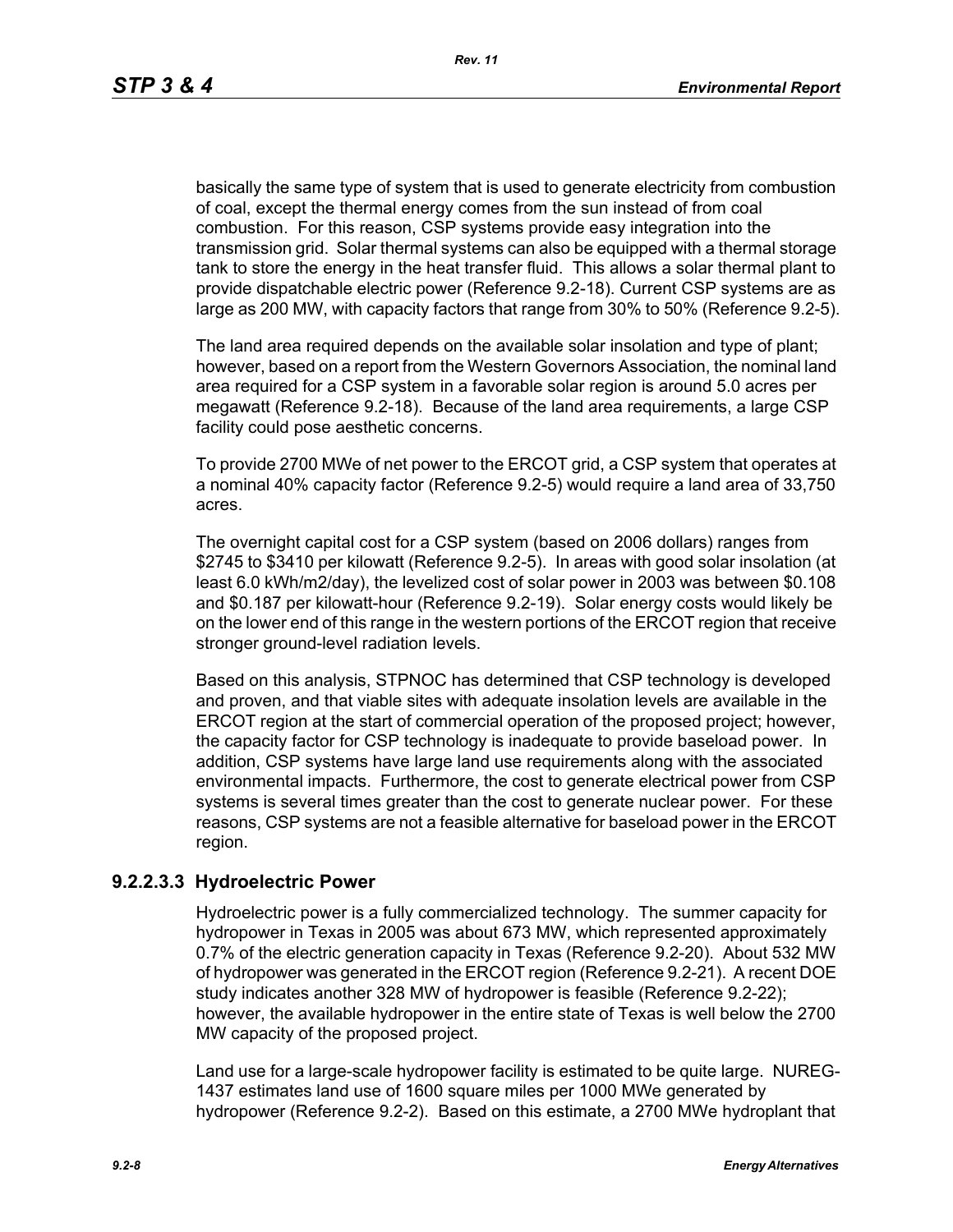operates at a 40% capacity factor (Reference 9.2-23) would require that about 10,800 square miles be flooded. This would pose a large impact on land use.

If a new hydropower were constructed, wildlife habitat would be lost for terrestrial and free-flowing aquatic biota, and additional habitat would be created for some aquatic species. Associated with the loss of land would be some erosion, sedimentation, dust, equipment exhaust, potential loss of cultural artifacts, and aesthetic impacts from land clearing and excavation. Land that once was lived on, farmed, ranched, forested, hunted, or mined would be submerged under water indefinitely. The original land uses would be replaced by electricity generation and recreation, and perhaps, residential and business developments that take advantage of the lake environment. Changes in water temperature, currents, and amount of sedimentation would produce a different aquatic environment above and below the dam. Alterations to terrestrial and aquatic habitats could change the risks to threatened and endangered species (Reference 9.2- 2).

In 2005, the overnight capital cost for a new large-scale hydropower facility was estimated between \$1700 and \$2300 per kilowatt (Reference 9.2-23), and the levelized cost of electricity produced from new hydropower facilities was estimated at around \$0.05 per kilowatt-hour (Reference 9.2-24).

Based on this analysis, STPNOC has determined that although hydropower is developed and proven, the potential for future hydropower development in the ERCOT region is inadequate to supply the power of STP 3 & 4. In addition, hydropower has large land use requirements along with the associated environmental impacts. For these reasons, hydropower is not a feasible alternative for baseload power in the ERCOT region.

#### **9.2.2.3.4 Geothermal**

Geothermal energy is a proven resource for power generation. Geothermal power plants use naturally heated fluids in underground reservoirs as an energy source for electricity production. There are three types of geothermal energy plants in use today, dry steam, flash steam, and binary-cycle. Dry steam plants use the earth's thermal energy to spin turbines directly. Flash steam plants pump hot high pressure water into low pressure tanks instantly creating steam which is then used to spin turbine blades to generate electricity. In binary-cycle plants, geothermal steam is used to heat a secondary fluid—one that has a much lower boiling point than water—causing it to vaporize. The vapor is then used to drive turbines (Reference 9.2-5).

Geothermal energy systems can be used for baseload power where this type of energy source is available. Flash steam and binary-cycle geothermal energy systems can operate with a 93% capacity factor (Reference 9.2-5). According to the Energy Information Administration (EIA), as of January 2006, there were no geothermal power plants connected to the ERCOT grid (Reference 9.2-25).

Shallow, high-temperature convective geothermal reservoirs have not been discovered in the ERCOT region or the state. However, recent research indicates that it may be feasible to extract geothermal electric power from geopressured reservoirs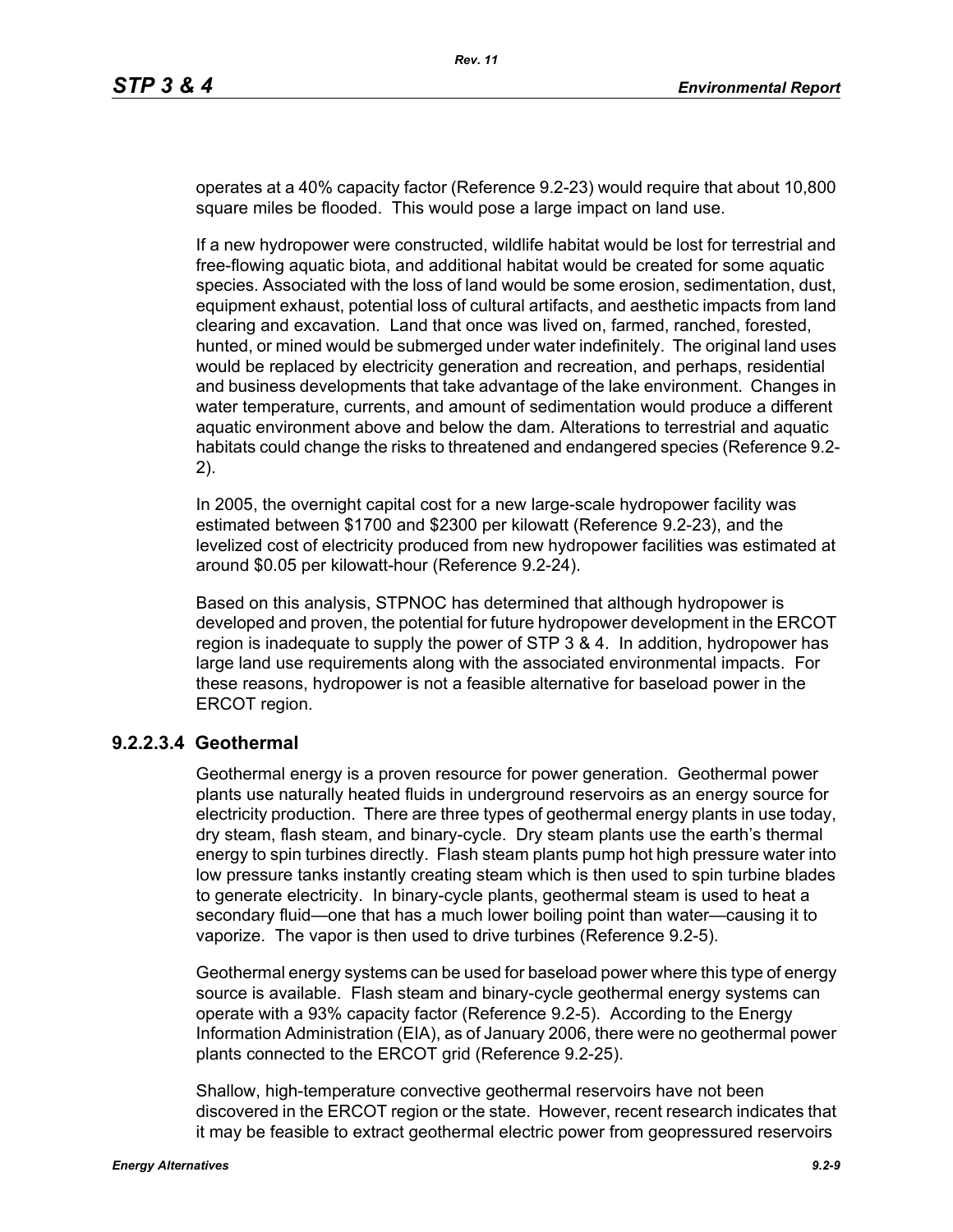*Rev. 11*

of hot water and natural gas or hot wastewater from deep oil and gas wells, using a binary system. Over 600,000 oil and gas wells have been drilled in Texas, most of which are located in the ERCOT region. High-temperature fluid (250°F or greater) has been encountered in many of the wells that are 16,000 feet or deeper, with the highest temperatures above 400°F. Texas also has significant geopressured geothermal resources (Reference 9.2-26).

Researchers have estimated that electric power production potential from Texas oil and gas wells range from 400 MW in the near-term to over 2,000 MW once the technology is demonstrated (Reference 9.2-26).

Geothermal power generation facilities require between 1 and 8 acres per MWe (Reference 9.2-27). Based on a 93% capacity factor, a geothermal power plant with a net output of 2700 MWe would require between 2900 acres (4.5 square miles) and 23,200 acres.

The primary impacts of geothermal plant construction and energy production are gaseous emissions, land use, noise, and potential ground subsidence. Subsidence and reservoir depletion may be a concern if withdrawal of geothermal fluids exceeds natural recharge or injection (Reference 9.2-27).

Overnight construction costs for geothermal power plant (in 2006 dollars) ranges from \$2200 to \$2300 per kilowatt (Reference 9.2-5). The levelized cost of electricity produced from geothermal power plants located in favorable areas is estimated between \$0.045 and \$0.073 per kilowatt-hour (Reference 9.2-28).

Based on this analysis, STPNOC has determined that geothermal power is developed and proven; however, because there are no known shallow high-temperature geothermal sources in the ERCOT region, the potential for future geothermal power generation utilizing currently available technology is inadequate to supply the power of STP 3 & 4. The generation of electricity from geopressured reservoirs or hot wastewater from deep oil and gas wells is in the early stages of development, and STPNOC believes that this technology has not matured sufficiently to support production for a baseload facility. For these reasons, geothermal power is not a feasible alternative for baseload power in the ERCOT region.

## **9.2.2.3.5 Biomass Related Fuels**

Biopower refers to electric power generated from converted vegetation (i.e., biomass). The most common biomass resources today are waste wood and agricultural crop residues such as corn and sugar cane. Research is underway to explore the production of switchgrass and other crops for the specific purpose of biomass conversion for electricity production (Reference 9.2-5).

Biopower generation is a two-step process. The first step is to convert biomass feed stock into what is known as biofuel. The second step is to convert biofuel into electricity via combustion. Most biopower today is produced in direct combustion gas turbines, but it can also be used in combined-cycle turbines, diesel engines, or serve as a substitute in existing coal-fired burners (Reference 9.2-5). Power from biomass is a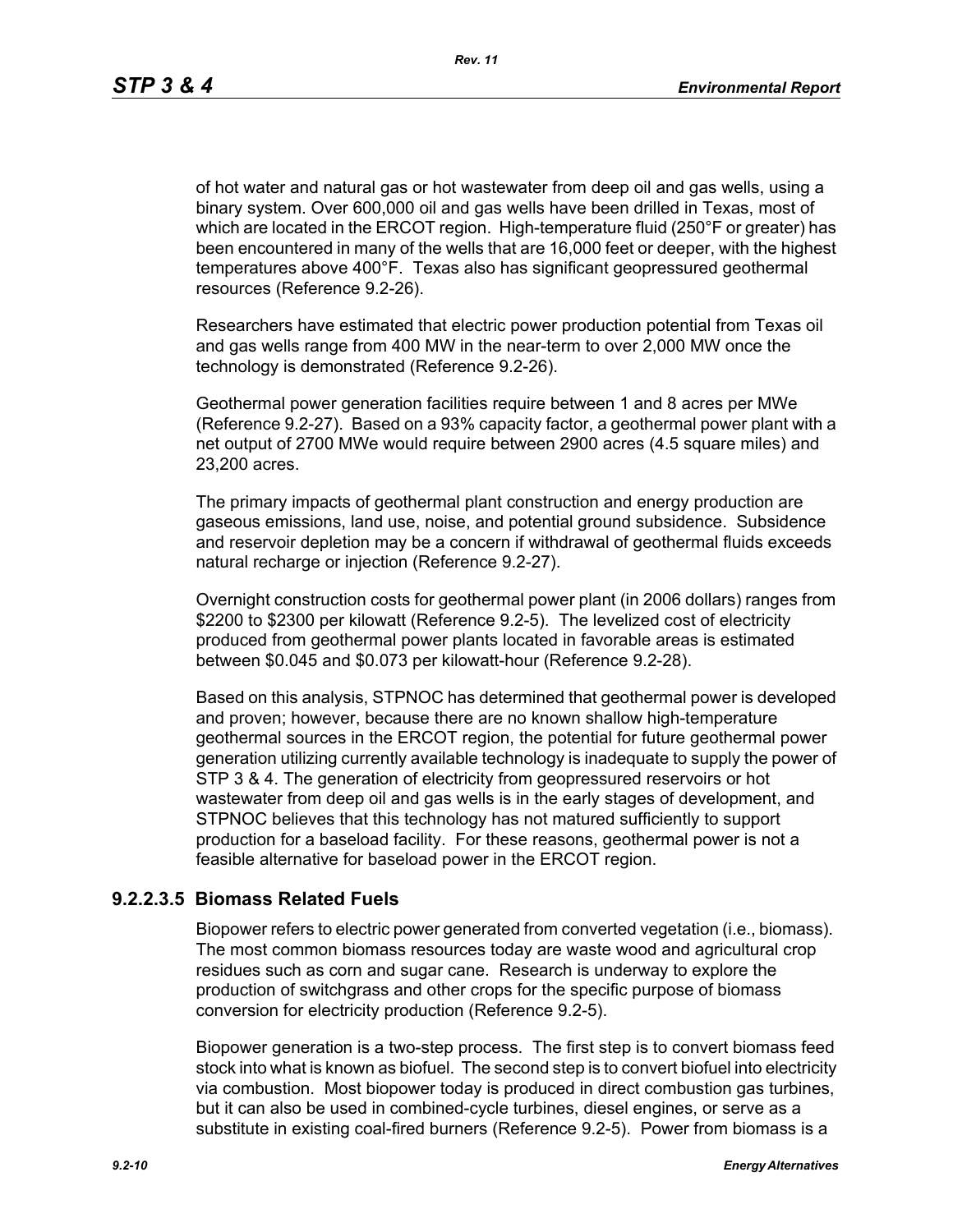proven commercial electricity generation option in the United States (Reference 9.2- 29).

The ERCOT region has abundant biomass resources in the form of wood waste and other agricultural residues. Significant biomass sources include cotton gin trash, forestry, and biomass-derived waste from the large urban base. Prime agricultural areas include regions along the Gulf Coast, the central Blackland Prairie, and delta lands near the mouth of the Rio Grande. Switchgrass, a tall native grass proposed as an energy crop by the DOE, can be grown in all of these regions. Other locally abundant agricultural wastes include rice hulls, sugarcane, and cottonseed hulls. Manures generated throughout the ERCOT region also form an important resource (Reference 9.2-30).

Steam turbine conversion technology is relatively simple to operate and it can accept a wide variety of biomass fuels. However, at the scale appropriate for biomass (the largest biomass power plant listed by the EIA has a 74.9 MW nameplate capacity), the technology is expensive and inefficient, and is therefore relegated to applications where there is a readily available supply of low-cost, zero-cost, or negative-cost delivered feedstocks (Reference 9.2-25).

The domestic cost of biofuel (in 2006 dollars) varies from about \$0.174/million British thermal units (MMBtu) for landfill gas, to \$2.78/MMBtu for agricultural field residue, to \$5.52/MMBtu for logging residue. The capital cost for a biomass power plant is between \$1760 and \$2160 per kilowatt (Reference 9.2-5). The levelized cost of electricity produced from biomass power plants in 2006 dollars is \$0.063 to \$0.118 per kilowatt-hour (Reference 9.2-19).

Biomass energy crops can produce a net fuel yield of 3.0 to 4.3 dry ton per acre per year (Reference 9.2-31), and the heat value is generally between 6450 and 8200 Btu/pound (Reference 9.2-32). For a nominal heat value of 7300 Btu/pound, and 40% conversion efficiency, the acreage required to grow enough biomass crop to generate 2700 MWe would be around 5.26 million acres, or 8200 square miles.

Although biomass offers some advantages, combustion of biomass fuels in modern power plants leads to many of the same kinds of emissions as the combustion of fossil fuels; including criteria air pollutants, greenhouse gases, and ash. Fuel processing, which in most cases involves some type of grinding operation, produces emissions of dust and particulates. Air emissions and water consumption are usually the principal sources of environmental concern related to biomass facilities (Reference 9.2-33).

Conversion of large tracts of land for production of energy crops would pose potentially adverse environmental impacts on wildlife habitat and biodiversity, reduce soil fertility, increase erosion, and reduce water quality. The net environmental impacts would depend on previous land use, the particular energy crop, and how the crop is managed. If the land has not previously been developed for farming or other purposes, displacement of natural land cover, such as forests and wetlands, with energy crops would likely have negative environmental impacts. In addition, conversion of food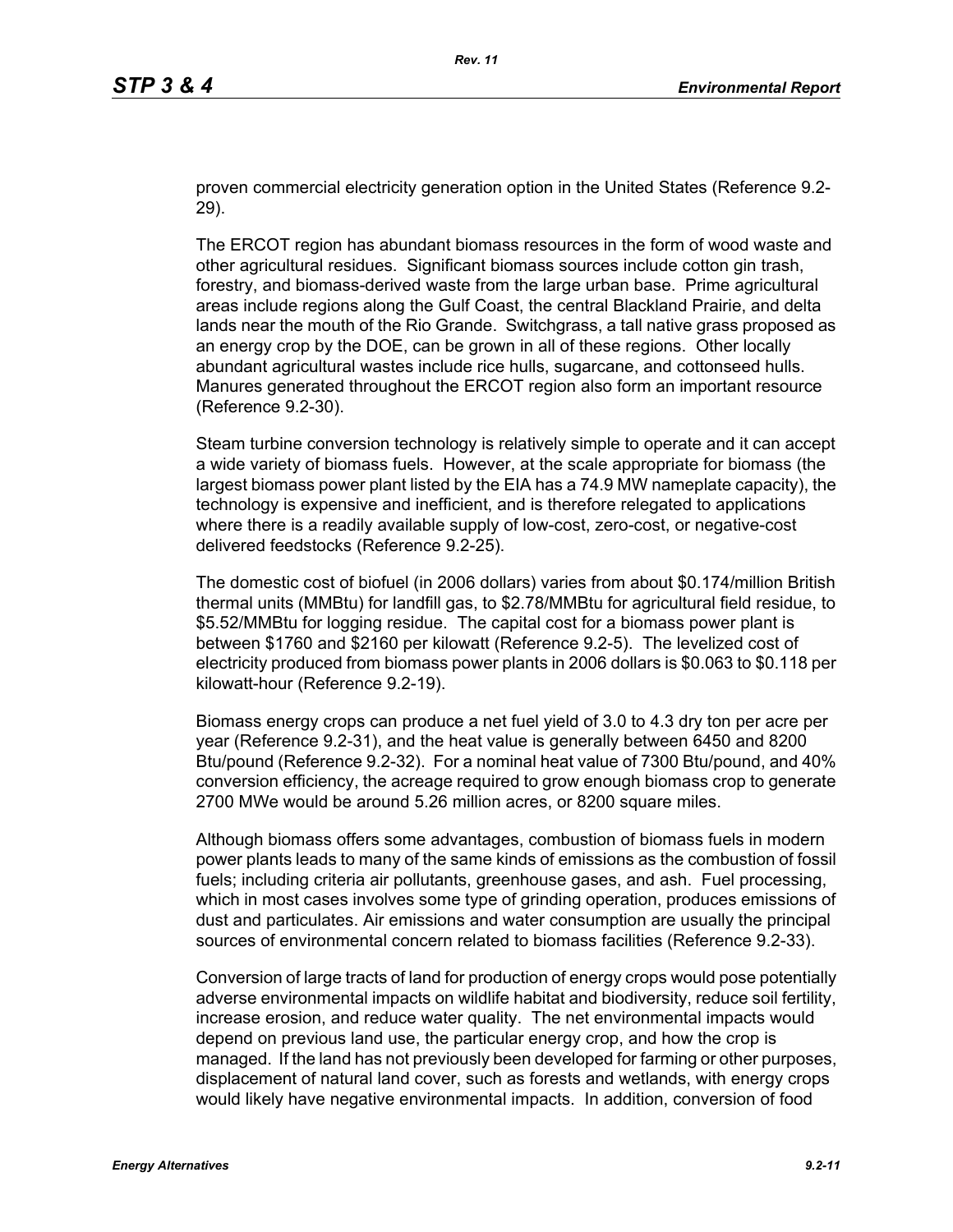crops into energy crops means a reduction in food production that may need to be replaced elsewhere.

Based on this analysis, STPNOC has determined that biomass energy technology is developed, proven, and available in the ERCOT region at the start of commercial operation of the proposed project; however, biomass energy has large land use requirements and would produce substantial combustion gas emissions. Furthermore, the cost to generate electrical power from biomass systems is substantially greater than the costs of nuclear power. For these reasons, biomass power alone is not a feasible alternative for baseload power in the ERCOT region and is not environmentally preferable to STP 3 & 4.

### **9.2.2.3.6 Municipal Solid Waste**

Municipal solid waste refers to the stream of garbage collected through community sanitation services. Since municipal solid waste generally includes some materials not suitable for combustion, segregation must be performed on the waste supply stream. For this reason, the capital and operations cost for a municipal solid waste generation plant are generally higher than other steam turbine generation plants that use a homogeneous waste feed such as wood waste (Reference 9.2-34).

The combustion of municipal solid waste can generate energy and reduce the volume of waste by up to 90% and the waste mass by up to 75%, an environmental benefit (Reference 9.2-35). However, municipal solid waste combustion also generates emissions of nitrogen dioxide, sulfur dioxide, and toxic pollutants such as mercury. The variation in the composition of municipal solid waste affects the emissions. For example, municipal solid waste that contains batteries and tires would generate higher levels of toxic emissions (Reference 9.2-34).

Power plants that burn municipal solid waste are normally smaller than fossil fuel power plants but typically require a similar amount of water per unit of electricity generated. When water is removed from a lake or river, fish and other aquatic life can be killed, which affects the animals and people who depend on these resources (Reference 9.2-34).

At the end of 2005, the EIA reported 96 municipal solid waste generation facilities in operation. Nameplate capacities range from 1.2 MWe to 90 MWe with combined output from all 96 plants of around 2650 MWe, and half of those are less than 20 MWe (Reference 9.2-26). It would require 30 municipal solid waste plants at 90 MWe to equal 2700 MWe of baseload capacity.

The overnight construction cost for a municipal solid waste generation facility (based on 2004 dollars) is about \$1500 per kilowatt based on an 80 MW unit (Reference 9.2- 36). The levelized cost for municipal solid waste-generated power (in 2000 dollars) is about \$0.75 per kilowatt-hour (Reference 9.2-37).

The nominal heat content in municipal solid waste is around 11.7 MMBtu/ton, or about 5850 Btu/pound (Reference 9.2-38). There are about 20 million people that live within the ERCOT service area (Reference 9.2-39), and on average each person generates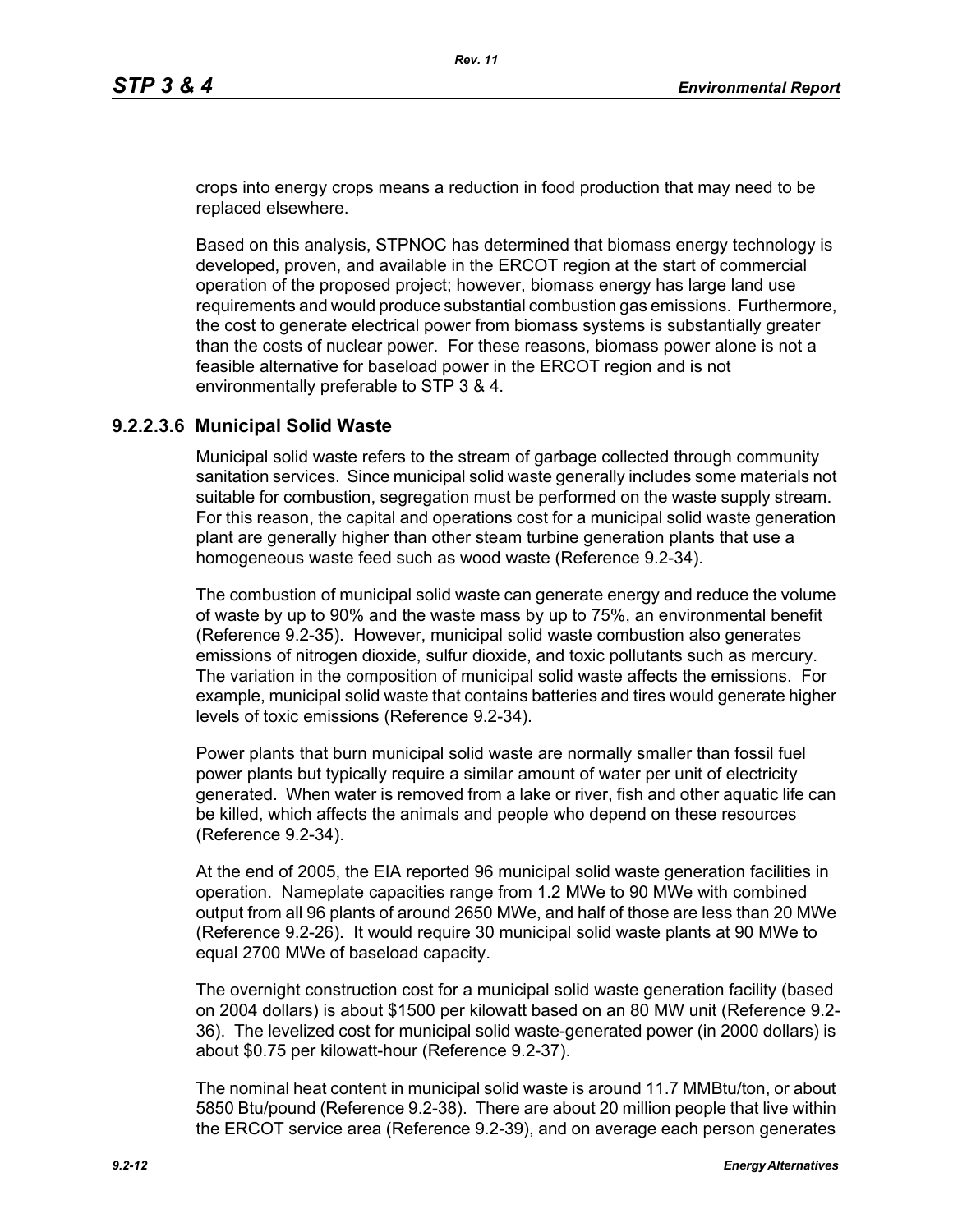about 7.11 pounds of municipal solid waste per day which amounts to roughly 2600 pounds of municipal solid waste each year (Reference 9.2-40). This is more than the nation average of 4.5 pounds per day per person (Reference 9.2-41). About 35% of municipal solid waste generated is recovered for recycling (Reference 9.2-40). If the other 65% is burned to generate electricity and the combustion process is 30% efficient, the total annual energy potential in the ERCOT region from municipal solid waste would be around 2000 MW. This is less than the 2700 MW proposed by STPNOC.

Another option for conversion of landfill waste into electricity is to capture and burn the gases produced as municipal solid waste decomposes. This gas, which is primarily methane, can be collected from wells within the landfill, filtered, and used to fuel for engines connected to generators. Landfill gas generation plants are generally in the range of 3 to 8 MW, and can economically produce power for 10 to 15 years. In addition, combustion of the waste gas is beneficial to the environment because it prevents the introduction of raw methane, a greenhouse gas with global-warming potential 21 times that of carbon dioxide, into the atmosphere (Reference 9.2-42).

Based on this analysis, STPNOC has determined that municipal solid waste energy technology is developed, proven, and available in the ERCOT region at the start of commercial operation of the proposed project; however, because the full potential of municipal solid waste in the ERCOT region is still less than the 2700 MW needed, and because of the adverse environmental impacts to air and water quality, municipal solid waste is not environmentally preferable to STP 3 & 4.

#### **9.2.2.3.7 Petroleum Liquids**

Electricity generated in 2005 in Texas from combustion of petroleum liquids represented less than 0.5% of the total electricity generated in the state (Reference 9.2-20). Based on the ERCOT Unit Data Report for June 2007, petroleum-fueled (i.e., diesel) generation facilities in operation within the ERCOT region produce about 38 MW (Reference 9.2-21).

Although the capital cost for a new petroleum-fired plant would be similar to the cost of a new gas-fired plant, the viability of petroleum-fired electricity generation is linked to the price of crude oil, the rise of which has made petroleum-fired electricity generation relatively less economic. Based on a 2003 estimate, the levelized cost of electricity produced by conventional petroleum-fired operation is about \$0.61 per kilowatt-hour (Reference 9.2-43). According to EIA, during the years 2003 through 2006, the average spot price of crude oil in the U.S. increased 120% from \$26.60 per barrel to \$58.41 per barrel (Reference 9.2-44). Future increases in petroleum prices are expected to make petroleum-fired generation even more expensive relative to other alternatives. Also, the United States depends heavily on foreign petroleum supplies (Reference 9.2-45). This reliance coupled with regional instability in the primary petroleum producing regions presents potential concerns with the long-term reliability and economic stability of petroleum-fired electricity generation. For these reasons, liquid petroleum is not considered an economically viable fuel source for new electricity generation facilities.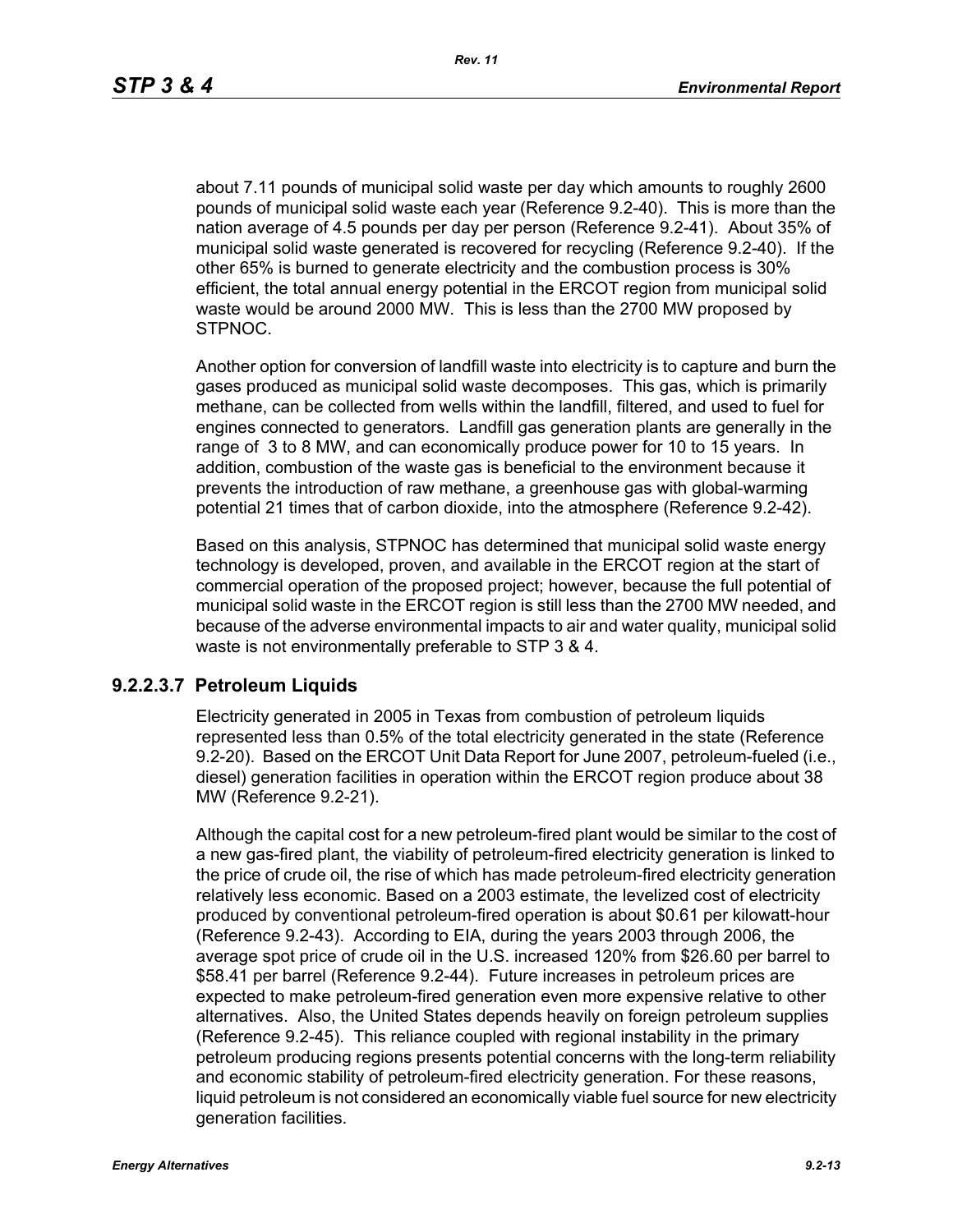Construction and operation of a petroleum-fired plant would have identifiable environmental impacts. For example, NUREG-1437 estimates that construction of a 1000 MWe petroleum-fired plant would require about 120 acres. Based on a 95% capacity factor, a petroleum-fired power plant with a net output of 2700 MWe would require about 341 acres. Operation of petroleum-fired plants would have environmental impacts (including impacts on the aquatic environment and air) that would be similar to those from a coal-fired plant (Reference 9.2-2).

Based on this analysis, STPNOC has determined that petroleum energy technology is developed, proven, and available in the ERCOT region at the start of commercial operation of the proposed project, and that the land use requirements are relatively small; however, because of the high cost of the fuel, combined with concerns related to availability, energy independence, and the adverse environmental impacts to air and water quality, petroleum-fired generation is not a feasible alternative for baseload power in the ERCOT region.

#### **9.2.2.4 Fuel Cells**

Fuel cells are similar to common batteries. Both have a positive end and a negative end, rely on chemical reaction, and produce electricity when the circuit is closed. In hydrogen fuel cells, hydrogen passes through an anode catalyst where it is ionized. The hydrogen ions then pass through a conductive medium and combine with oxygen. The electrons formed by the ionization process create an electrical current. Fuel cells can generate up to 2 MW of power (Reference 9.2-5).

The fuel cell generation process is a clean technology because the byproduct is water. However, the hydrogen gas used in the fuel cells is generally obtained from fossil fuels—mainly natural gas. Fuel cells can be sized for grid-connected or customer-sited applications, but are generally too expensive to compete without subsidies (Reference 9.2-5).

Fuel cell power plants are in the initial stages of commercialization. Although more than 650 large stationary fuel cell systems have been built and operated worldwide, the global stationary fuel cell electricity generation capacity in 2003 was 125 MWe. The largest stationary fuel cell power plant ever built is 11 MWe (Reference 9.2-46). STPNOC believes that this technology has not matured sufficiently to support production for a baseload facility.

Fuel cells are not cost-effective when compared with other generation technologies, both renewable and fossil based. The estimated overnight construction cost (in 2006 dollars) is around \$4015 per kilowatt (Reference 9.2-5), with a levelized electricity cost of \$0.058 to \$0.119 per kilowatt-hour based on a 2003 estimate (Reference 9.2-47).

Based on this analysis, fuel cell technology has not matured sufficiently to support production for a baseload facility, and is therefore not a reasonable alternative for baseload capacity due to the cost and production limitations.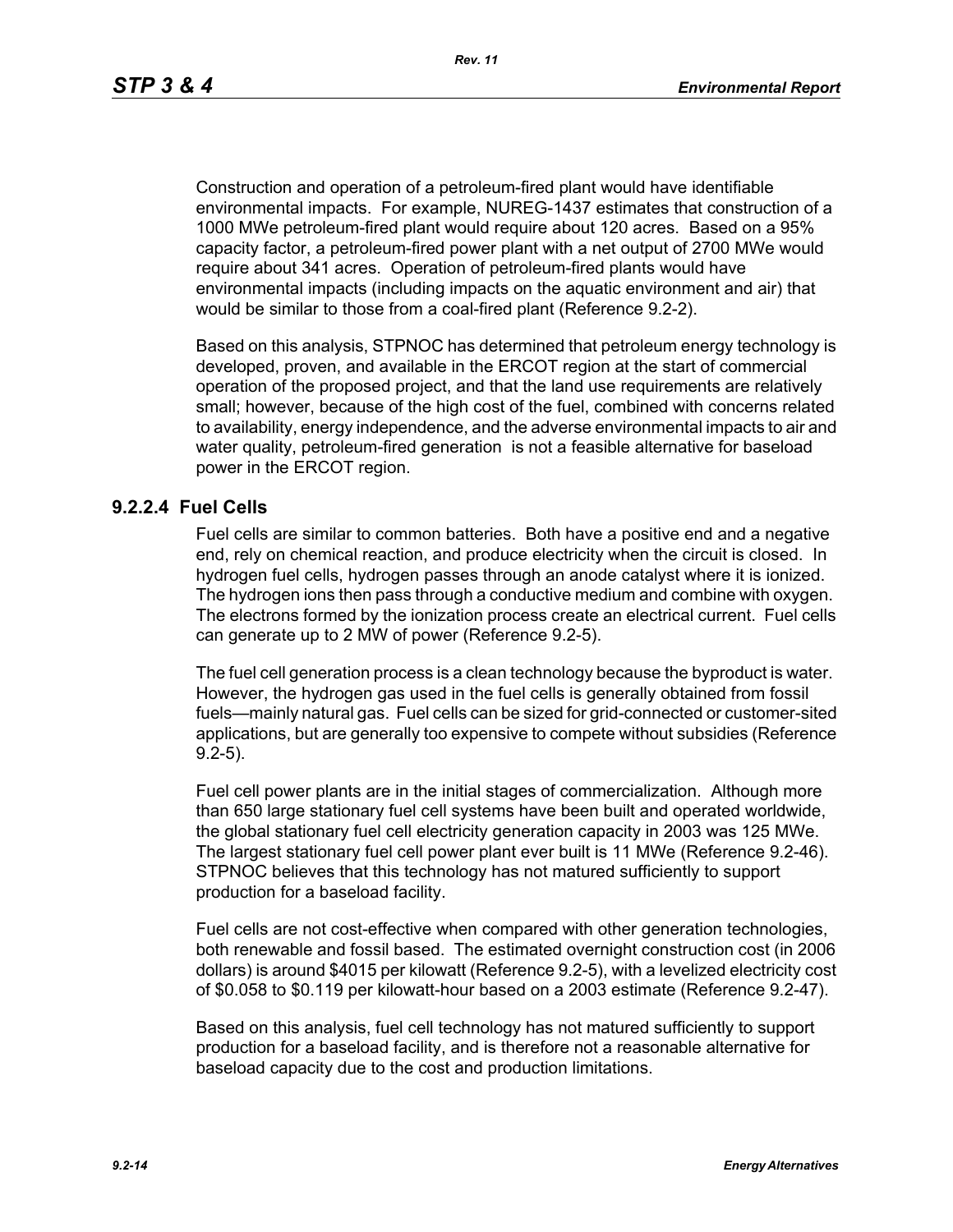## **9.2.2.5 Coal**

The United States has abundant low-cost coal reserves, and the price of coal for electric generation is projected to remain steady for the next 20 years. By 2030, coal consumption is projected to increase by 50% over 2005 levels, with significant additions of new coal-fired generation capacity over the last decade of the projection period; however, projections for coal consumption are based on the assumption that current energy and environmental policies remain unchanged throughout the projection period (Reference 9.2-48). In year 2005, coal-fired generation facilities in Texas accounted for about 37.4 percent of the electricity generated and about 20 percent of its electric generation capacity (Reference 9.2-20).

There are three primary technologies identified to generate electrical energy from coal: conventional pulverized coal boiler, fluidized bed, and integrated gasification combined-cycle (IGCC). As part of the alternatives evaluation, all three technologies (conventional, fluidized bed, and IGCC) are evaluated.

## **9.2.2.5.1 Conventional Pulverized Coal Boiler**

In conventional pulverized coal-fired plants, pulverized coal is blown into the combustion chamber of a boiler. The idea is that if the coal is sufficiently pulverized, it will burn almost as easily and efficiently as a gas. In the combustion chamber, hot gases and heat energy from the incineration process convert water into high-pressure steam. The steam is then passed through a turbine to produce electricity. Flue gases are routed through a selective catalytic reduction unit for nitrogen oxides ( $NO<sub>v</sub>$ ) reduction, and into an air heater. From the air heater the flue gas flows to a sulfur dioxide  $(SO<sub>2</sub>)$  scrubber system and a particulate removal system.

The steam systems used in the current generation of pulverized coal plants are generally designated as subcritical (or conventional), supercritical, or ultrasupercritical. This designation is based on the pressure and temperature of the steam. The demarcation for these designations varies within the worldwide power generation industry (Reference 9.2-5).

In the United States, subcritical plants operate at a nominal pressure of 2400 psi and a peak temperature of 1050°F. A supercritical unit would operate at a similar peak temperature but at a nominal pressure of 3500 psi. Ultra-supercritical units operate at a nominal pressure of 4500 psi and a minimum temperature of 1100°F. As the temperature and pressure of the steam at the generator turbine inlet increases, so does the efficiency of the power steam cycle. As the efficiency of the steam cycle is increased, the amount of fuel necessary to produce the same amount of energy is reduced, which also reduces plant emissions (Reference 9.2-5). The subcritical and supercritical technologies are commercially mature and widely used throughout the world. The ultra-supercritical technology, however, is currently in the development phase and is not a feasible alternative for the proposed nuclear project. Pulverized coal-fired boilers provide an output between 100 and 1300 MWe (Reference 9.2-5). To mitigate the impact of a system failure on the electrical distribution system, most boiler/turbine combinations are generally less than 1000 MWe.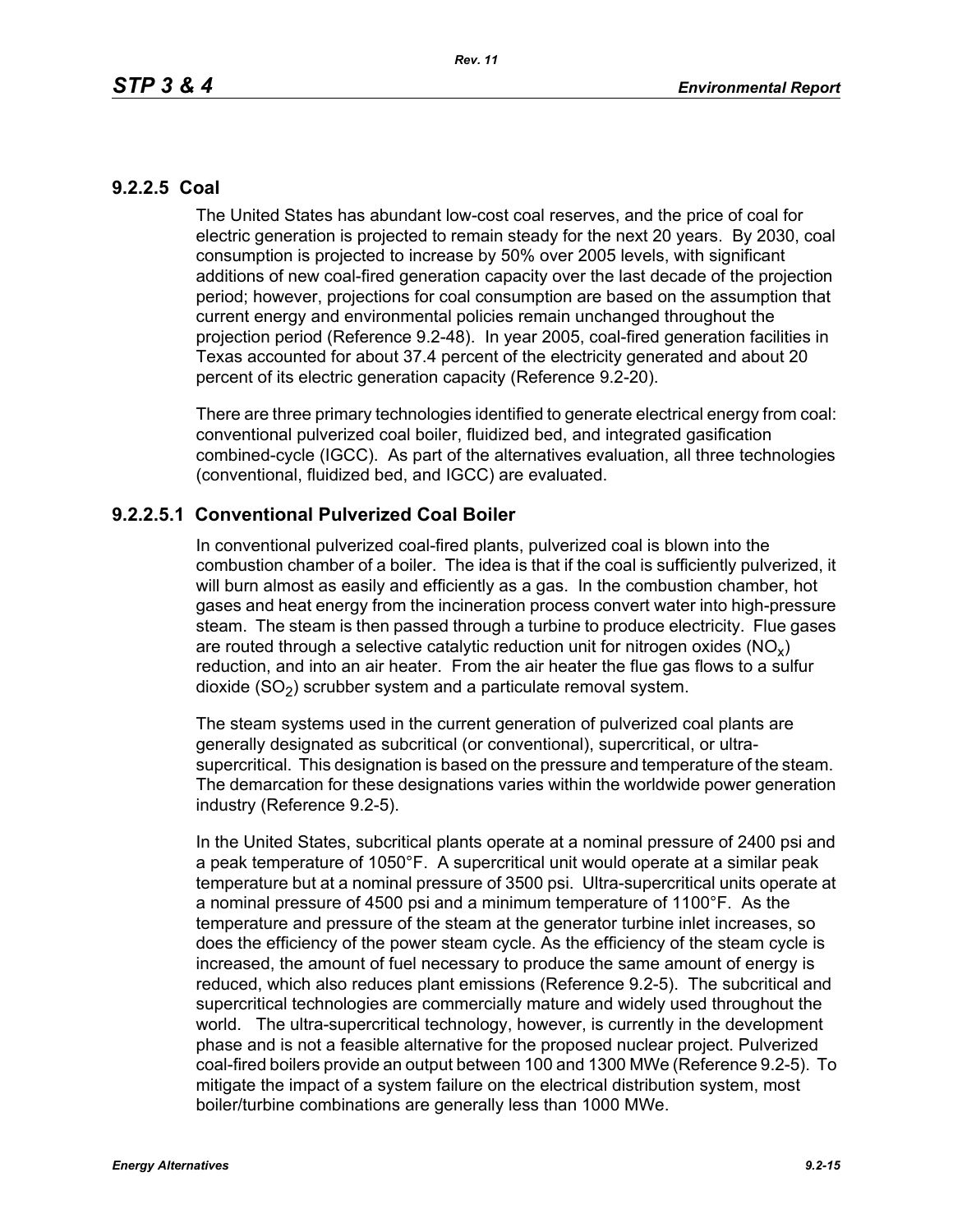The environmental impacts of construction of a typical pulverized coal-fired steam plant are well known because coal-fired steam plants represent about a third of the electrical generation in the United States (Reference 9.2-20). The estimated capital costs (in 2006 dollars) for a new pulverized coal-fired power plant range from \$1235 to \$2270 per kilowatt (Reference 9.2-5). The levelized cost of new generation capacity from a pulverized coal-fired power plant is \$0.056 per kilowatt-hour (Reference 9.2- 48).

# **9.2.2.5.2 Fluidized Bed**

Fluidized bed is an advanced coal combustion process that involves the injection of a sorbent material, such as crushed limestone, into the combustion chamber along with the fuel. The presence of the sorbent helps minimize the formation of gaseous pollutants. The fuel and sorbent mixture is fluidized on air jets in the combustion chamber to enhance combustion and heat transfer. Sulfur released from the fuel as  $SO<sub>2</sub>$  is captured by the sorbent to form a solid compound that is removed with the ash, generating large quantities of solid waste. The waste stream is potentially marketable for agricultural and construction applications. More than 90% of the sulfur in the fuel is captured in this process.  $NO_{v}$  formation in fluidized bed power plants is lower than that for conventional pulverized coal boilers because the operational temperature range is below the temperature at which thermal  $NO<sub>x</sub>$  is formed (Reference 9.2-49). Overall, emissions from fluidized bed units are comparable to the emissions from a conventional pulverized coal boiler equipped with post-combustion  $SO<sub>2</sub>$  and  $NO<sub>x</sub>$ control equipment. As discussed in Subsection 9.2.3.1, these environmental impacts are greater than those of a nuclear plant. Fluidized bed units are currently available in sizes as large as 300 MW, and designs are being developed for units as large as 600 MW. The technology is more suited to low-grade, high ash, high sulfur coals, which are more difficult to pulverize, and which may have variable combustion characteristics (Reference 9.2-50). Also, because the operational temperature of the fluidized bed system is lower, it does not achieve the higher efficiency levels achieved by conventional pulverized coal boilers.

To improve the thermal efficiency of the fluidized bed technology, a new type of fluidized bed boiler has been proposed that encases the entire boiler inside a large pressure vessel. Combustion of coal in a pressurized fluidized bed boiler results in a high-pressure stream of combustion gases that can spin a gas turbine to make electricity and boil water for a steam turbine. It is estimated that pressurized fluidized bed plants could generate 50% more electricity from coal than a regular power plant from the same amount of coal. The pressurized fluidized bed technology is currently in the demonstration phase and is not a feasible alternative for the proposed nuclear project. (Reference 9.2-49). Additionally, the fluid bed technology is not environmentally preferable to nuclear power.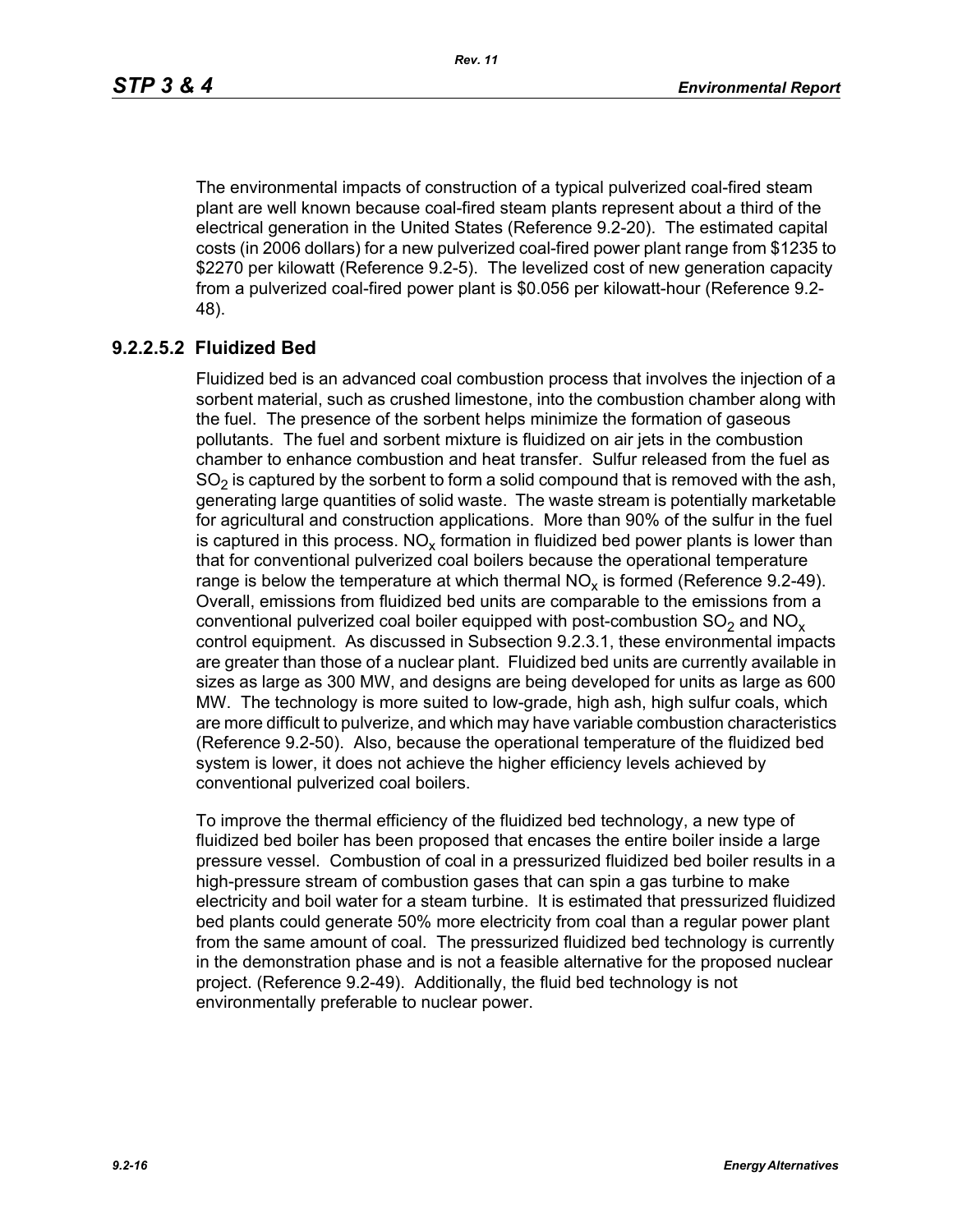# **9.2.2.5.3 Integrated Gasification Combined Cycle**

IGCC is an innovative electric power generation concept that combines modern coal gasification technology with both gas turbine and steam turbine power generation. The technology is substantially cleaner than conventional pulverized coal plants because major pollutants can be removed from the inlet gas stream before combustion.

The IGCC alternative generates substantially less solid waste than a conventional coal-fired boiler. The largest solid waste stream produced by IGCC installations is slag, a black, glassy, sand-like material that is potentially a marketable byproduct. Slag production is a function of ash content in the coal (Reference 9.2-51). The other large-volume byproduct produced by IGCC plants is sulfur, which is extracted during the gasification process and can be marketed rather than placed in a landfill. IGCC units do not produce ash or scrubber wastes.

IGCC power plants are in the early stages of commercialization. There are currently two commercial-size, coal-based IGCC plants in the United States. Both were supported initially under the DOE Clean Coal Technology demonstration program, but now operate commercially without DOE support (Reference 9.2-51). Experience has been gained with the chemical processes of gasification, coal properties, and their impact on IGCC design, efficiency, economics, etc. However, system reliability is still relatively lower than conventional pulverized coal-fired power plants and the major reliability problem is from the gasification section. There are problems with the integration between gasification and power production as well. For example, if the gases are not adequately cleaned, uncleaned gas can cause various types of damage to the gas turbine (Reference 9.2-52).

An IGCC plant is estimated to cost about 20% to 25% more than a comparably sized conventional pulverized coal plant (Reference 9.2-51). STPNOC believes this technology has not matured sufficiently to support production for a large baseload facility and is not a reasonable alternative for a large baseload facility.

## **9.2.2.5.4 Conclusion for Coal-Fired Alternatives**

Pulverized coal-boilers and fluidized bed units (if such units become commercially mature) are reasonable alternatives to the proposed nuclear plant. Because the supercritical pulverized coal technology has a higher thermal efficiency and lower emissions than either the subcritical pulverized coal or fluidized bed technologies, supercritical pulverized coal was selected as the representative technology for the coal-fired alternative. The coal-fired alternative includes four supercritical boiler units, each with a net capacity of 675 MWe for a combined capacity of 2700 MWe. Table 9.2-1 describes the assumed basic operational characteristics of the coal-fired units. Emission control technology and percent-control assumptions are based on alternatives identified by the EPA (Reference 9.2-53). For the purpose of analysis, it is assumed that coal and limestone (calcium carbonate) would be delivered by rail after upgrades are applied to the existing rail spur into STP.

Based on the well-known technology, fuel availability, and generally understood environmental impacts associated with construction and operation of a coal-fired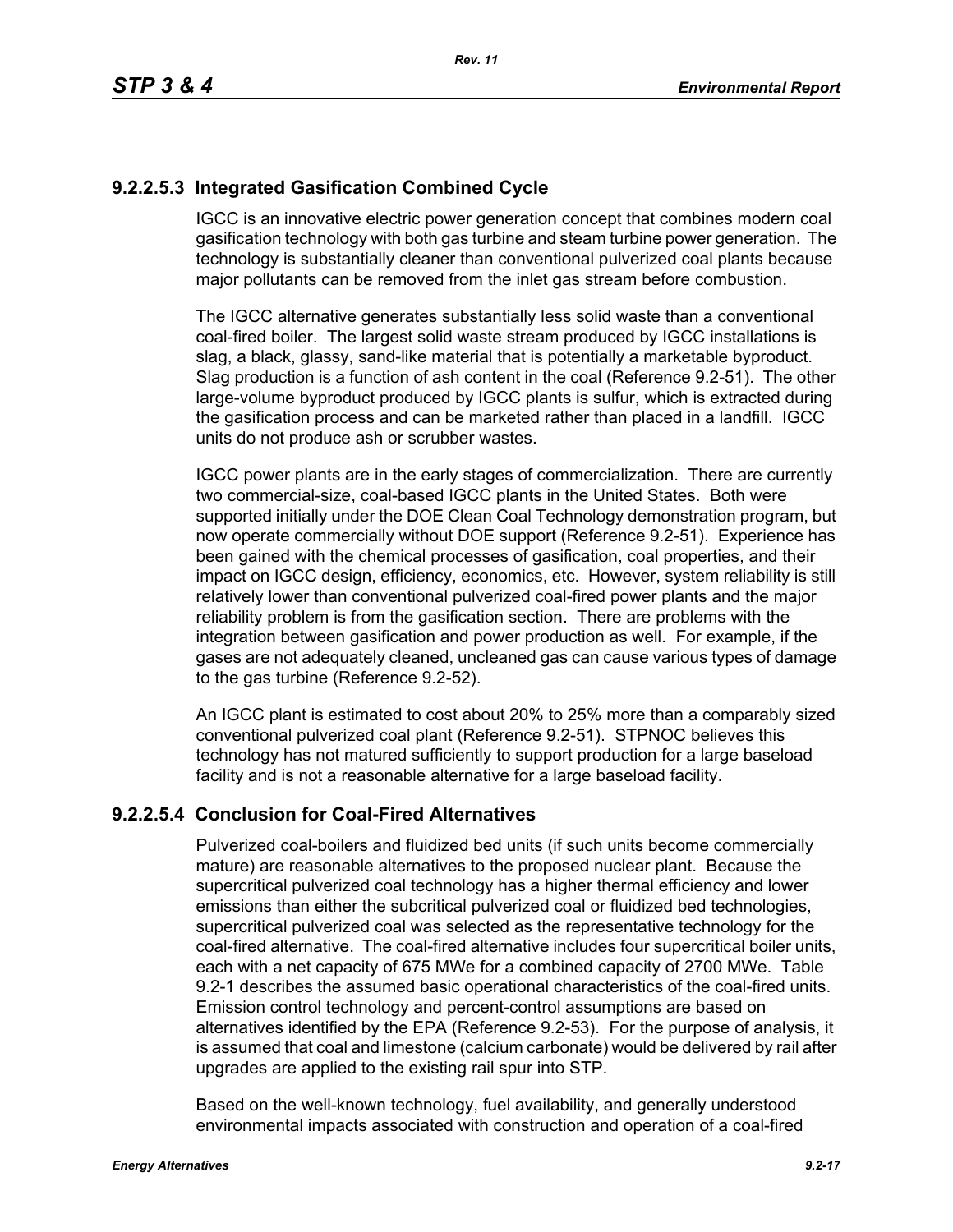power generation plant, it is considered a reasonable alternative and is therefore retained for further evaluation in Subsection 9.2.3.

## **9.2.2.6 Natural Gas**

Gas-fired generation with combined-cycle turbines is mature and has relatively low capital costs. Overnight construction costs (based on 2006 dollars) for a combinedcycle turbine range from \$565 to \$620 per kilowatt (Reference 9.2-5). The levelized cost of electricity produced from a new gas-fired power plants in 2005 was around \$0.055 per kilowatt-hour (Reference 9.2-48).

For the purpose of the gas-fired alternative analysis, four standard-sized units, each with an output of 675 MWe are postulated to achieve the target output of 2700 MWe. Table 9.2-2 describes assumed basic operational characteristics of the gas-fired units. It is also assumed that there would be sufficient gas availability.

Based on the well-known technology, fuel availability, and generally understood environmental impacts associated with construction and operation of a natural gasfired power generation plant, natural gas is considered a reasonable alternative and is therefore retained for further evaluation in Subsection 9.2.3.

## **9.2.2.6.1 Combination of Alternatives**

Although individual alternatives might not be sufficient to provide 2700 MWe capacity due to the small size of the resource or lack of cost-effective opportunities, it is conceivable that a mix of alternatives might be cost-effective and may also provide for a better environmental solution. There are many possible combinations of fuel types to generate 2700 MWe, and STPNOC has not exhaustively evaluated each combination. However, STPNOC reviewed combinations that, due to technological maturity, economics, and other factors, could be reasonable alternatives to the proposed project. Two of these combinations of alternatives are addressed below.

As discussed in Subsection 9.2.2.2, wind energy, as a stand-alone technology, is not a feasible alternative for baseload power. However, it is conceivable that a mix of wind energy and gas-fired combined cycle units could provide baseload power. For example, the 2700 MWe target capacity could be satisfied with a 600 MWe wind farm, along with 4 675 MWe natural gas combined-cycle units. During operation, a combined-cycle plant could ramp up and down quickly to "follow" the wind load. However, the impacts, including impacts to air quality, associated with the gas-fired plant alone would exceed those of the nuclear plant. Additionally, the wind portion of the alternative—land use impacts, noise impacts, and visual impacts—would be more than the stand-alone natural gas alternative; therefore, the combination would have greater adverse environmental impacts than a single fuel type. The cost of implementing the combination would also be greater than the cost of the stand-alone natural gas alternative. These conclusions would also apply for any combination of wind or solar coupled with any fossil fuel type facility. The environmental impacts and costs associated with the combined alternative would compare unfavorably with the proposed project.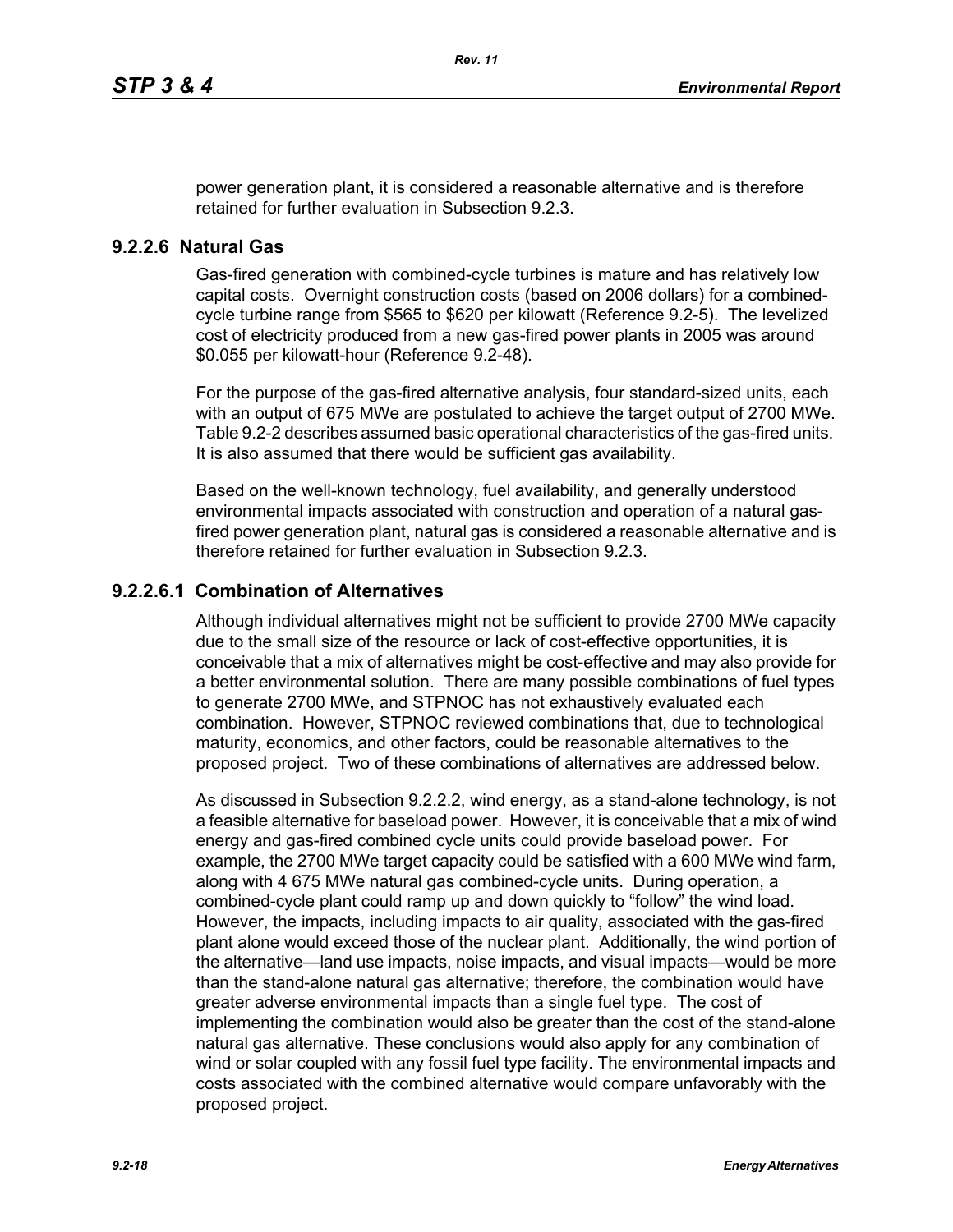If the hypothetical mix included coal-fired generation, the environmental impacts associated with construction (land use, ecology) and air quality would be expected to be greater than that of the proposed project. For example, the 2700 MWe target capacity could be met with two 675 MWe coal-fired units and two 675 MWe natural gas combined-cycle units. This combination coal-gas facility would require an estimated 291 acres for permanent structures. As discussed in Subsection 4.1.1, construction of the proposed project would disturb about 540 acres of which about 300 acres of these lost permanently due to construction of new facilities and a new heavy haul road. Air quality impacts for the 675 MWe coal-fired units would compare unfavorably with the proposed project due to the large quantity of combustion emissions from coal-fired generation. The additional impact, including combustion emissions, from the natural gas unit would only strengthen the overall favorable position of the proposed project.

Wind and solar facilities could be used in combination with storage systems to produce baseload power. By storing the power produced from wind or solar facilities and releasing it when the wind and solar facilities are not generating power, energy storage in combination with the wind or solar facilities would be able to generate electricity continuously. However, large-scale energy storage in Texas is either not available or would not be economically viable. For example, the storage of even one day's output at 2700 MW is well beyond any demonstration projects using batteries, compressed air, hydrogen, or other storage mechanism and the cost of such systems, even if available, would be prohibitive. Adding the significant cost of storage systems to the cost of wind or solar facilities would render the total cost non-competitive. In the northwestern United States, existing hydropower reservoirs are used to store and release the energy produced by wind generation. This combination of alternatives, in the form of "pumped storage," is not available in Texas at this scale. In addition to not being available, the costs to develop such storage would be prohibitive.

Other combinations of the various alternatives are not discussed here. In general, poor annual average capacity factors, higher environmental impacts (land use, ecological, air quality), immature technologies, and a lack of cost-competitiveness are not expected to lead to a viable, competitive combination of alternatives that would be either environmentally equivalent or preferable.

### **9.2.3 Assessment of Reasonable Alternative Energy Sources and Systems**

This section evaluates the environmental impacts of reasonable alternatives to the proposed project: pulverized coal-fired generation and gas-fired generation. The significance of the impacts associated with each issue is identified as SMALL, MODERATE, or LARGE. This characterization is consistent with the criteria that NRCestablished criteria in 10 CFR 51, Appendix B, Table B-1, Footnote 3, and presented as follows:

SMALL - Environmental effects are not detectable or are so minor that they will neither destabilize nor noticeably alter any important attribute of the resource. For the purpose of radiological impacts assessment, the Commission has concluded that those impacts that do not exceed permissible levels in the Commission's regulations are considered small.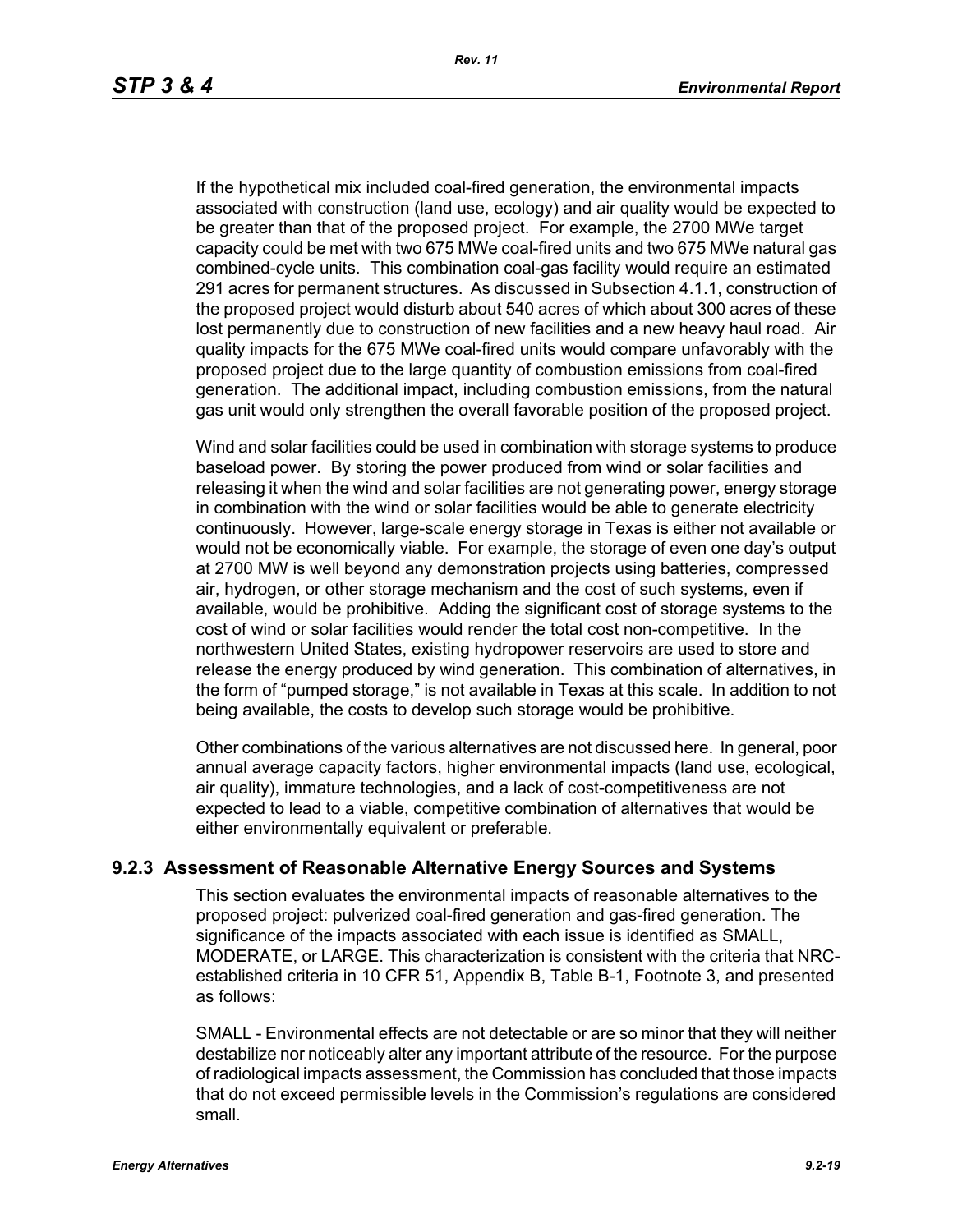MODERATE - Environmental effects are sufficient to alter noticeably, but not to destabilize, any important attribute of the resource.

LARGE - Environmental effects are clearly noticeable and are sufficient to destabilize any important attributes of the resource.

Consideration is given to ongoing and potential additional mitigation in proportion to the significance of the impact to be addressed (i.e., impacts that are SMALL receive less mitigative consideration than impacts that are LARGE).

# **9.2.3.1 Coal-Fired Generation**

STPNOC has reviewed the NRC analysis of environmental impacts from coal-fired generation alternatives presented in NUREG-1437 and found the NRC analysis to be reasonable. Construction impacts could be substantial, due in part to the large land area required (which can result in natural habitat loss) and the large workforce needed; however, NRC pointed out that the installation of a new coal-fired plant where an existing nuclear plant is located would reduce many construction impacts. There are major adverse impacts from operations such as human health concerns associated with air emissions, waste generation, and losses of aquatic biota due to cooling water withdrawals and discharges.

## **9.2.3.1.1 Air Quality**

Air quality impacts of coal-fired generation are considerably different from those of nuclear power. A coal-fired plant would emit sulfur dioxide  $(SO<sub>2</sub>)$ , as  $SO<sub>x</sub>$  surrogate), oxides of nitrogen (NO<sub>x</sub>), particulate matter (PM), carbon monoxide (CO), and mercury (Hg), all of which are regulated pollutants. A coal-fired plant would also emit carbon dioxide  $(CO<sub>2</sub>)$ , which has been linked to global warming. As Subsection 9.2.2.10 indicates, it is assumed a plant design would minimize air emissions through a combination of boiler technology and post combustion pollutant removal. The coalfired alternative emissions would be as follows:

 $SO<sub>2</sub>$  = 2900 tons per year

 $NO<sub>x</sub>$  = 2000 tons per year

CO = 2800 tons per year

 $CO<sub>2</sub> = 27$  million tons per year

 $Hq = 0.46$  tons per year

 $PM_{10}$  (particulates with a diameter of less than 10 microns) = 50 tons per year

 $PM<sub>2.5</sub>$  (particulates with a diameter of less than 2.5 microns) = 13 tons per year

These emission totals are calculated based on the parameters and assumptions identified in Table 9.2-1 and emission factors published in AP-42 (9.2-53).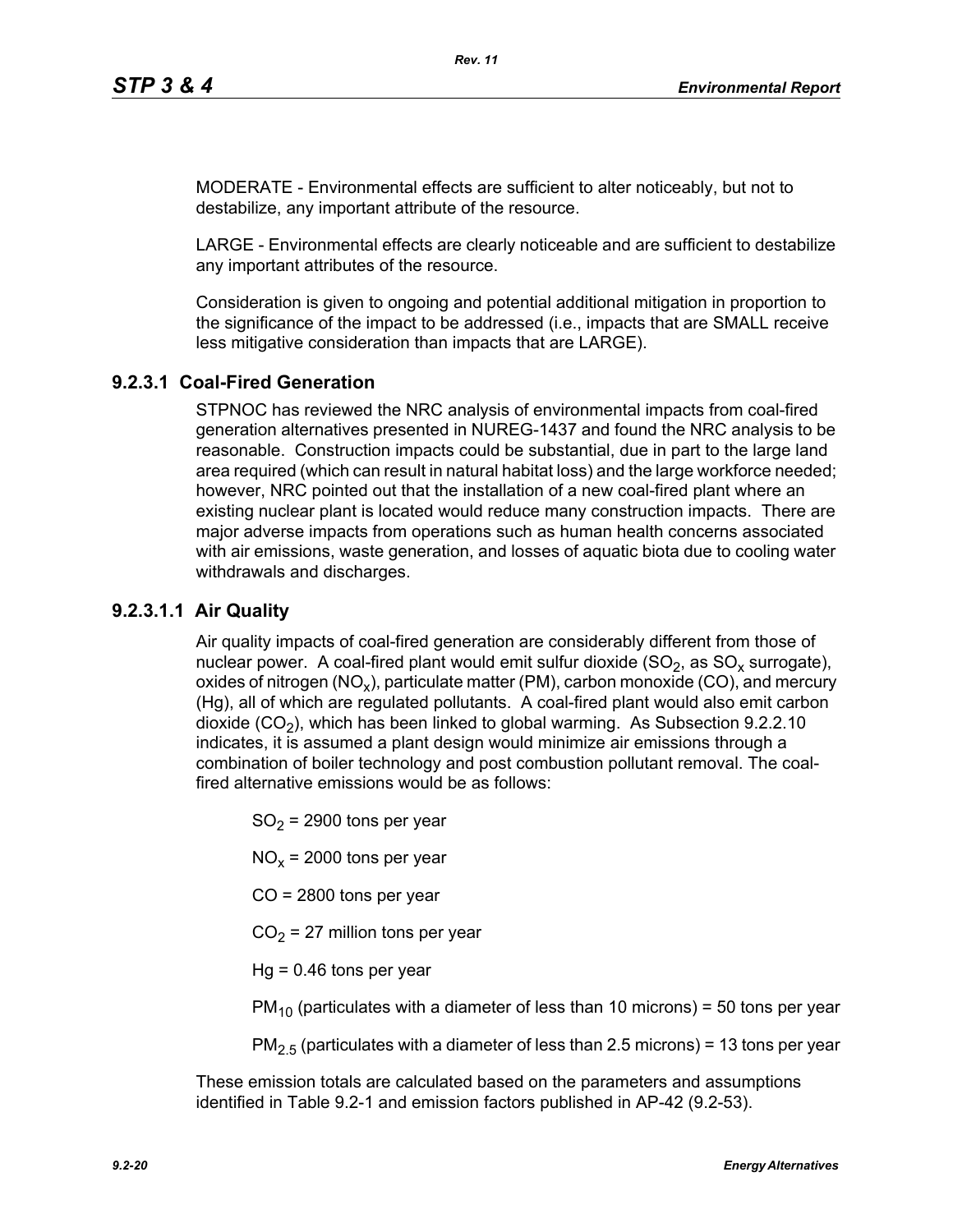The acid rain requirements of the Clean Air Act Amendments establish a cap on the allowable  $SO<sub>2</sub>$  emissions from power plants. Each company with fossil fuel-fired units was allocated  $SO<sub>2</sub>$  allowances. To be in compliance with the Act, the companies must hold enough allowances to cover their annual  $SO<sub>2</sub>$  emissions. In 2005, emissions from generators in Texas ranked highest nationally for  $NO<sub>x</sub>$  and fifth highest nationally for  $SO<sub>2</sub>$  (Reference 9.2-20). Both  $SO<sub>2</sub>$  and  $NO<sub>x</sub>$  emissions would increase if a new coalfired plant were operated at STP. To operate a fossil-fuel generation plant, STPNOC would have to purchase  $SO<sub>2</sub>$  allowances from the open market or shut down existing fossil-fired capacity from one of its owning members and apply the credits from that plant to the new one.

In March 2005, EPA issued the final Clean Air Interstate Rule which addresses power plant  $SO_2$  and  $NO_x$  emissions that contribute to non-attainment of the 8-hour ozone and fine particulate matter standards in downwind states. Twenty-eight states, including Texas, are subject to the requirements of the rule. The rule calls for further reductions of NO<sub>x</sub> and SO<sub>2</sub> emissions from power plants. These reductions can be accomplished by the installation of additional emission controls at existing coal-fired facilities or by the purchase of emission allowances from a cap-and-trade program.

In March 2005, EPA finalized the Clean Air Mercury Rule which sets emissions limits on mercury to be met in two phases beginning in 2010 and 2018, and encourages a cap and trade approach to achieve the target emission limits.  $NO<sub>x</sub>$  and  $SO<sub>2</sub>$  controls indirectly help to reduce mercury emissions. However, according to the EPA, the second phase cap reflects a level of mercury emissions reduction that exceeds the level that would be achieved solely as a co-benefit of controlling  $NO<sub>x</sub>$  and  $SO<sub>2</sub>$  under the Clean Air Interstate Rule. Each new coal-fired electrical generation unit in Texas must acquire enough mercury allowances to cover its annual mercury emissions. Compliance with EPA mercury standards must be achieved by January 01, 2010 (Reference 9.2-54).

Texas has regions that are designated as non-attainment with respect to the National Ambient Air Quality Standards for one or more criteria pollutants. Therefore, the state of Texas was required to submit a State Implementation Plan (SIP) to the EPA (1) to establish control strategies to reduce criteria pollutant emissions, and (2) to identify the technical and regulatory processes to demonstrate compliance with the SIP. The Texas SIP includes a cap and trade program for  $NO<sub>x</sub>$ ,  $SO<sub>x</sub>$ , and  $H<sub>q</sub>$  emissions. New stationary fossil fuel facilities in Texas must acquire trade credits to cover the new potential emissions. Compliance with the  $NO<sub>x</sub>$  and  $SO<sub>x</sub>$  standards identified in the SIP must be achieved by January 01, 2009 and January 01, 2010, respectively (Reference 9.2-54).

The region of non-attainment nearest to the proposed project location is the Houston-Galveston-Brazoria region. Brazoria County is east of and conterminous with Matagorda County. This region is designated as moderate non-attainment with respect to the 8-hour ozone standard (40 CFR 81.344).

Air impacts from a coal-fired generation facility would be substantial. Adverse human health effects from coal combustion have led to important federal legislation in recent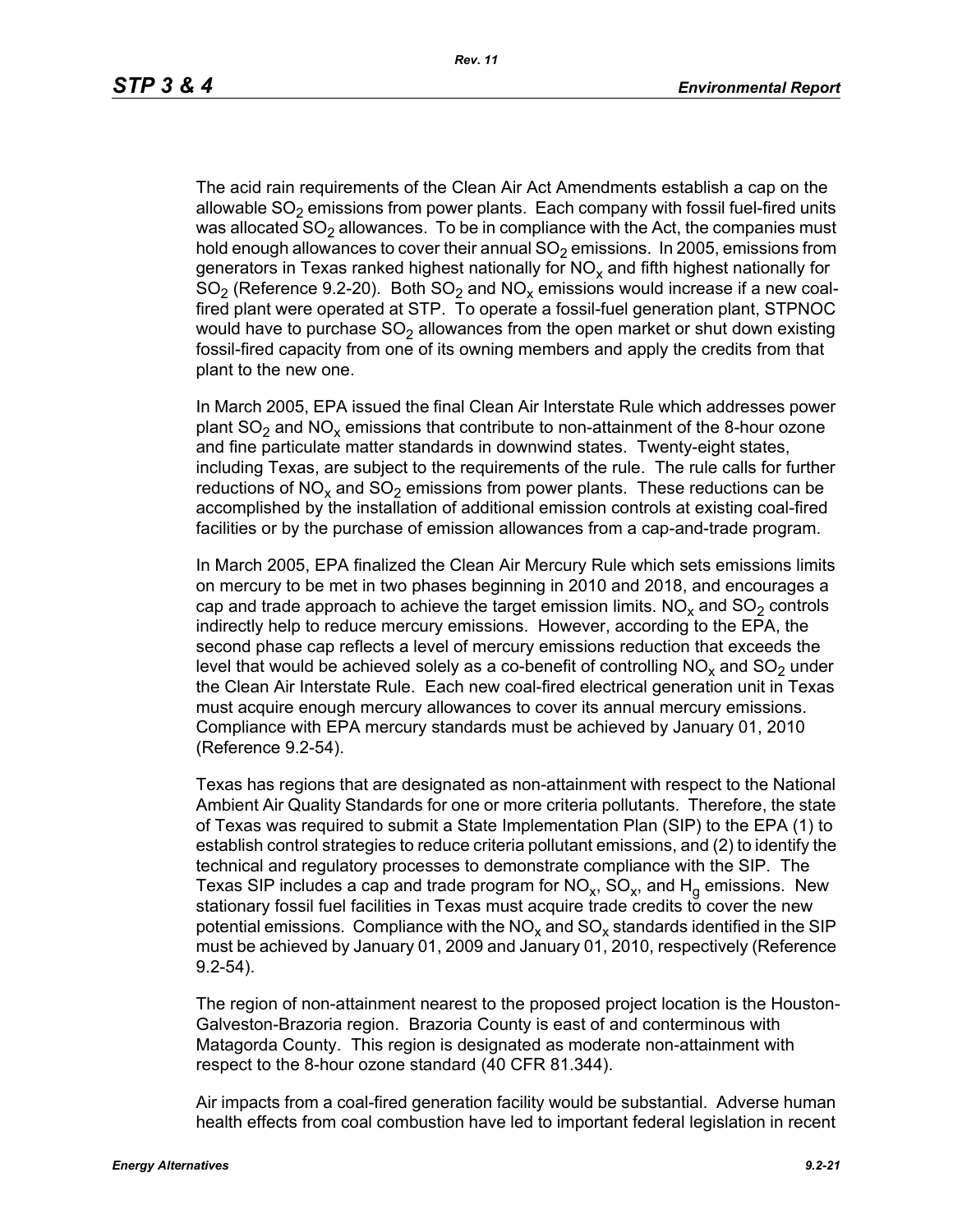*Rev. 11*

years because public health risks, such as cancer and emphysema, have been associated with coal combustion. Global warming and acid rain are also potential impacts. Recent changes in air quality regulations indicate that the EPA and the federal government recognize the importance of stability for air resources.  $SO<sub>2</sub>$  and mercury emission allowances,  $NO_x$  emission offsets, low  $NO_x$  burners, overfire air, fabric filters or electrostatic precipitators, and scrubbers are regulatory-imposed mitigation measures. The coal-fired alternative would have MODERATE impacts on air quality—the impacts may be noticeable, but would not destabilize air quality in the area due to the use of mitigation technologies.

# **9.2.3.1.2 Waste Management**

The coal-fired alternative would generate substantial solid waste. Based on the assumed plant parameters, the coal would have 3.9% ash content, and the facility would consume around 11 million tons of coal annually. Particulate control equipment would collect most (99.9%) of this ash (about 435,000 tons per year). If 75% of the coal ash were recycled, an annual total of about 109,000 tons of ash would require disposal.

SO<sub>y</sub>-control equipment would require about 105,000 tons of limestone and would generate another 124,000 tons per year of waste in the form of scrubber sludge. Ash and scrubber waste disposal over a 40-year plant life would require about 141 acres.

With proper facility placement, coupled with current waste management and monitoring practices, waste disposal would not destabilize any resources. There would be space within the current STP property for this disposal. After closure of the waste site and revegetation, the land would be available for other uses. Waste disposal for the coal-fired alternative would have MODERATE impacts—the impacts of increased waste disposal would be clearly noticeable, but would not destabilize any important resource and further mitigation of the impact would be unwarranted.

## **9.2.3.1.3 Other Impacts**

Construction of the power block and coal storage area would impact about 435 acres of land and associated terrestrial habitat. Because most of this construction would be in previously disturbed areas, impacts would be minimal. Visual impacts would be consistent with the industrial nature of the site. As with any large construction project, some erosion, sedimentation, and fugitive dust emissions could be anticipated, but would be minimized through application of best management practices. Onsite disposal is assumed for debris generated when the area is cleared and grubbed and that other construction debris would be accepted at a nearby municipal disposal facility.

Short-term socioeconomic impacts would result from the estimated 2414 construction workers to build the facilities, and long-term impacts would result from the estimated 315 full-time workers to operate the coal-fire facility. These impacts would be SMALL due to the influence of the nearby Houston-Galveston metropolitan area.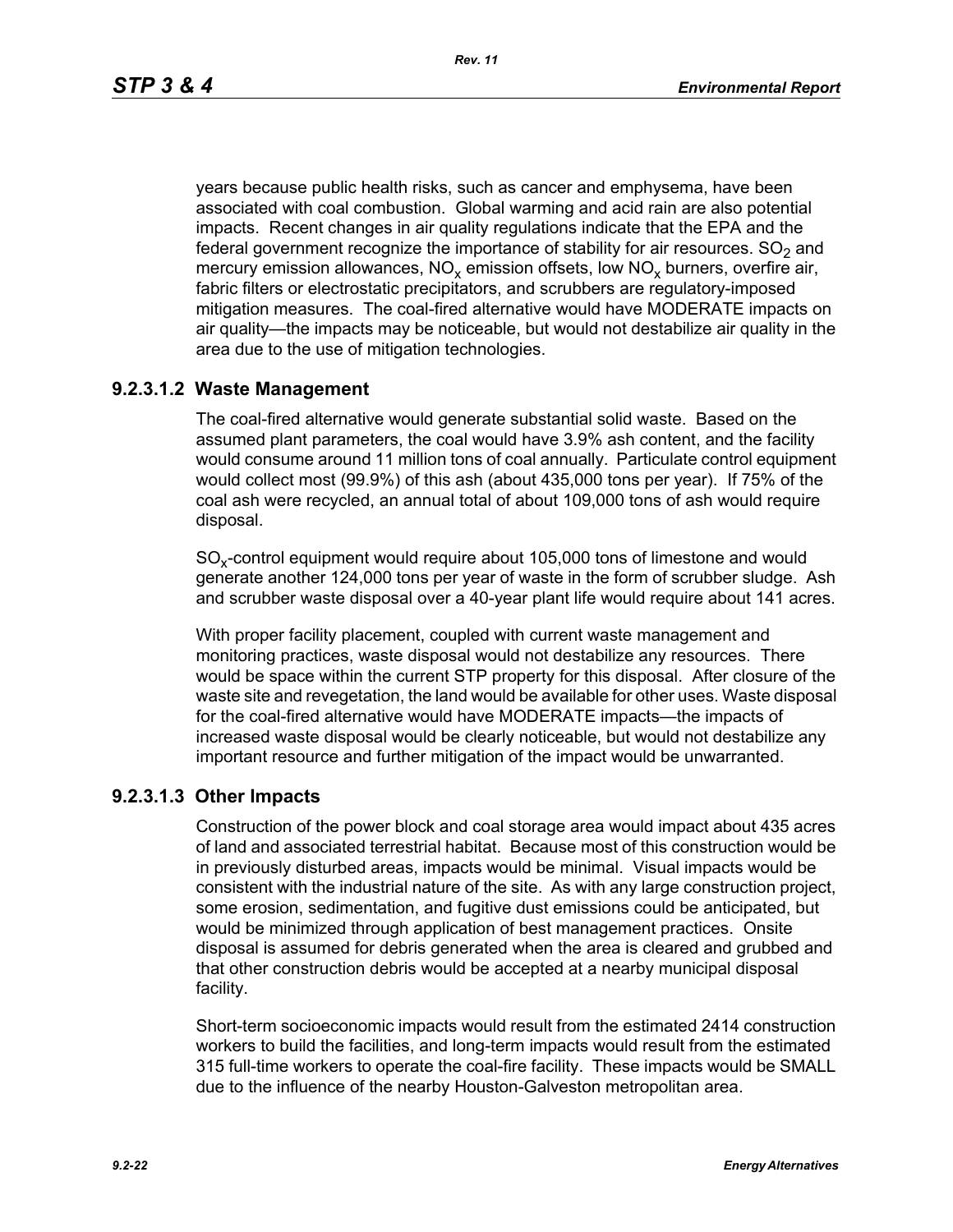Cultural resource impacts would be unlikely due to the previously disturbed nature of the site and could be, if needed, minimized by survey and recovery techniques.

The existing STP Main Cooling Reservoir (MCR) would be used to minimize impacts to aquatic resources and regional water quality; therefore, STPNOC believes that these impacts would be SMALL.

The new stacks, boilers, and rail deliveries would be an incremental addition to the visual impact from existing STP structures and operations. Coal delivery would add noise and transportation impacts associated with unit-train traffic. Based on a unit train with 125 cars, where each car holds 100 tons, about 900 unit trains per year (about 17 trains per week) would be needed to deliver coal and limestone to the coal-fired plant.

Other construction and operation impacts would be SMALL. In most cases, the impacts would be detectable, but they would not destabilize any important attribute of the resource involved. Due to the minor nature of these impacts, mitigation would not be warranted beyond that mentioned.

# **9.2.3.1.4 Design Alternatives**

The in-land location of the STP site lends itself to coal delivery by truck. However, this design alternative would necessitate substantial upgrades to area roads. The alternative would trade truck traffic impacts for rail traffic impacts, a tradeoff that provides no obvious environmental benefit. Subsection 9.4.1 analyzes alternative designs for the STP 3 & 4 heat dissipation systems. Based on this analysis, STPNOC assumed the MCR would be used for the coal-fired alternative. Use of the existing MCR would minimize water consumption, thermal impacts, and additional visual intrusion; therefore, the heat dissipation system would pose a SMALL impact. The analysis of air quality impacts in Subsection 9.2.3.1.1 is based on use of best available control technology; therefore, there are no reasonable alternates for reducing those impacts.

## **9.2.3.1.5 Conclusion**

As discussed in Subsection 9.2.2.10, STPNOC determined that coal-fired generation using supercritical boilers is a reasonable alternative to the proposed nuclear project because it is a mature technology, coal is available in the ERCOT region, and the environmental impacts associated with construction and operation of a coal-fired power generation plant are well understood. The impacts of coal-fired generation on the STP site are evaluated in Subsection 9.2.3.1 and STPNOC determined impacts would be SMALL to MODERATE. The impacts of coal-fired generation are compared to the proposed nuclear project in Tables 9.2-3 and 9.2-4. As these tables demonstrate, coal-fired plants are not environmentally preferable to nuclear power.

## **9.2.3.2 Natural Gas Generation**

Subsection 9.2.2.11 presents the basis to select a combined-cycle plant as the gasfired alternative. Land-use impacts from gas-fired units would be less than those of the coal-fired alternative. Reduced land requirements, due to construction on the existing site and a smaller facility footprint, would reduce impacts to ecological, aesthetic, and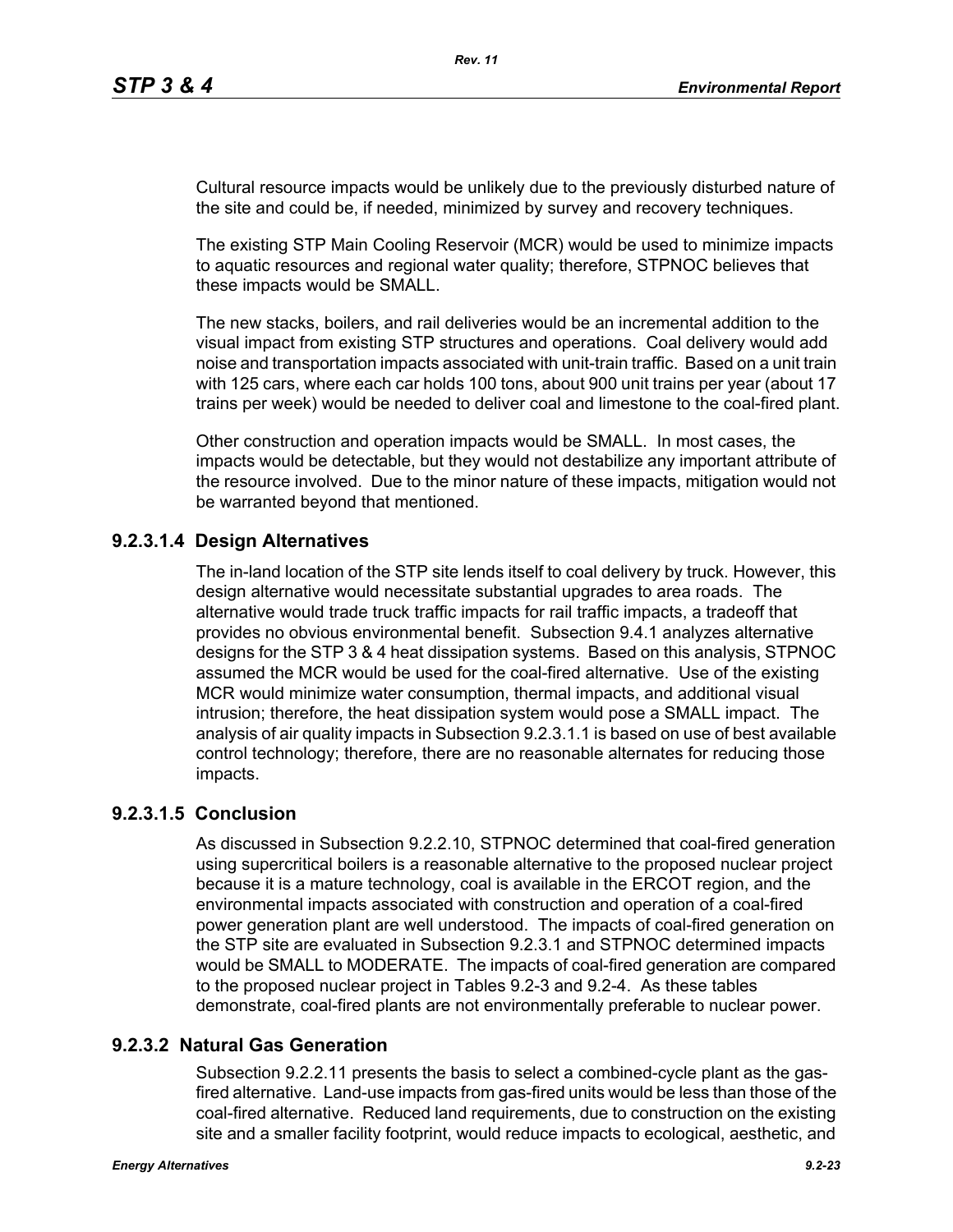cultural resources. As discussed under "Other Impacts," an incremental increase in the workforce could have socioeconomic impacts. Human health effects associated with air emissions would be of concern, but the effect would be less than those of coalfired generation. The gas-fired alternative defined in Subsection 9.2.2.11 would be located on land adjacent to the STP site.

# **9.2.3.2.1 Air Quality**

Natural gas combustion is relatively clean compared to other fossil fuel combustion. Also, because the heat recovery steam generator does not receive supplemental fuel, the combined-cycle operation is highly efficient (56% vs. 33% for the coal-fired alternative). Therefore, the gas-fired alternative would release similar types of emissions, but generally in quantities less than the coal-fired alternative. Control technology for gas-fired turbines focuses on the reduction of  $NO<sub>x</sub>$  emissions. The gasfired alternative would use about 121 billion standard cubic feet of natural gas per year and would generate these emissions:

 $SO<sub>2</sub> = 41$  tons per year

 $NO<sub>x</sub>$  = 680 tons per year

 $CO = 141$  tons per year

 $CO<sub>2</sub> = 6.9$  million tons per year

PM = 119 tons per year (all particulates are  $PM<sub>2.5</sub>$ )

These emission totals are calculated based on the parameters and assumptions identified in Table 9.2-2 and emission factors published in AP-42 (9.2-58).

The Subsection 9.2.3.1 discussion of regional air quality, Clean Air Act requirements, the  $NO<sub>x</sub>$  SIP, and the Clean Air Interstate Rule also apply to the gas-fired generation alternative.  $SO_2$  allowances,  $NO_x$  effects on ozone levels, and  $NO_x$  emission offsets could be issues of concern for gas-fired combustion. STPNOC concludes that emissions from a gas-fired alternative could noticeably alter local air quality and would not destabilize regional resources. Air quality impacts would therefore be MODERATE.

### **9.2.3.2.2 Waste Management**

Gas-fired generation would result in almost no solid waste generation and would therefore produce minor (if any) impacts. STPNOC concludes that gas-fired generation waste management impacts would be SMALL.

### **9.2.3.2.3 Other Impacts**

Similar to the coal-fired alternative, the ability to construct the gas-fired alternative on land adjacent to the STP site would reduce construction-related impacts relative to construction on a greenfield site.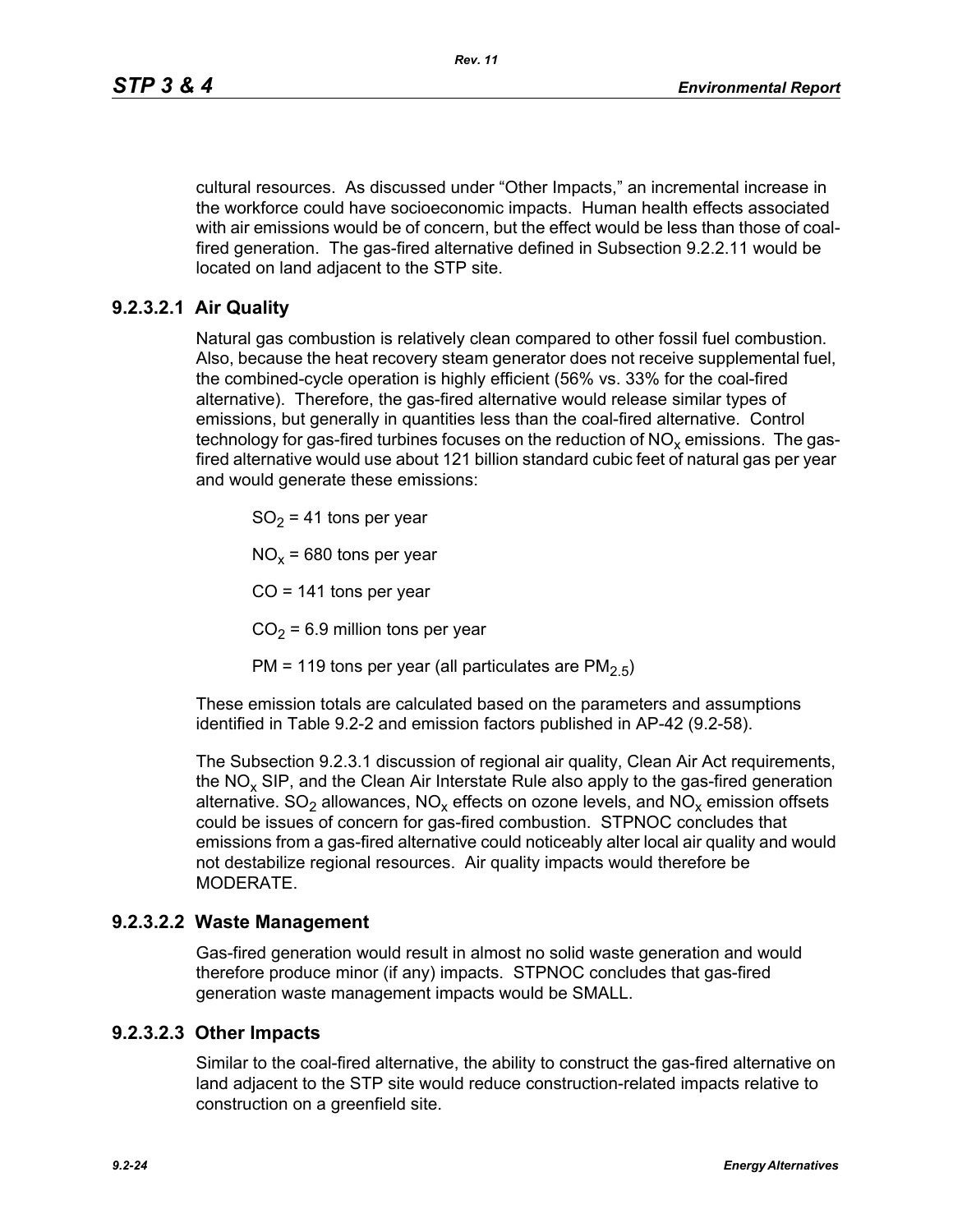A new 24-inch diameter pipeline would need to be constructed from an existing 24-inch transmission pipeline located about 2 miles northwest of the proposed site. Upgrades to the existing pipeline and gas storage facilities would also be required. To the extent practicable, new gas supply pipeline would be routed in previously disturbed areas to minimize impacts. Based on a 75-foot easement, about 18 acres would need to be graded to permit the installation of the pipeline. Construction impacts would be minimized through the application of best management practices to minimize soil loss and restore vegetation immediately after the excavation is backfilled. Installation of a gas pipeline would not create a long-term reduction in the local or regional diversity of plants and animals. In theory, impacts from construction of a pipeline could be reduced or eliminated if the gas-fired plant were located adjacent to an existing pipeline.

Construction of the combined-cycle plant would impact about 107 acres of land. Because this much previously disturbed acreage is available at the STP site, loss of terrestrial habitat would be minimal. Aesthetic impacts, erosion and sedimentation accumulation, fugitive dust, and construction debris impacts would be similar to the coal-fired alternative, but smaller because of the reduced site size. Socioeconomic impacts would result from the estimated 661 construction workers to build the facilities and 91 people needed to operate the gas-fired facility. These impacts would be SMALL due to the influence of the nearby metropolitan area.

#### **9.2.3.2.4 Design Alternatives**

Subsection 9.4.1 analyzes alternative designs for the STP 3 & 4 heat dissipation systems. Based on this analysis, STPNOC assumed the MCR would be used for the gas-fired alternative. Use of the MCR would minimize evaporative water loss, visual intrusion, and thermal impacts; the heat dissipation system would pose a SMALL impact. The analysis of air quality impacts in Subsection 9.2.3.2.1 is based on use of maximum achievable control technology; therefore there are no reasonable alternatives for reducing those impacts.

#### **9.2.3.3 Conclusion**

As discussed in Subsection 9.2.2.11, STPNOC determined that gas-fired generation using combined-cycle turbines is a reasonable alternative to the proposed nuclear project because it is a mature technology, natural gas is available in the ERCOT region, and the environmental impacts associated with construction and operation of a natural gas-fired power generating plant are well understood. The impacts of gas-fired generation on a site adjacent to the STP site are evaluated in Subsection 9.2.3.2 and STPNOC determined impacts would be SMALL to MODERATE. The impacts of gasfired generation are compared to the proposed nuclear project in Tables 9.2-3 and 9.2- 4. As these tables demonstrate, coal-fired plants are not environmentally preferable to nuclear power.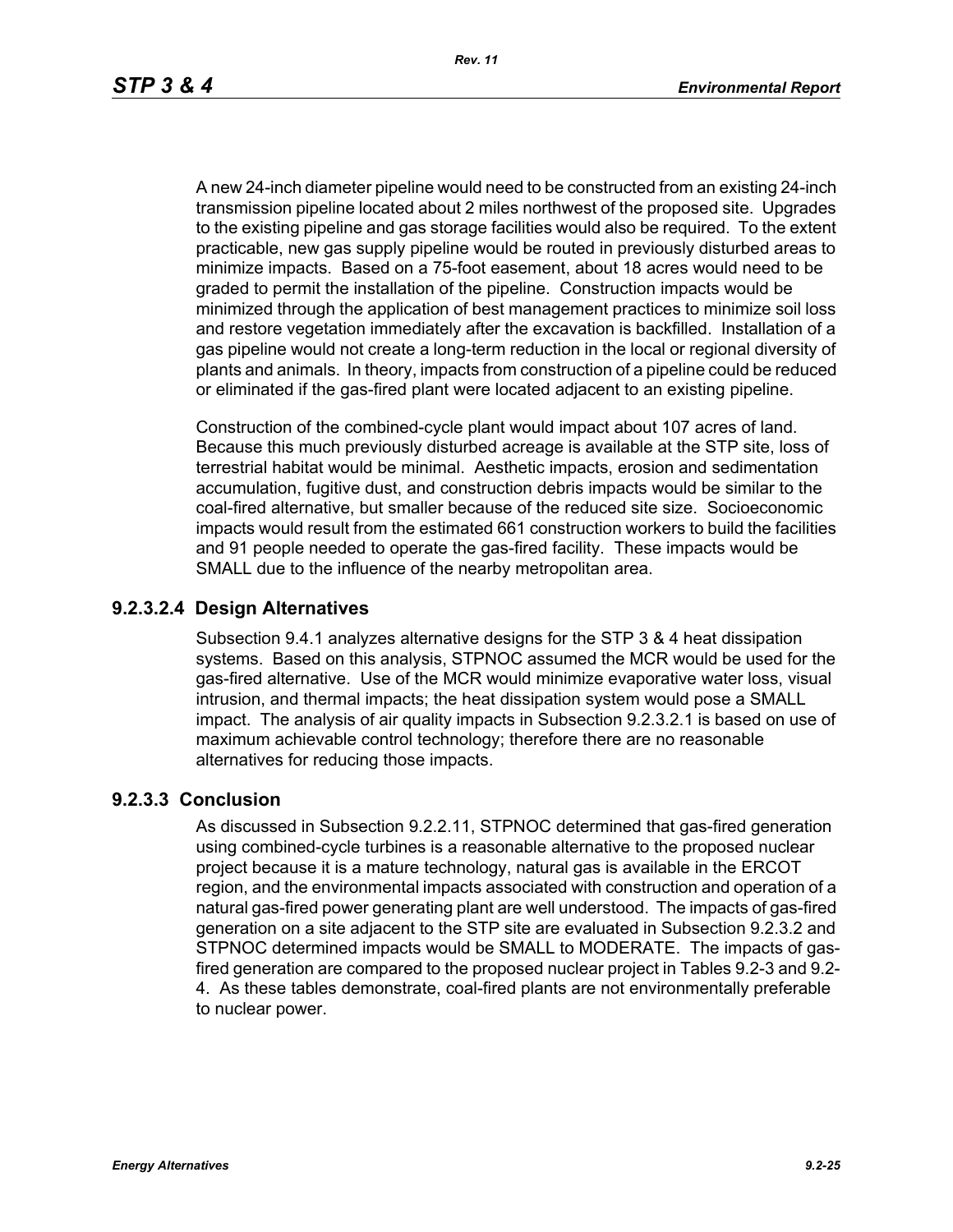## **9.2.4 Conclusion**

As shown in detail in Tables 9.2-3 and 9.2-4, based on environmental impacts, neither a coal-fired nor a gas-fired plant would provide an appreciable reduction in overall environmental impacts relative to a nuclear plant. Furthermore, each of these types of plants would entail a significantly greater relative environmental impact on air quality than would the proposed nuclear project. Therefore, neither a coal-fired or gas-fired plant would be environmentally preferable to the proposed project.

### **9.2.5 References**

- 9.2-1 "ERCOT Protocols Section 1—Overview," ERCOT 2007a. Available at http://www.ercot.com/mktrules/protocols/current/01-050107.doc.
- 9.2-2 "Generic Environmental Impact Statement for License Renewal of Nuclear Reactors," NRC 1996. NUREG-1437. Office of Nuclear Regulatory Research. Washington, D.C., May. Available at http://www.nrc.gov/reading-rm/doccollections/nuregs/staff/sr1437/v1/index.html.
- 9.2-3 "Analysis of Transmission Alternatives for Competitive Renewable Energy Zones in Texas," ERCOT 2007c. Available at http://www.ercot.com/news/ presentations/2006/ATTCH\_A\_CREZ\_Analysis\_Report.pdf.
- 9.2-4 "Wind Energy Basics," AWEA (American Wind Energy Association) 2007a. Available at http://www.awea.org/faq/wwt\_basics.html.
- 9.2-5 "What Generation Mix Suits Your State? Tools for Comparing Fourteen Technologies across Nine Criteria," National Regulatory Research Institute 2007. Available at http://www.nrri.ohio-state.edu.
- 9.2-6 "Basic Principles of Wind Resource Evaluation," AWEA 2007b. Available at http://www.awea.org/faq/basicwr.html.
- 9.2-7 "A Guidebook to Expanding the Role of Renewables in a Power Supply Portfolio," American Public Power Association, September 2004. Available at http://www.eere.energy.gov/windandhydro/windpoweringamerica/pdfs/po wer\_supply\_guidebook.pdf.
- 9.2-8 TSECO (Texas State Energy Conservation Office) 2007. Texas Wind Energy Resources. Available at http://www.infinitepower.org/reswind.htm.
- 9.2-9 "Wind Energy—An Untapped Resource," AWEA 2007c. Available at http://www.awea.org/pubs/factsheets/Wind\_Energy\_An\_Untapped\_ Resource.pdf.
- 9.2-10 "Wind Generation Assessment—A Report to the Electric Reliability Council of Texas," AWS Truewind, January 2007.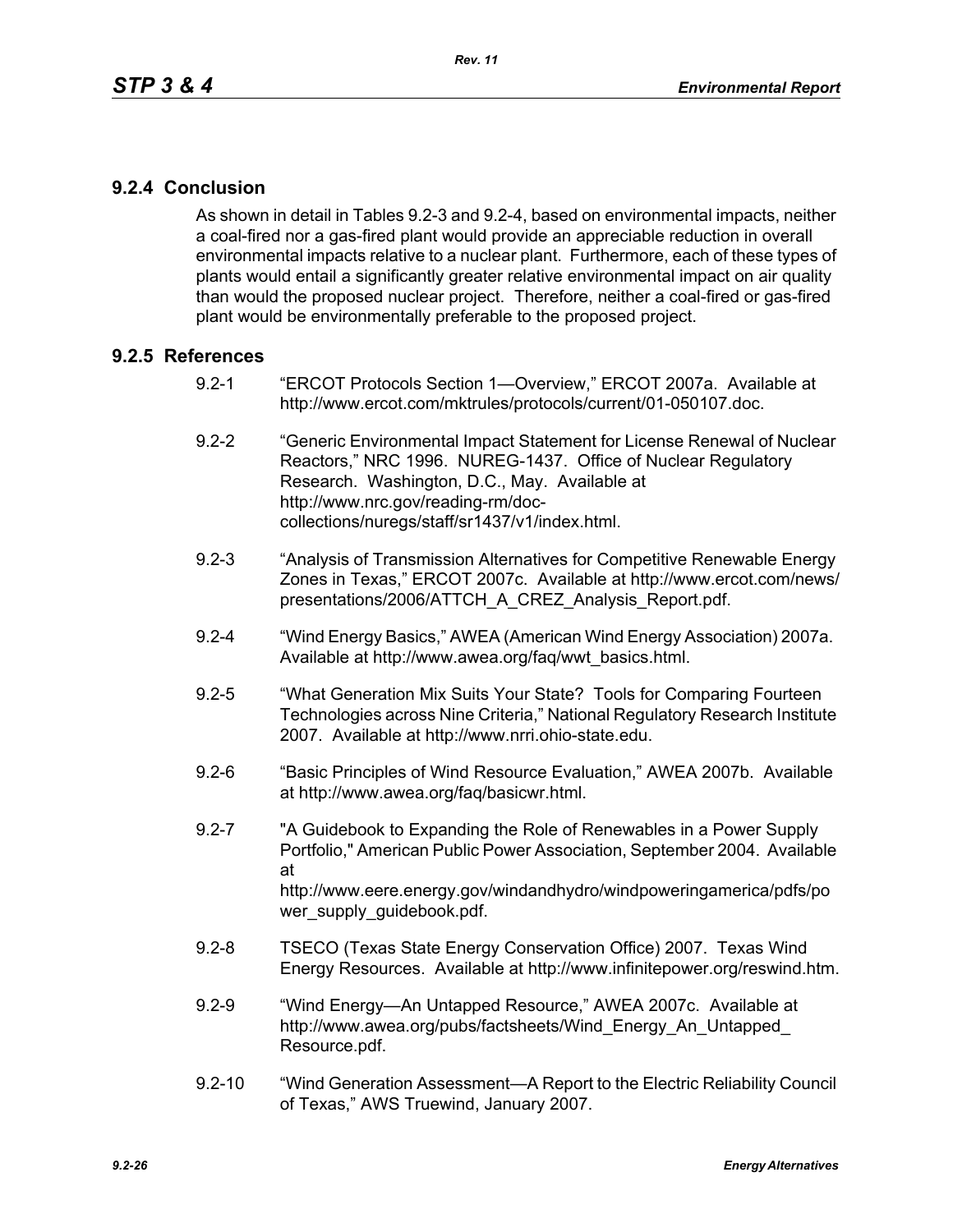- 9.2-11 "Wind Energy and the Environment," AWEA 2007d. Available at http://www.awea.org/faq/wwt\_environment.html.
- 9.2-12 "Wind Resource of Offshore Texas, Wind Power Density at 50 Meters," AWS Truewind, December 2006. Available at http://www.seco.cpa.state.tx.us/ zzz\_re/re\_offshore\_pwr50m.pdf.
- 9.2-13 "Future for Offshore Wind Energy in the United States," NREL, NREL/CP-500-36313, Golden, Colorado, June 2004. Available at http://www.nrel.gov/docs/ fy04osti/36313.pdf.
- 9.2-14 "Fuel from the Sky: Solar Power's Potential for Western Energy Supply," NREL/SR-550-32160, Golden, Colorado, July 2002. Available at http://www.nrel.gov/csp/publications.html?print.
- 9.2-15 "Texas Renewable Energy Resource Assessment," Virtus Energy Research Associates 1995. Available at http://www.seco.cpa.state.tx.us/zzz\_re/ re\_study1995.pdf.
- 9.2-16 "Solar Cells Increasing Use of Electricity from Sunlight Photovoltaic technology a multibillion-dollar market worldwide," USINFO 2005. Available at http://usinfo.state.gov/gi/Archive/2005/Apr/19-464962.html.
- 9.2-17 "Renewable Energy Technology—Solar Fact Sheet," Renewable Northwest Project, September 2006. Available at http://www.rnp.org/RenewTech/tech\_ solar.html.
- 9.2-18 "Solar Task Force Report, Clean and Diversified Energy Initiative," Western Governors' Association, January 2006. Available at http://www. westgov.org/wga/initiatives/cdeac/Solar-full.pdf.
- 9.2-19 "An Assessment of Renewable Electric Generating Technologies for Florida," Florida Public Service Commission and the Department of Environmental Protection) 2003. Available at http://www.psc.state.fl.us/publications/pdf/ electricgas/Renewable\_Energy\_Assessment.pdf.
- 9.2-20 EIA 2007a. State Electricity Profiles 2005. DOE/EIA-(348)/02. Washington, D.C. March. Available at http://www.eia.doe.gov/cneaf/electricity/ st\_profiles/sep2005.pdf.
- 9.2-21 "ERCOT Unit Data Report June 2007," ERCOT 2007d. Available upon request via email to info@ercot.com.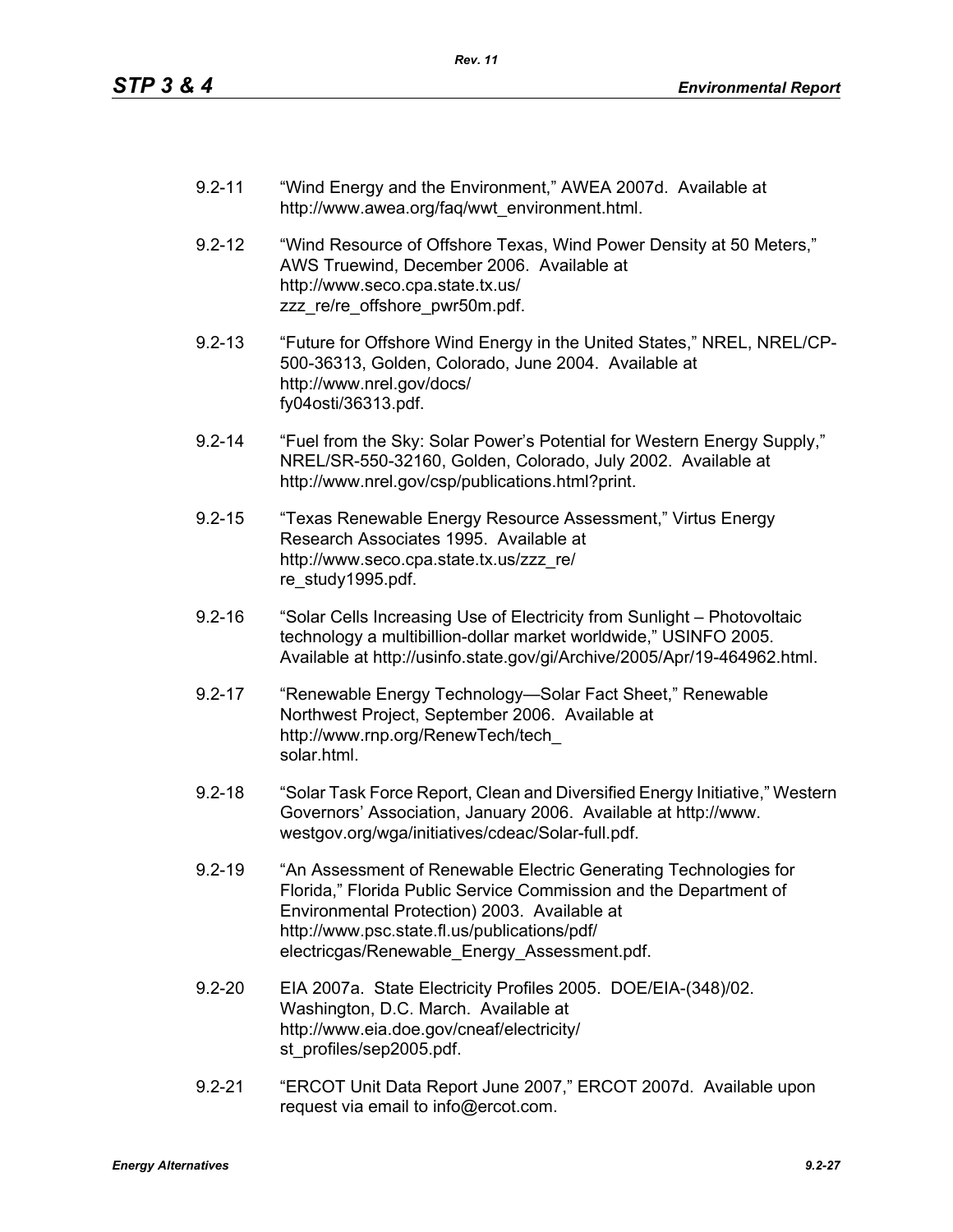- 9.2-22 "Feasibility Assessment of the Water Energy Resources of the United States for New Low Power and Small Hydro Classes of Hydroelectric Plants," DOE, DOE-ID-11263, January 2006.
- 9.2-23 "Hydropower Program: Hydrofacts," Idaho National Laboratory, July 2005. Available at http://hydropower.id.doe.gov/hydrofacts/plant\_costs.shtml.
- 9.2-24 "The Real Cost of Electricity Generation Alternatives: A Portfolio Approach," Energy-Regulatory Economics and Finance, Shimon Awerbuch, Ph.D., 2005.
- 9.2-25 "Annual Electric Generator Report—Spreadsheet Download," EIA 2006. Available at http://www.eia.doe.gov/cneaf/electricity/page/capacity/ capacity.html.
- 9.2-26 "An Assessment of Geothermal Resource Development Needs in the Western United States," Geothermal Energy Association, Daniel J. Fleischmann, January 2007. Available at http://www.geoenergy.org/publications/reports/States%20 Guide.pdf.
- 9.2-27 "Geothermal Energy for Electric Power, Renewable Energy Policy Project," Shibaki, Masashi, Washington, D.C., December 2003. Available at http://www.repp.org/repp/index.html.
- 9.2-28 "All About Geothermal Energy—Power Plant Cost," Geothermal Energy Association 2007n. Available at http://www.geo-energy.org/aboutGE/ powerPlantCost.asp.
- 9.2-29 "DOE Energy Efficiency and Renewable Energy Biomass Program," DOE March 2007. Available at http://www1.eere.energy.gov/biomass/printable\_ versions/electrical\_power.html.
- 9.2-30 TSECO 2007. Texas Biomass Energy Resources. Available at http://www. infinitepower.org/resbiomass.htm.
- 9.2-31 "Potential Supply and Cost of Biomass from Energy Crops," ORNL (Oak Ridge National Laboratory) 1996. Available at http://bioenergy.ornl.gov/reports/tvareg/ supply3.html.
- 9.2-32 "Bioenergy Feedstock Characteristics," ORNL 2007. Available at http:// bioenergy.ornl.gov/papers/misc/biochar\_factsheet.html.
- 9.2-33 "The Value of the Benefits of U.S. Biomass Power," NREL 1999, NREL/SR-570-27541. Available at http://www.energyproducts.com/Documents/NREL%20 Biomass%20Power%20value.pdf.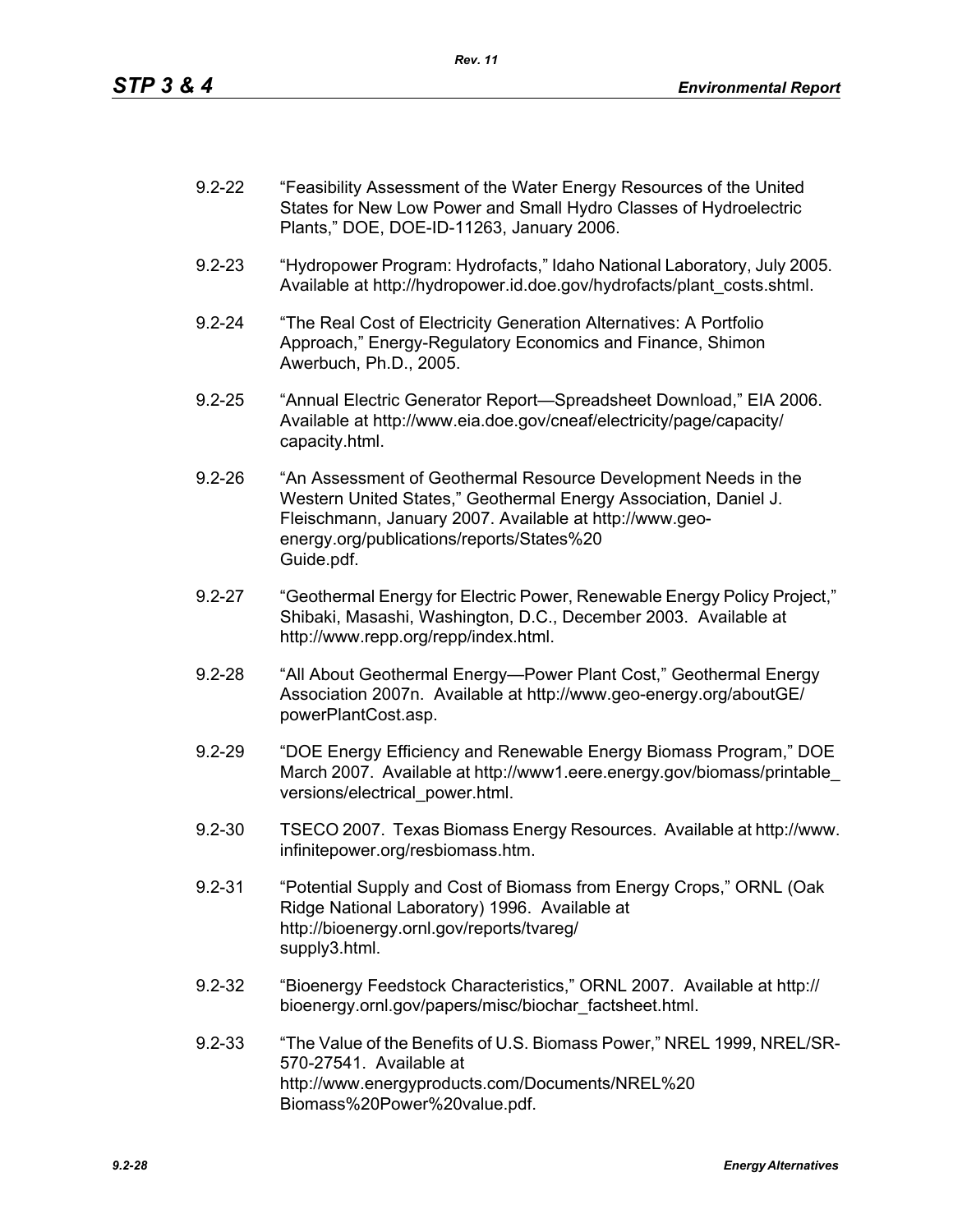| $9.2 - 34$ | "Electricity from Municipal Solid Waste," EPA (U.S. Environmental<br>Protection Agency), July 2006. Available at<br>http://www.epa.gov/solar/muni.htm.                                                                                                          |
|------------|-----------------------------------------------------------------------------------------------------------------------------------------------------------------------------------------------------------------------------------------------------------------|
| $9.2 - 35$ | "Municipal Solid Waste-Basic Facts," EPA, March 2007. Available at<br>http://www.epa.gov/epaoswer/non-hw/muncpl/facts.htm.                                                                                                                                      |
| $9.2 - 36$ | "Biomass for Electricity Generation," EIA 2004. Available at http://www.<br>epa.gov/cleanenergy/pdf/haq_apr20.pdf.                                                                                                                                              |
| $9.2 - 37$ | "Texas Energy, The Next Generation — The Role of Renewables in<br>Generating," University of Texas, 2004. Available at<br>http://utopia.utexas.edu/articles/tbr/<br>energy.html?sec=business⊂=economics.                                                        |
| $9.2 - 38$ | "Methodology for Allocating Municipal Solid Waste to Biogenic and Non-<br>Biogenic Energy," EIA 2007b. Available at<br>http://www.eia.doe.gov/cneaf/solar.<br>renewables/page/mswaste/msw.pdf.                                                                  |
| $9.2 - 39$ | "ERCOT Quick Facts," ERCOT 2007b. Available at<br>http://www.ercot.com/news<br>/presentations/2007/ERCOT%20Quick%20Facts%20May%202007.pdf.                                                                                                                      |
| $9.2 - 40$ | "Municipal Solid Waste in Texas: A Year in Review FY 2005 Data<br>Summary and Analysis," TCEQ (Texas Commission on Environmental<br>Quality), AS-187/06, June 2006. Available at<br>http://www.tceq.state.tx.us/assets/<br>public/comm_exec/pubs/as/187_06.pdf. |
| $9.2 - 41$ | "Municipal Solid Waste Generation, Recycling, and Disposal in the United<br>States-Facts and Figures for 2005," EPA 2005. Available at<br>http://www.epa.<br>gov/epaoswer/osw/conserve/resources/msw-2005.pdf.                                                  |
| $9.2 - 42$ | "Green Power FAQ," Santee Cooper 2007. Available at https://www.<br>santeecooper.com/portal/page/portal/SanteeCooper/Environment/GreenP<br>ower/GreenPower%20FAQ.                                                                                               |
| $9.2 - 43$ | "A Portfolio-Risk Analysis of Electricity Supply Options in the<br>Commonwealth of Virginia," Clean Energy Commercialization, October<br>2005. Available at<br>http://www.chesapeakeclimate.org/doc/VA_Renewables_Study.pdf.                                    |
| $9.2 - 44$ | "United States Spot Price FOB Weighted by Estimated Import Volume<br>(Dollars per Barrel)." Energy Information Administration, July 25, 2007.<br>Available at http://tonto.eia.doe.gov/dnav/pet/hist/wtotusaw.htm.                                              |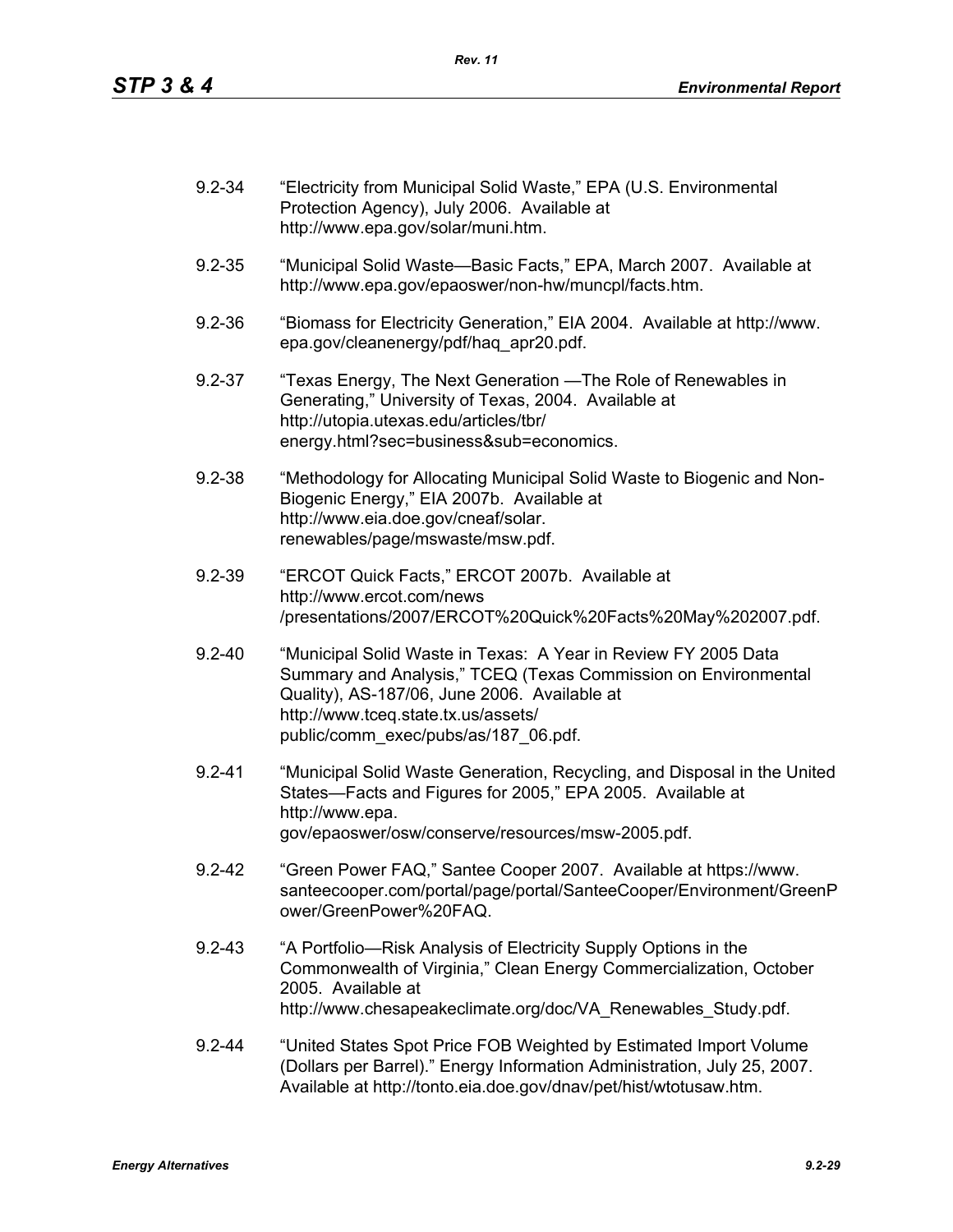| $9.2 - 45$ | "U.S. Crude Oil Supply & Disposition" Energy Information Administration,<br>June 21, 2007. Available at |
|------------|---------------------------------------------------------------------------------------------------------|
|            | http://tonto.eia.doe.gov/dnav/pet/pet sum crdsnd adc<br>mbbl m.htm.                                     |

- 9.2-46 "Fuel Cells Market Survey: Large Stationary Applications," Fuel Cell Today, 2003. Available at http://www.fuelcelltoday.com.
- 9.2-47 "Electricity Generation Technologies: Performance and Cost Characteristics," Canadian Energy Research Institute, August 2005. Prepared for the Ontario Power Authority.
- 9.2-48 "Annual Energy Outlook 2007 with Projections to 2030," EIA 2007c. DOE/EIA-0383, Washington, D.C., February. Available at http://www.eia. doe.gov/oiaf/aeo/pdf/0383(2006).pdf.
- 9.2-49 "Clean Coal Technology The JEA Large-Scale CFB Combustion Demonstration Project," DOE 2003. Topical Report Number 22. Available at http://www.fossil.energy.gov/programs/powersystems/publications/ Clean\_Coal\_Topical\_Reports/topical22.pdf.
- 9.2-50 "Assessment of Advanced Coal-Based Electricity Generation Options for India: Potential Learning from U.S. Experiences," BCSIA Discussion Paper 2005-02, Energy Technology Innovation Project, Kennedy School of Government, Harvard University, 2005. Available at hhttp://bcsia.ksg.harvard.edu/BCSIA\_ content/documents/ghosh200502.pdf.
- 9.2-51 "About IGCC Power," Clean Energy 2007. Available at http://www.cleanenergy.us/facts/igcc.htm.
- 9.2-52 "Factors that Affect the Design and Implementation of Clean Coal Technologies in Indiana," Rardin, Ronald, Zuwei Yu, Forrest Holland, Anthony Black, Jesse Oberbeck 2005. Available at https://engineering.purdue.edu/IE/Research/ PEMRG/CCTR/Purdue-InterimReport-Jun10-2005.pdf.
- 9.2-53 "Bituminous and Subbituminous Coal Combustion," EPA 1998. Air Pollutant Emission Factors, Volume 1, Stationary Point Sources and Area Sources, Section 1.1, AP-42. Washington, D.C., September 1998. Available at http://www.epa. gov/ttn/chief/ap42/ch01/final/c01s01.pdf.
- 9.2-54 "Air Quality and the State Implementation Plan," TCEQ, Texas SIP 101 May 2007. Available at http://www.tceq.state.tx.us/implementation/ air/sip/sipintro.html.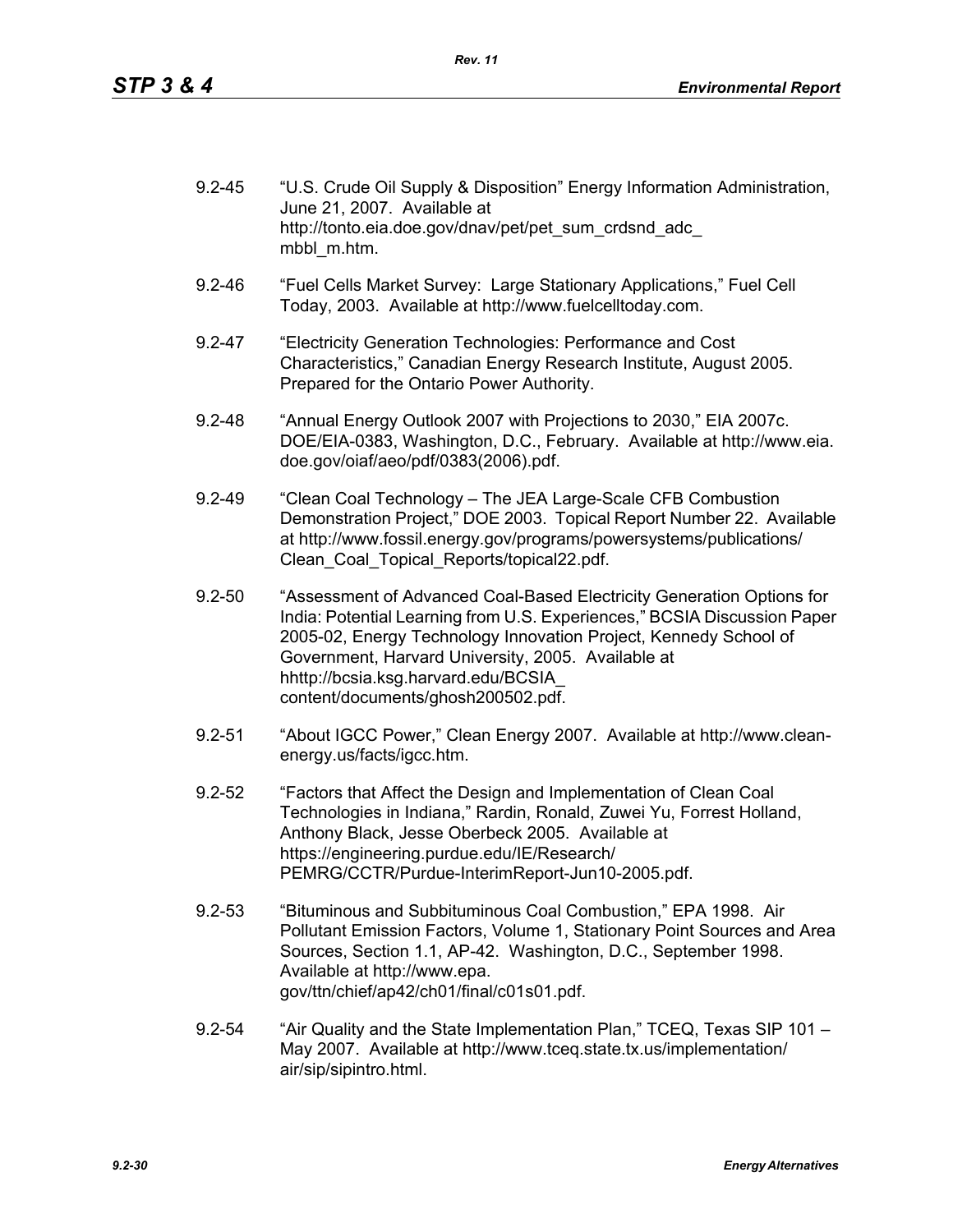| $9.2 - 55$ | NRG Energy 2006. Application for a Texas Commission on Environmental           |
|------------|--------------------------------------------------------------------------------|
|            | Quality Flexible Air Quality Permit, W. A. Parish Electric Generation Station, |
|            | June.                                                                          |

- 9.2-56 "Market-Based Advanced Coal Power Systems Final Report," DOE/FE-0400, DOE 1999. Available at http://www.netl.doe.gov/technologies/coalpower/ refshelf/marketbased\_systems\_report.pdf.
- 9.2-57 "Sulfur Dioxide Content in Natural Gas," Interstate Natural Gas Association of America 2007. Available at http://www.ingaa.org/environment/pollutants.htm.
- 9.2-58 "Stationary Gas Turbines," EPA, Air Pollutant Emission Factors, Vol. 1. Stationary Point Sources and Area Sources, Section 3.1. AP-42. Washington, D.C., April 2000. Available at http://www.epa.gov/ttn/chief/ap42/ch03/final/ c03s01.pdf.
- 9.2-59 "Siemens Power Generation: Combined Cycle Plant Ratings," Siemens, January 2006. Available at http://www.powergeneration.siemens.com/ en/plantrating/index.cfm.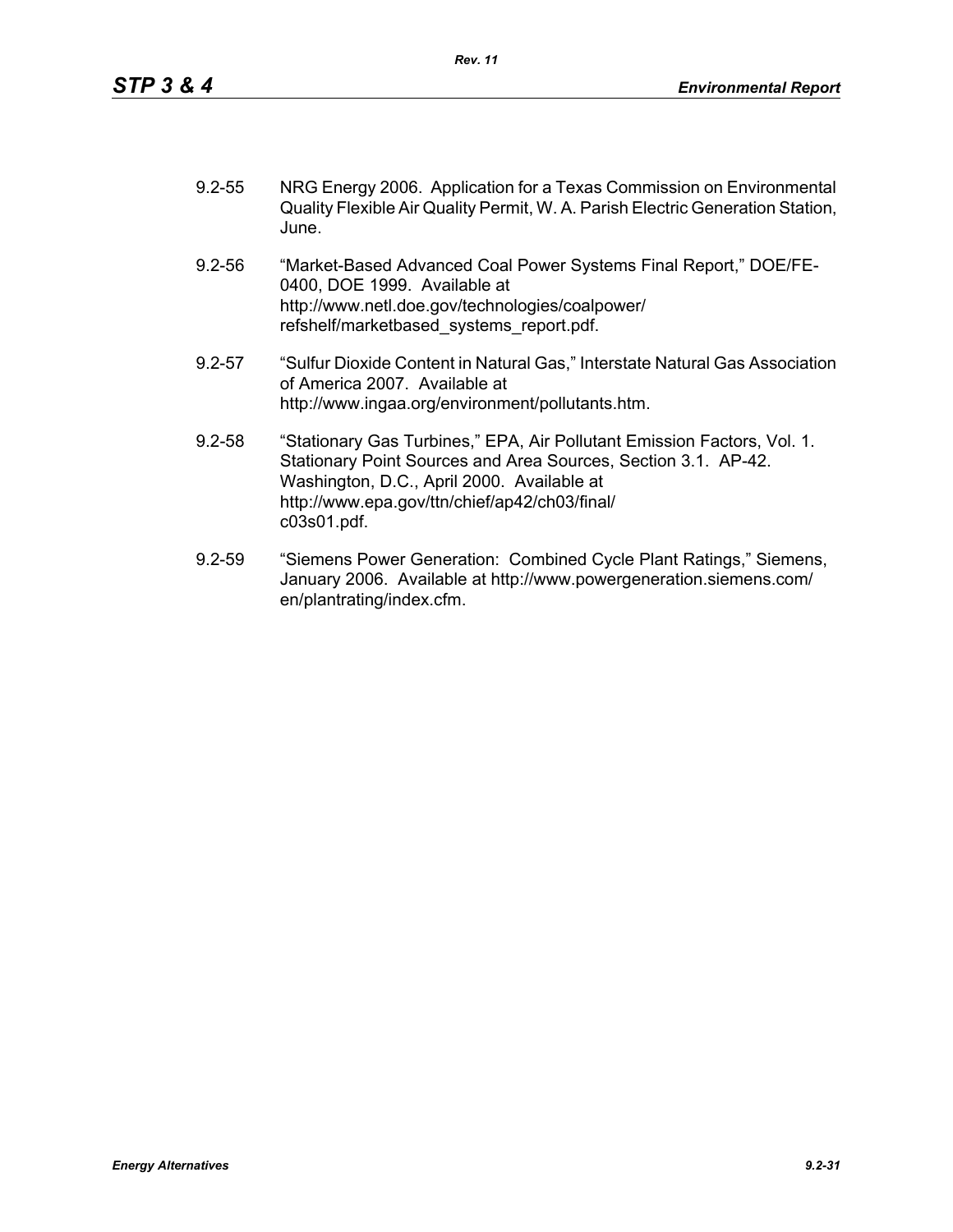| <b>Characteristic</b>                                                                                  | <b>Basis</b>                                                                             |
|--------------------------------------------------------------------------------------------------------|------------------------------------------------------------------------------------------|
| Unit size = $675$ MWe ISO rating net [1]                                                               | Assumed                                                                                  |
| Unit size = 718 MWe ISO rating gross [1]                                                               | Calculated based on 6% onsite power                                                      |
| Number of units $=$ 4                                                                                  | Assumed                                                                                  |
| Boiler type = PC, dry bottom, tangentially fired, sub-<br>bituminous, NSPS                             | Minimizes nitrogen oxides emissions (Reference<br>$9.2 - 49$                             |
| Fuel type = Powder River Basin Sub-bituminous coal                                                     | Typical for coal used by NRG                                                             |
| Fuel heat value = 8200 Btu/lb                                                                          | NRG Experience (Reference 9.2-55)                                                        |
| Fuel ash content by weight = $3.9\%$                                                                   | NRG Experience ((Reference 9.2-55)                                                       |
| Fuel sulfur content by weight = $0.3\%$                                                                | NRG experience (Reference 9.2-55)                                                        |
| Uncontrolled $NO_x$ emission = 7.2 lb/ton                                                              | Typical for pulverized coal, tangentially fired,<br>dry-bottom, NSPS (Reference 9.2-53)  |
| Uncontrolled CO emission = $0.5$ lb/ton                                                                | Typical for pulverized coal, tangentially fired, dry-<br>bottom, NSPS (Reference 9.2-53) |
| Heat rate = $8,568$ Btu/kWh                                                                            | Assumed based on DOE data (Reference 9.2-56)                                             |
| Capacity factor = $0.85$                                                                               | Typical for large coal-fired units                                                       |
| $NO_x$ control = low $NO_x$ burners, overfire air and<br>selective catalytic reduction (95% reduction) | Best available and widely demonstrated to<br>minimize $NOx$ emissions (Reference 9.2-53) |
| Particulate control = fabric filters (baghouse-99.9%<br>removal efficiency)                            | Best available for minimizing particulate emissions<br>(Reference 9.2-53)                |
| $SO_x$ control = Wet scrubber - limestone (95%<br>removal efficiency)                                  | Best available for minimizing $SO_{x}$ emissions<br>(Reference 9.2-53)                   |

|  |  | Table 9.2-1 Coal-Fired Alternative |
|--|--|------------------------------------|
|--|--|------------------------------------|

*Rev. 11*

[1] The difference between "net" and "gross" is electricity consumed onsite.

Btu = British thermal unit

ISO rating = International Standards Organization rating at standard atmospheric conditions of 59°F, 60% relative humidity, and 14.696 pounds per square inch of atmospheric pressure kWh = kilowatt hour

NSPS = New Source Performance Standard

MWe = megawatt electrical output

 $NO<sub>x</sub>$  = nitrogen oxides

 $SO_x =$  oxides of sulfur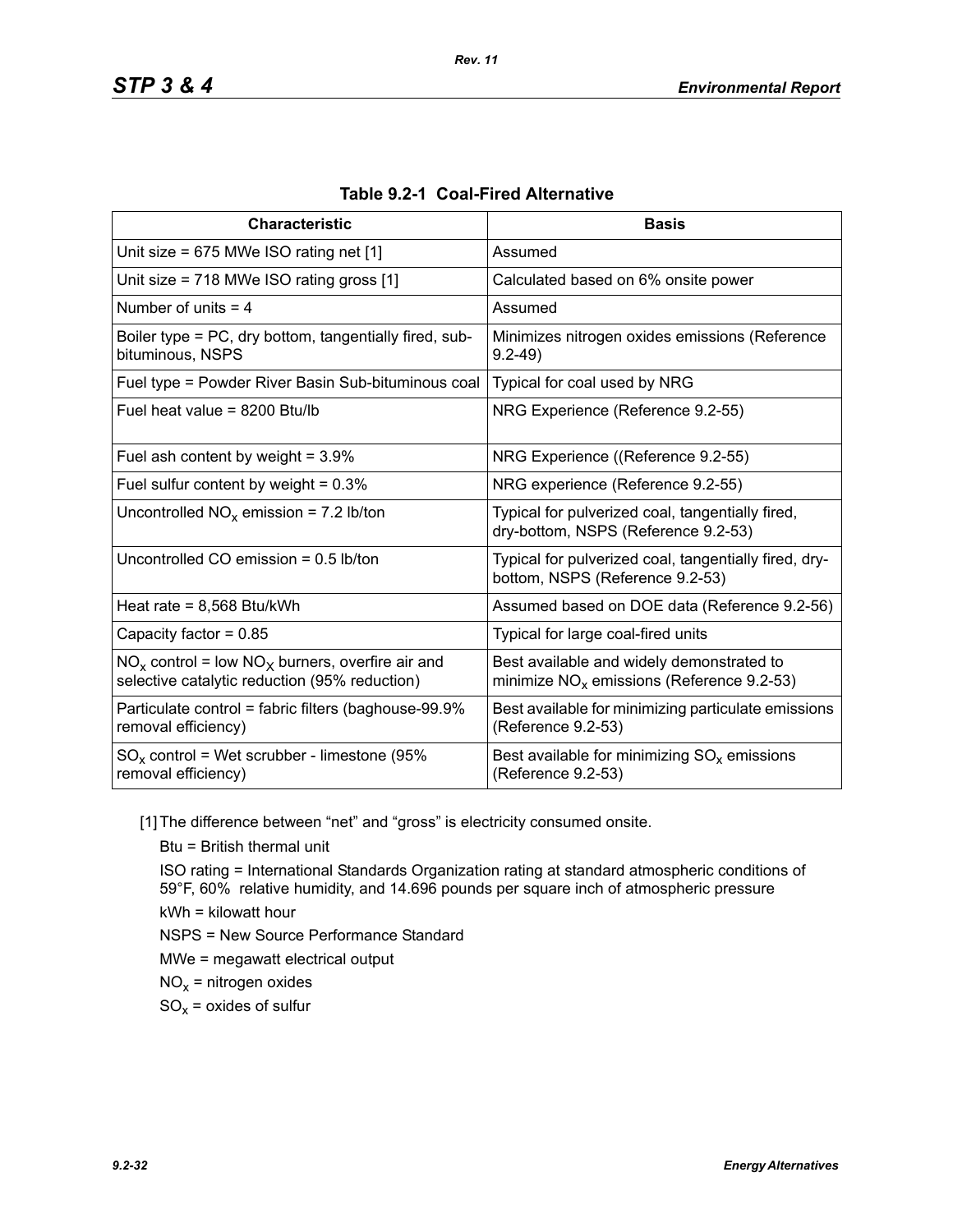| <b>Characteristic</b>                                                             | <b>Basis</b>                                                                                |
|-----------------------------------------------------------------------------------|---------------------------------------------------------------------------------------------|
| Unit size = $675$ MWe ISO rating net [1]                                          | Assumed                                                                                     |
| Unit size = $703$ MWe ISO rating gross [1]                                        | Calculated based on 4% onsite power                                                         |
| Number of units $=$ 4                                                             | Assumed                                                                                     |
| Fuel type $=$ natural gas                                                         | Assumed                                                                                     |
| Fuel heating value = $1,029$ Btu/ft <sup>3</sup>                                  | 2005 value for gas used in Texas (Reference 9.2-<br>20, Table 6)                            |
| Fuel $SO_x$ content = 0.0007%                                                     | Reference 9.2-57                                                                            |
| $NOx$ control = selective catalytic reduction (SCR) with<br>steam/water injection | Best available to minimize $NOx$ emissions<br>(Reference 9.2-58)                            |
| Fuel $NO_x$ content = 0.0109 lb/MMBtu                                             | Typical for large SCR-controlled gas fired units<br>with water injection (Reference 9.2-58) |
| Fuel CO content = $0.00226$ lb/MMBtu                                              | Typical for large SCR-controlled gas fired units<br>(Reference 9.2-58)                      |
| Fuel $PM2.5$ content [2] = 0.0019 lb/MMBtu                                        | Reference 9.2-58, Table 3.1-2a                                                              |
| Heat rate = $5,960$ Btu/kWh                                                       | Assumed based on Siemens SCC6-5000F 2x1<br>plant configuration (Reference 9.2-59)           |
| Capacity factor = $0.85$                                                          | Assumed based on performance of modern plants                                               |

[1] The difference between "net" and "gross" is electricity consumed onsite.

[2] All particulate matter is  $PM<sub>2.5</sub>$ .

ISO rating = International Standards Organization rating at standard atmospheric conditions of 59°F, 60% relative humidity, and 14.696 pounds of atmospheric pressure per square inch MM = million

 $PM_{2.5}$  = particulates with a diameter of 2.5 microns or less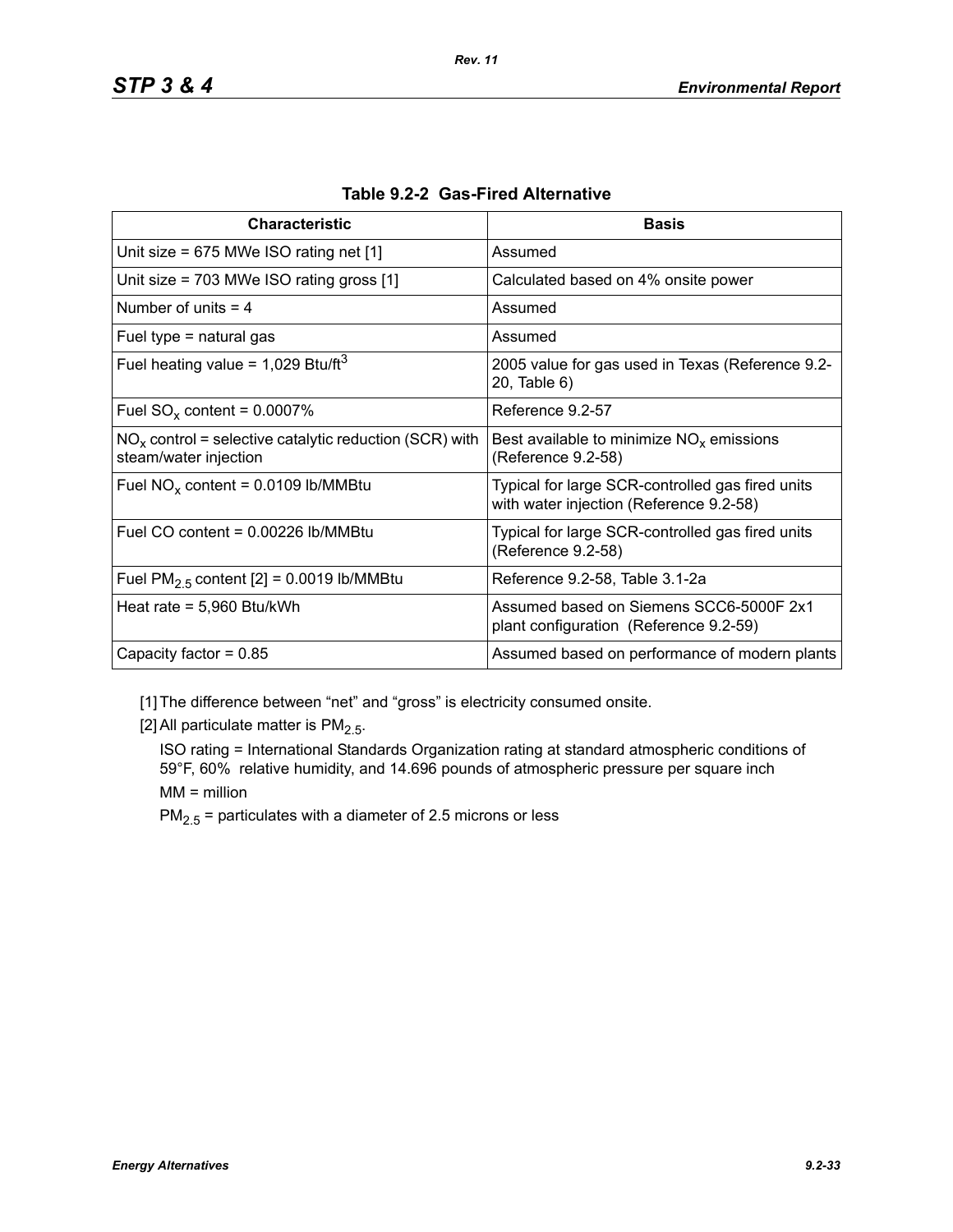| <b>Impact Category</b>                     | <b>Proposed</b><br><b>Action</b><br>(STP COL) | <b>Coal-Fired</b><br>Generation | Gas-Fired<br>Generation | <b>Combinations of</b><br><b>Alternatives</b> |
|--------------------------------------------|-----------------------------------------------|---------------------------------|-------------------------|-----------------------------------------------|
| Land Use                                   | SMALL                                         | SMALL                           | <b>SMALL</b>            | SMALL to LARGE                                |
| <b>Water Quality</b>                       | SMALL                                         | <b>SMALL</b>                    | SMALL                   | <b>SMALL</b>                                  |
| Air Quality                                | <b>SMALL</b>                                  | <b>MODERATE</b>                 | <b>MODERATE</b>         | SMALL to MODERATE                             |
| <b>Ecological Resources</b>                | SMALL                                         | SMALL                           | SMALL                   | SMALL to LARGE                                |
| Threatened or<br><b>Endangered Species</b> | SMALL                                         | SMALL                           | SMALL                   | SMALL to LARGE                                |
| Human Health                               | SMALL                                         | <b>MODERATE</b>                 | <b>SMALL</b>            | <b>SMALL to MODERATE</b>                      |
| Socioeconomics                             | SMALL                                         | SMALL                           | SMALL                   | SMALL to LARGE                                |
| Waste Management                           | SMALL                                         | <b>MODERATE</b>                 | SMALL                   | SMALL to MODERATE                             |
| Aesthetics                                 | <b>SMALL</b>                                  | SMALL                           | <b>SMALL</b>            | SMALL to LARGE                                |
| <b>Cultural Resources</b>                  | SMALL                                         | SMALL                           | <b>SMALL</b>            | SMALL                                         |
| Accidents                                  | SMALL                                         | SMALL                           | SMALL                   | SMALL                                         |

| Table 9.2-3 Impacts Comparison Summary |
|----------------------------------------|
|----------------------------------------|

*Rev. 11*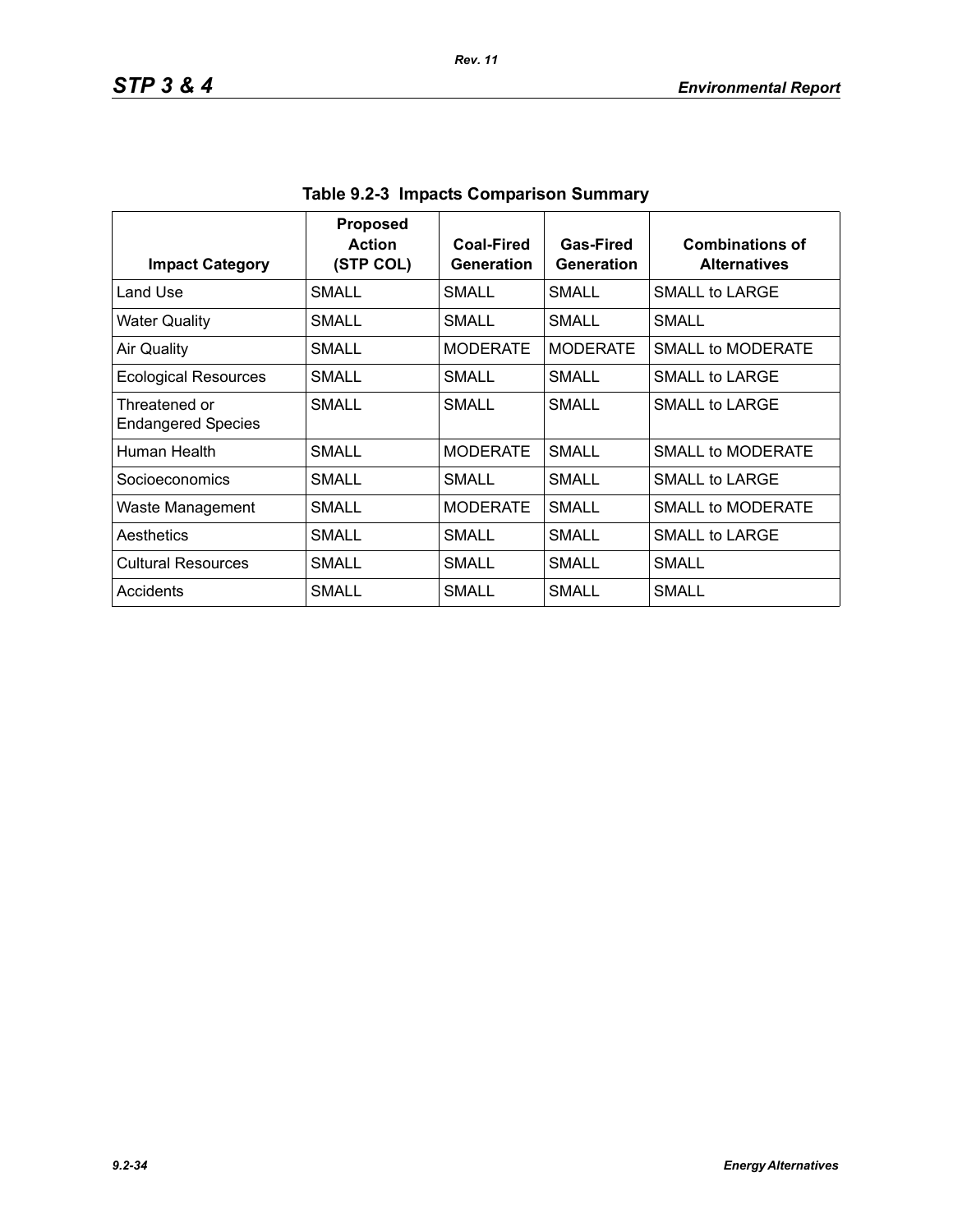| <b>Proposed Action</b><br>(STP COL)        | <b>Coal-Fired Generation</b>                                                                                                                                                                                                                      | <b>Gas-Fired Generation</b>                                                                                                                                                         | <b>Combination of</b><br><b>Alternatives</b>                                                                                                                        |
|--------------------------------------------|---------------------------------------------------------------------------------------------------------------------------------------------------------------------------------------------------------------------------------------------------|-------------------------------------------------------------------------------------------------------------------------------------------------------------------------------------|---------------------------------------------------------------------------------------------------------------------------------------------------------------------|
|                                            |                                                                                                                                                                                                                                                   | <b>Alternative Descriptions</b>                                                                                                                                                     |                                                                                                                                                                     |
| New construction at the<br>STP site        | New construction at the<br>STP site.                                                                                                                                                                                                              | New construction on<br>land adjacent to the STP<br>site.                                                                                                                            | New construction at the<br>STP site, a greenfield<br>site, or a combination of<br>the two. Site selection<br>would be dependent on<br>the technologies<br>selected. |
| Two 1350-MWe (net)<br><b>ABWR</b> reactors | Four 675-MWe (net)<br>tangentially-fired, dry<br>bottom boilers.                                                                                                                                                                                  | Four 675-MWe (net)<br>combined-cycle units<br>that includes two 198-<br>MWe gas turbines and a<br>279-MWe heat recovery<br>steam generator.                                         | A combination of two or<br>more of the technologies<br>described in Subsection<br>9.2.2.                                                                            |
|                                            | Pulverized bituminous<br>coal, 8,200 Btu/pound;<br>8,568 Btu/kWh; 3.9%<br>ash; 0.3% sulfur; 7.2<br>lb/ton $NO_x$ ; 11 million<br>tons of coal per year.                                                                                           | Natural gas, 1,029<br>Btu/ft <sup>3</sup> ; 5,960 Btu/kWh;<br>0.00066 lb SO <sub>x</sub> /MMBtu;<br>0.0109 lb NO <sub>x</sub> /MMBtu;<br>121 billion cubic feet of<br>gas per year. |                                                                                                                                                                     |
|                                            | Low $NOx$ burners,<br>overfire air and selective<br>catalytic reduction (95%<br>$NOx$ reduction<br>efficiency).                                                                                                                                   | Selective catalytic<br>reduction with<br>steam/water injection.                                                                                                                     |                                                                                                                                                                     |
|                                            | Wet scrubber-limestone<br>desulfurization system<br>(95% SO <sub>2</sub> removal<br>efficiency); 105 thousand<br>tons of limestone per<br>year.<br>Fabric filters or<br>electrostatic precipitators<br>(99.9% particulate<br>removal efficiency). |                                                                                                                                                                                     |                                                                                                                                                                     |
|                                            | Upgrade existing rail<br>spur.                                                                                                                                                                                                                    | Disturb about 18 acres to<br>construct 2.0 miles of<br>gas pipeline with a 75-<br>foot-wide corridor. May<br>require upgrades to<br>existing pipelines.                             | The need for material<br>transport facilities would<br>depend on the<br>technologies selected.                                                                      |

|  |  |  | Table 9.2-4 Impacts Comparison Detail |  |
|--|--|--|---------------------------------------|--|
|--|--|--|---------------------------------------|--|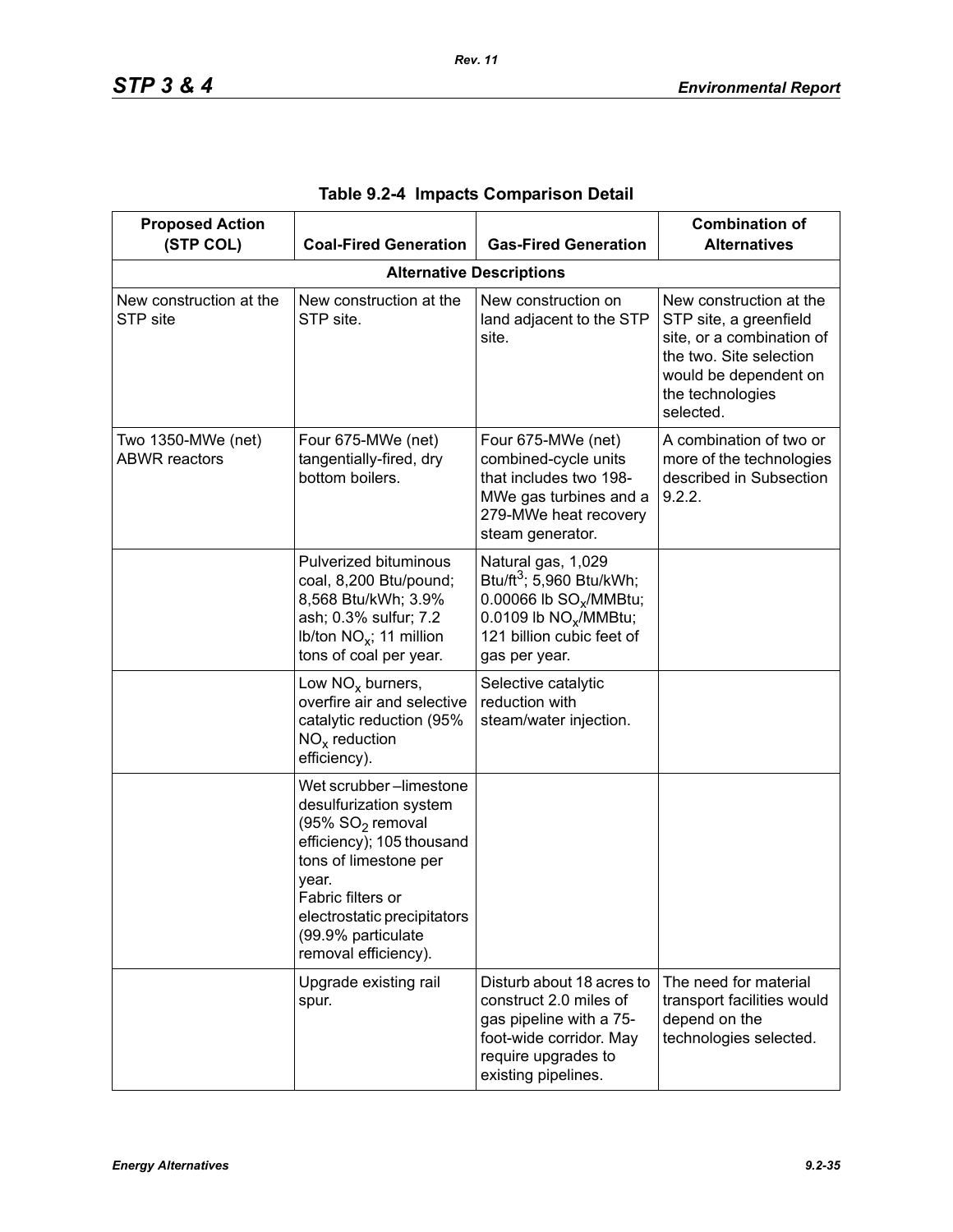| <b>Proposed Action</b><br>(STP COL)                                                                                                                                                                                                          | <b>Coal-Fired Generation</b>                                                                                                                                                                                                                 | <b>Gas-Fired Generation</b>                                                                                                                                                                                                                  | <b>Combination of</b><br><b>Alternatives</b>                                                                                                                                                                                                                                                                                                                                                                 |
|----------------------------------------------------------------------------------------------------------------------------------------------------------------------------------------------------------------------------------------------|----------------------------------------------------------------------------------------------------------------------------------------------------------------------------------------------------------------------------------------------|----------------------------------------------------------------------------------------------------------------------------------------------------------------------------------------------------------------------------------------------|--------------------------------------------------------------------------------------------------------------------------------------------------------------------------------------------------------------------------------------------------------------------------------------------------------------------------------------------------------------------------------------------------------------|
| New closed cycle cooling<br>water system that utilizes<br>the MCR                                                                                                                                                                            | New closed cycle cooling<br>water system that utilizes<br>the MCR.                                                                                                                                                                           | New closed cycle cooling<br>water system that utilizes<br>the MCR.                                                                                                                                                                           | The need for a cooling<br>water system would<br>depend on the<br>technologies selected.                                                                                                                                                                                                                                                                                                                      |
| 5950 peak construction<br>workers.                                                                                                                                                                                                           | 4467 peak construction<br>workers.                                                                                                                                                                                                           | 1637 peak construction<br>workers.                                                                                                                                                                                                           | The number of<br>construction workers<br>would depend on the<br>technologies selected.                                                                                                                                                                                                                                                                                                                       |
|                                                                                                                                                                                                                                              |                                                                                                                                                                                                                                              | <b>Land Use Impacts</b>                                                                                                                                                                                                                      |                                                                                                                                                                                                                                                                                                                                                                                                              |
| SMALL - 90 acres<br>required for facility at the<br>STP site (this acreage<br>excludes the MCR).                                                                                                                                             | SMALL - 435 acres at<br>the STP site required for<br>the powerblock and coal<br>storage; 141 acres<br>ash/scrubber waste<br>disposal (this acreage<br>excludes the MCR).                                                                     | SMALL - 107 acres for<br>facility at the STP site;<br>18 acres for gas pipeline<br>(this acreage excludes<br>the MCR).                                                                                                                       | SMALL to LARGE - The<br>amount land required<br>would depend on the<br>technologies selected,<br>but could range from 100<br>acres to more than 600<br>square miles.                                                                                                                                                                                                                                         |
| <b>SMALL - Construction</b><br>impacts would be<br>minimized by use of best<br>management practices.<br>Operational impacts<br>would be minimized by<br>use of the MCR and<br>compliance with<br>applicable TCEQ water<br>quality standards. | <b>SMALL - Construction</b><br>impacts would be<br>minimized by use of best<br>management practices.<br>Operational impacts<br>would be minimized by<br>use of the MCR and<br>compliance with<br>applicable TCEQ water<br>quality standards. | <b>SMALL - Construction</b><br>impacts would be<br>minimized by use of best<br>management practices.<br>Operational impacts<br>would be minimized by<br>use of the MCR and<br>compliance with<br>applicable TCEQ water<br>quality standards. | <b>SMALL - Construction</b><br>impacts would be<br>minimized by use of best<br>management practices.<br>Operational impacts, if<br>any, would be dependent<br>on the technologies<br>selected and the location<br>of the generating<br>facilities. Operational<br>impacts would be<br>minimized by use of best<br>management practices<br>and compliance with<br>applicable TCEQ water<br>quality standards. |

|  |  | Table 9.2-4  Impacts Comparison Detail (Continued) |  |  |
|--|--|----------------------------------------------------|--|--|
|--|--|----------------------------------------------------|--|--|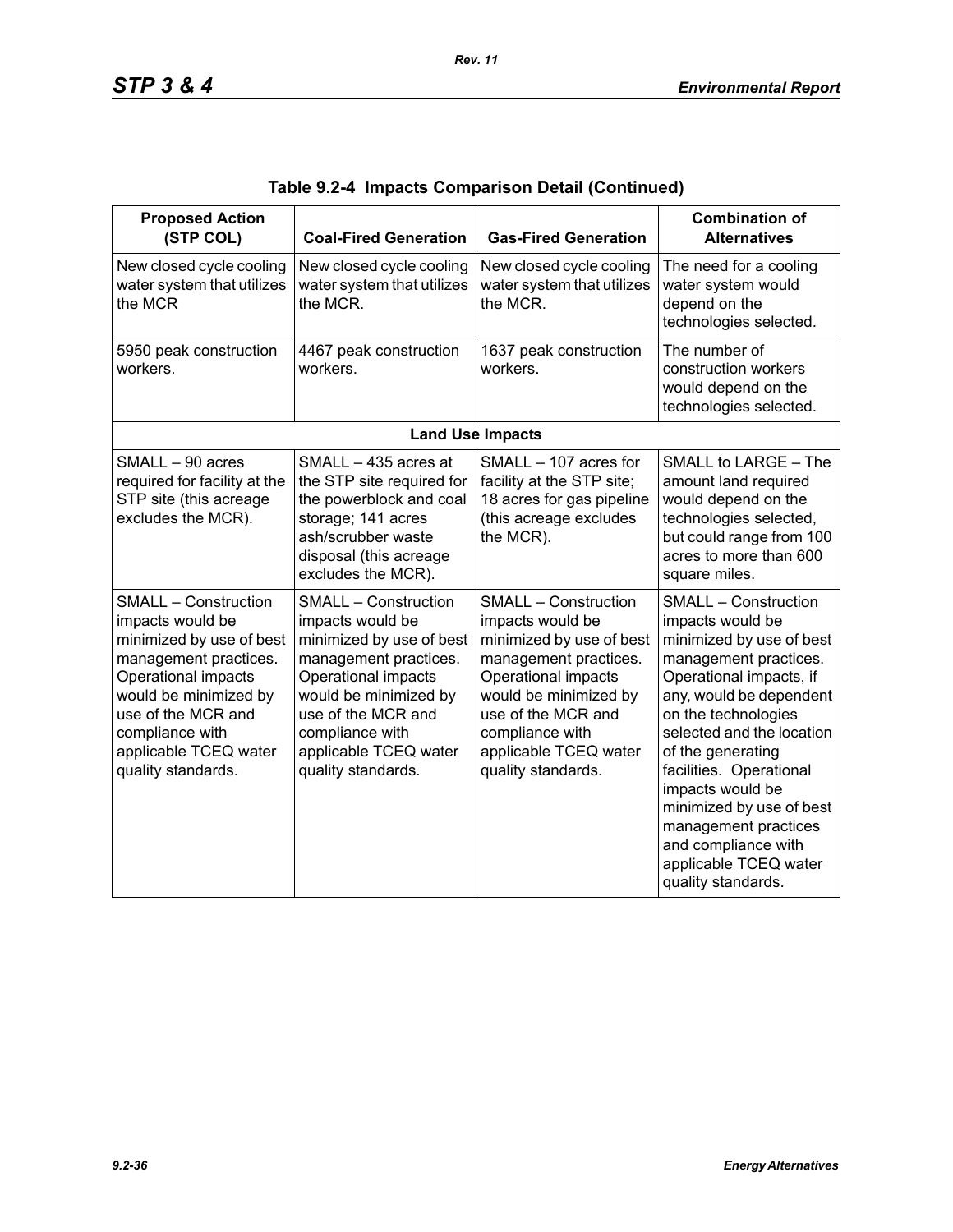| <b>Proposed Action</b><br>(STP COL)                                                                                                                                                                                                                                         | <b>Coal-Fired Generation</b>                                                                                                                                                                                                                                                                                                              | <b>Gas-Fired Generation</b>                                                                                                                                                                                                                                                                                                         | <b>Combination of</b><br><b>Alternatives</b>                                                                                                                                                                                                                                                                                                                                                                                                                                       |  |  |  |
|-----------------------------------------------------------------------------------------------------------------------------------------------------------------------------------------------------------------------------------------------------------------------------|-------------------------------------------------------------------------------------------------------------------------------------------------------------------------------------------------------------------------------------------------------------------------------------------------------------------------------------------|-------------------------------------------------------------------------------------------------------------------------------------------------------------------------------------------------------------------------------------------------------------------------------------------------------------------------------------|------------------------------------------------------------------------------------------------------------------------------------------------------------------------------------------------------------------------------------------------------------------------------------------------------------------------------------------------------------------------------------------------------------------------------------------------------------------------------------|--|--|--|
|                                                                                                                                                                                                                                                                             | <b>Air Quality Impacts</b>                                                                                                                                                                                                                                                                                                                |                                                                                                                                                                                                                                                                                                                                     |                                                                                                                                                                                                                                                                                                                                                                                                                                                                                    |  |  |  |
| <b>SMALL - Construction</b><br>impacts would be<br>minimized by use of best<br>management practices.<br>Operational impacts are<br>negligible.                                                                                                                              | MODERATE -<br>2,900 tons SO <sub>2</sub> per year<br>2,000 tons $NOx$ per year<br>2,800 tons CO per year<br>27 million tons $CO2$ per<br>year<br>0.46 tons Hg per year<br>50 tons PM <sub>10</sub> per year<br>13 tons $PM2.5$ per year                                                                                                   | MODERATE -<br>41 tons SO <sub>2</sub> per year<br>680 tons $NOx$ per year<br>141 tons CO per year<br>6.90 million tons CO <sub>2</sub> per<br>year<br>119 tons $PM2.5$ per year<br>$[1]$ .                                                                                                                                          | SMALL to MODERATE -<br><b>Construction impacts</b><br>would be minimized by<br>use of best management<br>practices. Operational<br>impacts are dependent<br>on the combination of<br>technologies selected.<br>Emissions could be zero<br>or they could be as much<br>as the emissions from<br>the coal-fired alternative.                                                                                                                                                         |  |  |  |
|                                                                                                                                                                                                                                                                             |                                                                                                                                                                                                                                                                                                                                           | <b>Ecological Resource Impacts</b>                                                                                                                                                                                                                                                                                                  |                                                                                                                                                                                                                                                                                                                                                                                                                                                                                    |  |  |  |
| SMALL - Construction of<br>the power block would<br>permanently impact<br>about 90 acres of<br>terrestrial habitat and<br>would displace various<br>species.<br>Use of the MCR would<br>minimize impingement,<br>entrainment, and thermal<br>impacts to aquatic<br>species. | SMALL - Construction of<br>the power block and coal<br>storage areas and 40<br>years of ash/sludge<br>disposal would<br>permanently impact<br>about 576 acres of<br>terrestrial habitat.<br>displacing various<br>species. Use of the MCR<br>would minimize<br>impingement,<br>entrainment, and thermal<br>impacts to aquatic<br>species. | SMALL - Construction of<br>the power block and<br>pipeline would impact up<br>to 125 acres of terrestrial<br>habitat, displacing<br>various species.<br>Approximately 107 acres<br>would be permanently<br>impacted.<br>Use of the MCR would<br>minimize impingement,<br>entrainment, and thermal<br>impacts to aquatic<br>species. | SMALL to LARGE -<br>Depending on the<br>technologies selected,<br>construction could<br>impact 100 acres to<br>more than 600 square<br>miles of terrestrial<br>habitat. Impacts to<br>aquatic resources would<br>be dependent on the site<br>and the technologies<br>selected. Use of cooling<br>towers and best<br>management practices<br>for the intake and outfall.<br>if needed, would<br>minimize impingement,<br>entrainment, and thermal<br>impacts to aquatic<br>species. |  |  |  |

|  |  | Table 9.2-4  Impacts Comparison Detail (Continued) |  |  |  |
|--|--|----------------------------------------------------|--|--|--|
|--|--|----------------------------------------------------|--|--|--|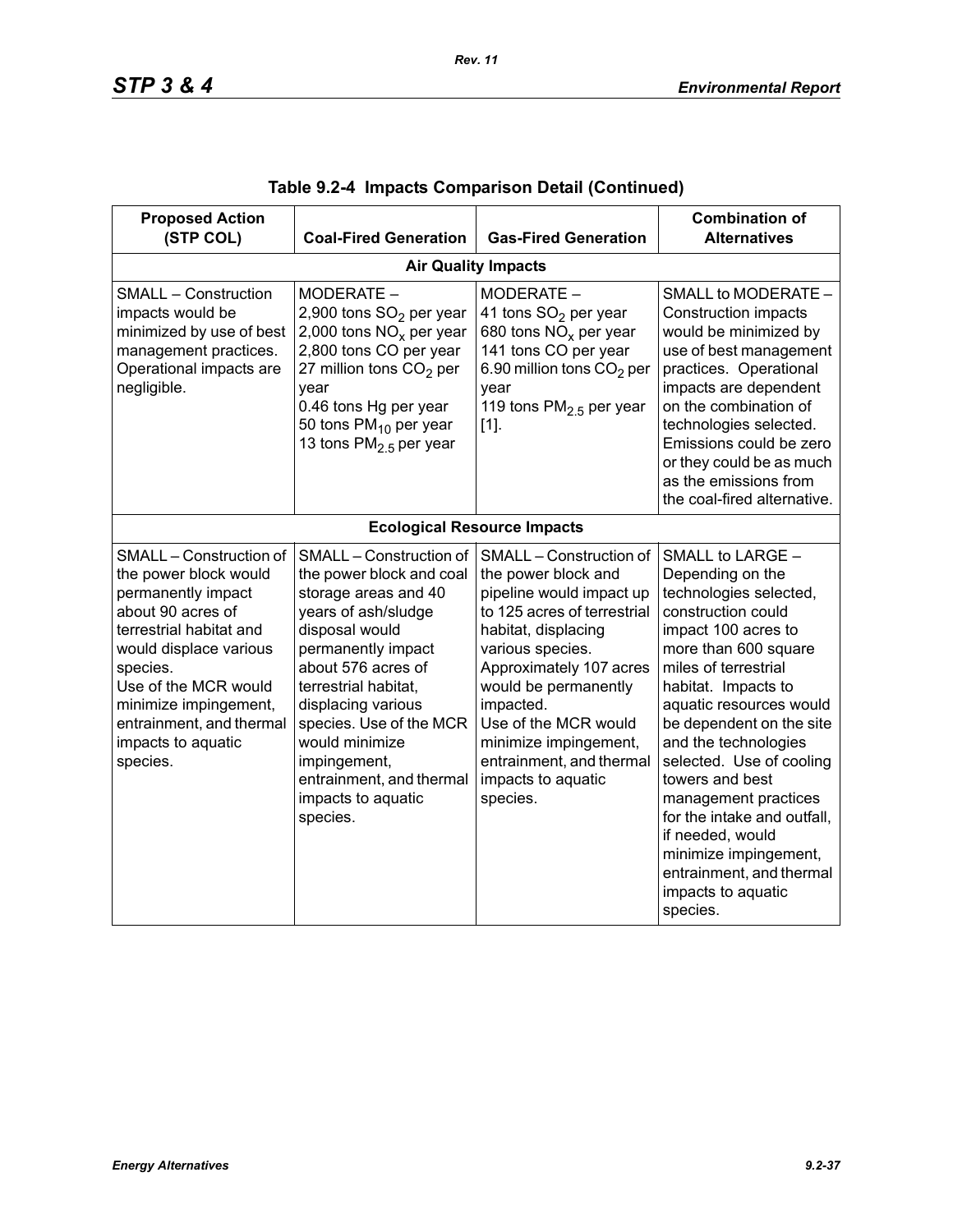| <b>Proposed Action</b>                                                                                                                                                                                                                                                                                                                                                                                            |                                                                                                                                                                                                                                                                                     |                                                                                                                                                                                                                                                                                            | <b>Combination of</b>                                                                                                                                                                                                                                                                                                                                                                                                                                                      |
|-------------------------------------------------------------------------------------------------------------------------------------------------------------------------------------------------------------------------------------------------------------------------------------------------------------------------------------------------------------------------------------------------------------------|-------------------------------------------------------------------------------------------------------------------------------------------------------------------------------------------------------------------------------------------------------------------------------------|--------------------------------------------------------------------------------------------------------------------------------------------------------------------------------------------------------------------------------------------------------------------------------------------|----------------------------------------------------------------------------------------------------------------------------------------------------------------------------------------------------------------------------------------------------------------------------------------------------------------------------------------------------------------------------------------------------------------------------------------------------------------------------|
| (STP COL)                                                                                                                                                                                                                                                                                                                                                                                                         | <b>Coal-Fired Generation</b>                                                                                                                                                                                                                                                        | <b>Gas-Fired Generation</b>                                                                                                                                                                                                                                                                | <b>Alternatives</b>                                                                                                                                                                                                                                                                                                                                                                                                                                                        |
|                                                                                                                                                                                                                                                                                                                                                                                                                   |                                                                                                                                                                                                                                                                                     | <b>Threatened or Endangered Species Impacts</b>                                                                                                                                                                                                                                            |                                                                                                                                                                                                                                                                                                                                                                                                                                                                            |
| SMALL - No areas<br>designated as critical<br>habitat exist at or near<br>the STP site.<br><b>Transmission lines would</b><br>have no adverse impacts<br>on protected species<br>because no new<br>transmission lines rights-<br>of-way or new<br>transmission lines would<br>be required.                                                                                                                        | SMALL - No areas<br>designated as critical<br>habitat exist at or near<br>the STP site.<br>Transmission lines would<br>have no adverse impacts<br>on protected species<br>because no new<br>transmission lines rights-<br>of-way or new<br>transmission lines would<br>be required. | SMALL - No areas<br>designated as critical<br>habitat exist at or near<br>the STP site.<br><b>Transmission lines would</b><br>have no adverse impacts<br>on protected species<br>because no new<br>transmission lines rights-<br>of-way or new<br>transmission lines would<br>be required. | SMALL to LARGE -<br>Impacts would depend<br>on the site and the<br>technologies selected,<br>and 100 acres to more<br>than 600 square miles of<br>terrestrial habitat could<br>be impacted, and any<br>endangered, threatened,<br>and other special status<br>species that occur in the<br>project area could be<br>disturbed. STPNOC and<br><b>ERCOT</b> procedures<br>would be employed to<br>minimize adverse<br>impacts to protected<br>species and their<br>habitats. |
|                                                                                                                                                                                                                                                                                                                                                                                                                   |                                                                                                                                                                                                                                                                                     | <b>Human Health Impacts</b>                                                                                                                                                                                                                                                                |                                                                                                                                                                                                                                                                                                                                                                                                                                                                            |
| SMALL - Impacts<br>associated with noise<br>are not anticipated.<br>Radiological exposure is<br>not considered<br>significant because<br>doses would be within<br>federal limits. Risk from<br>microbiological<br>organisms is minimal<br>due to thermal<br>characteristics at the<br>discharge. Risk due to<br>transmission-line<br>induced currents is<br>minimal due to<br>conformance with<br>consensus code. | MODERATE - Risks<br>such as cancer and<br>emphysema from<br>emissions are likely.                                                                                                                                                                                                   | SMALL - Some risk of<br>cancer and emphysema<br>exists from emissions.                                                                                                                                                                                                                     | SMALL to MODERATE -<br>Depending on the<br>combination of<br>technologies selected,<br>risks such as cancer and<br>emphysema from<br>emissions could be<br>likely.                                                                                                                                                                                                                                                                                                         |

|  |  | Table 9.2-4  Impacts Comparison Detail (Continued) |  |  |
|--|--|----------------------------------------------------|--|--|
|--|--|----------------------------------------------------|--|--|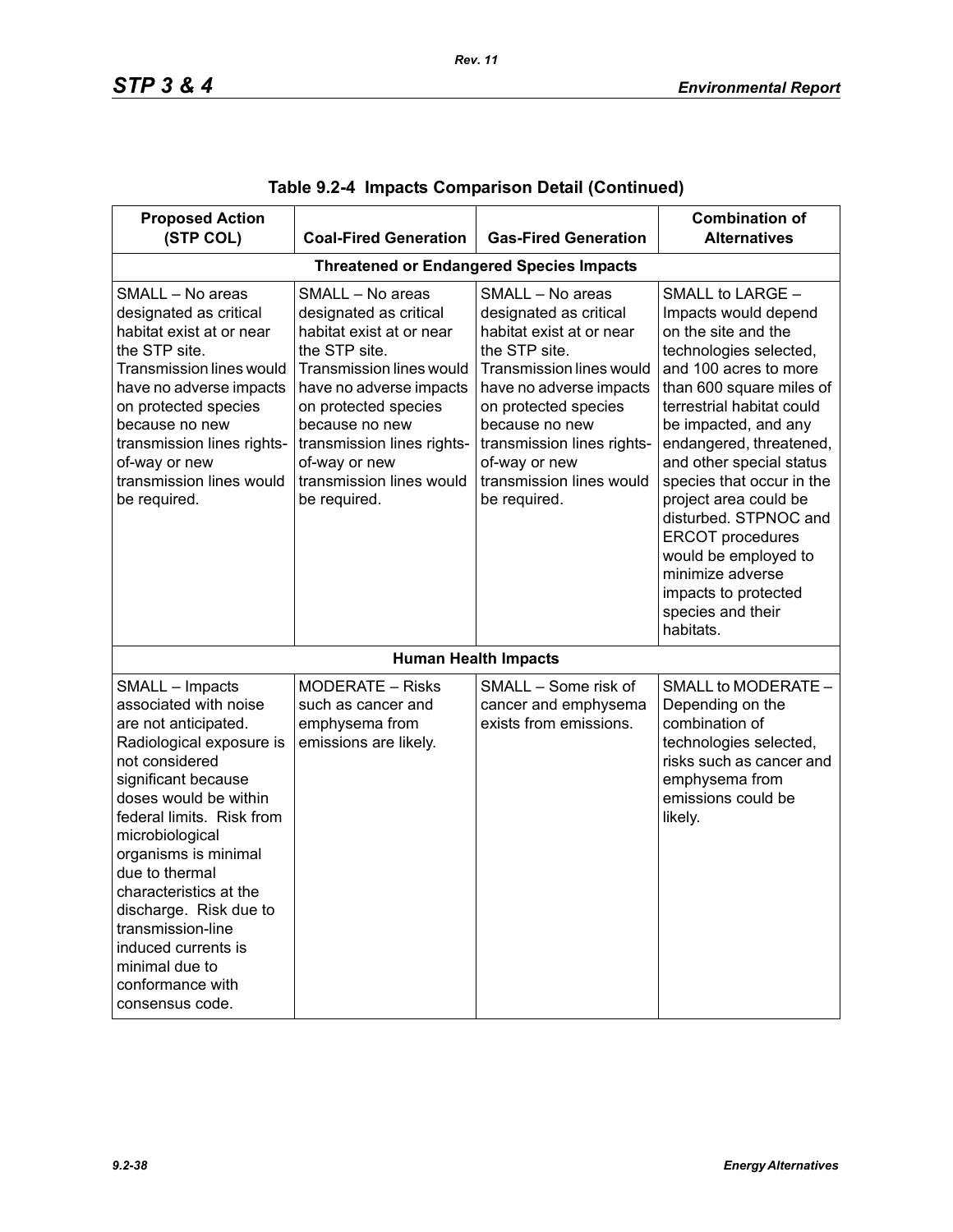| <b>Proposed Action</b><br>(STP COL)                                                                                                                                                                                             | <b>Coal-Fired Generation</b>                                                                                                          | <b>Gas-Fired Generation</b>                                                                                 | <b>Combination of</b><br><b>Alternatives</b>                                                                                                                                                                                                                                                                                       |  |  |  |
|---------------------------------------------------------------------------------------------------------------------------------------------------------------------------------------------------------------------------------|---------------------------------------------------------------------------------------------------------------------------------------|-------------------------------------------------------------------------------------------------------------|------------------------------------------------------------------------------------------------------------------------------------------------------------------------------------------------------------------------------------------------------------------------------------------------------------------------------------|--|--|--|
| <b>Socioeconomic Impacts</b>                                                                                                                                                                                                    |                                                                                                                                       |                                                                                                             |                                                                                                                                                                                                                                                                                                                                    |  |  |  |
| SMALL - Increase in<br>permanent workforce at<br>STP by 888 workers<br>could affect adjacent<br>counties.                                                                                                                       | SMALL - Increase in<br>permanent workforce at<br>STP by 315 workers<br>could affect surrounding<br>counties.                          | SMALL - Increase in<br>permanent workforce at<br>STP by 91 workers could<br>affect surrounding<br>counties. | SMALL-Given the<br>infinite number of<br>combinations of<br>alternatives that could be<br>pursued, it is impossible<br>to determine the size of<br>the permanent<br>workforce. It is likely<br>however, that the<br>workforce would be less<br>than or equal to the<br>permanent workforce<br>under the coal fired<br>alternative. |  |  |  |
|                                                                                                                                                                                                                                 |                                                                                                                                       | <b>Waste Management Impacts</b>                                                                             |                                                                                                                                                                                                                                                                                                                                    |  |  |  |
| SMALL - Non-<br>radiological impacts<br>would be negligible.<br>Radiological impacts<br>would be SMALL. All<br>radioactive wastes would<br>be managed according<br>to established laws,<br>regulations, and<br>exposure limits. | MODERATE - 109,000<br>tons of coal ash and<br>124,000 tons of scrubber<br>sludge would require 141<br>acres over the 40-year<br>term. | SMALL - Almost no<br>waste generation.                                                                      | SMALL to MODERATE -<br>Waste generation would<br>be dependent on the<br>combination of<br>technologies selected.<br>Many of the possible<br>technologies have no<br>waste streams while<br>others, like coal-fired<br>boilers, have substantial<br>waste streams.                                                                  |  |  |  |
| <b>Aesthetic Impacts</b>                                                                                                                                                                                                        |                                                                                                                                       |                                                                                                             |                                                                                                                                                                                                                                                                                                                                    |  |  |  |
| SMALL - Visual impacts<br>would be consistent with<br>the industrial nature of<br>the site.                                                                                                                                     | SMALL - Visual impacts<br>would be consistent with<br>the industrial nature of<br>the site.                                           | SMALL - Visual impacts<br>would be consistent with<br>the industrial nature of<br>the site.                 | SMALL to LARGE -<br>Visual impacts would be<br>dependent on the<br>combination of<br>technologies selected<br>and the location of the<br>site where the facilities<br>would be located.                                                                                                                                            |  |  |  |

|  |  | Table 9.2-4 Impacts Comparison Detail (Continued) |  |  |
|--|--|---------------------------------------------------|--|--|
|--|--|---------------------------------------------------|--|--|